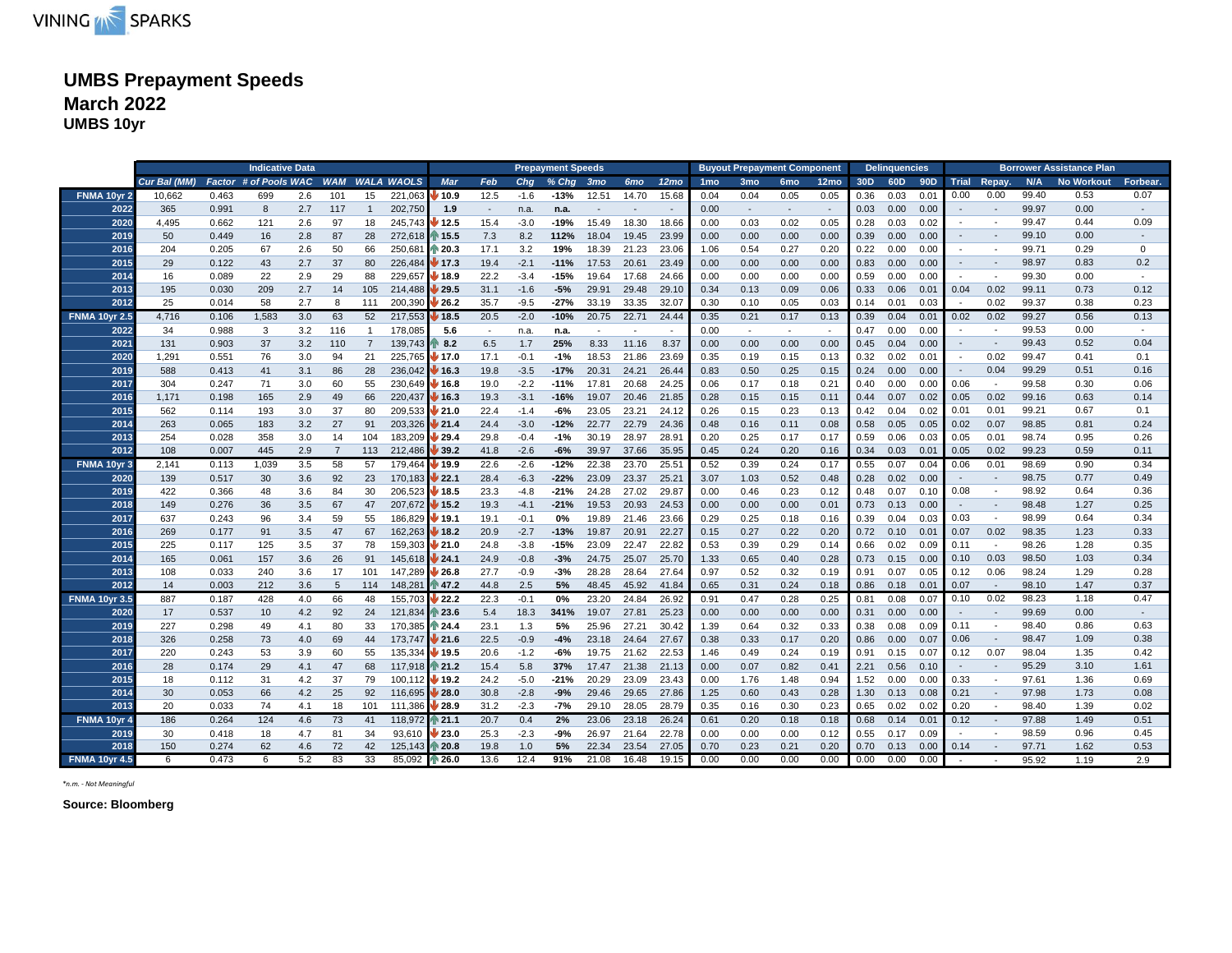

# **UMBS Prepayment Speeds March 2022 UMBS 15yr**

|                      |              |        | <b>Indicative Data</b> |     |     |                |                       |                |        |         | <b>Prepayment Speeds</b> |                 |                          |                  |                 |                 | <b>Buyout Prepayment Component</b> |                  |      | <b>Delinquencies</b> |      |      |                          |       | <b>Borrower Assistance Plan</b> |          |
|----------------------|--------------|--------|------------------------|-----|-----|----------------|-----------------------|----------------|--------|---------|--------------------------|-----------------|--------------------------|------------------|-----------------|-----------------|------------------------------------|------------------|------|----------------------|------|------|--------------------------|-------|---------------------------------|----------|
|                      | Cur Bal (MM) | Factor | # of Pools WAC         |     |     |                | <b>WAM WALA WAOLS</b> | <b>Mar</b>     | Feb    | Chg     | $%$ Chg                  | 3 <sub>mo</sub> | 6mo                      | 12 <sub>mo</sub> | 1 <sub>mo</sub> | 3 <sub>mo</sub> | 6 <sub>mo</sub>                    | 12 <sub>mo</sub> | 30D  | 60D                  |      |      | 90D Trial Repay.         | N/A   | <b>No Workout</b>               | Forbear. |
| FNMA 15yr 1          | 7.901        | 0.910  | 66                     | 1.9 | 168 | 11             | 379,571               | 4.2            | 4.2    | 0.0     | *n.m.                    | 4.46            | 5.20                     | 4.62             | 0.03            | 0.03            | 0.03                               | 0.02             | 0.51 | 0.03                 | 0.01 | 0.00 |                          | 99.30 | 0.60                            | 0.09     |
| 2021                 | 6,279        | 0.921  | 47                     | 1.9 | 169 | 9              | 384,057               | 4.4            | 3.8    | 0.6     | *n.m.                    | 4.39            | 4.64                     | 4.09             | 0.04            | 0.04            | 0.03                               | 0.02             | 0.61 | 0.03                 | 0.01 |      | $\sim$                   | 99.23 | 0.70                            | 0.07     |
| 2020                 | 1,622        | 0.869  | 19                     | 1.9 | 163 | 14             | 362,201               | 3.6            | 5.7    | $-2.2$  | -38%                     | 4.74            | 7.11                     | 6.18             | 0.00            | 0.00            | 0.04                               | 0.02             | 0.13 | 0.03                 | 0.01 | 0.02 |                          | 99.58 | 0.23                            | 0.17     |
| <b>FNMA 15yr 1.5</b> | 209,205      | 0.875  | 2,870                  | 2.2 | 167 | 10             | 342,382               | 5.6            | 6.3    | $-0.7$  | $-10%$                   | 6.49            | 9.01                     | 9.27             | 0.05            | 0.04            | 0.05                               | 0.04             | 0.49 | 0.03                 | 0.01 | 0.00 | 0.00                     | 99.25 | 0.66                            | 0.09     |
| 2022                 | 4,176        | 0.994  | 24                     | 2.2 | 178 | $\mathbf{1}$   | 363,072               | 1.3            | $\sim$ | n.a.    | n.a.                     | $\sim$          | $\sim$                   | $\sim$           | 0.00            | $\sim$          | $\sim$                             | $\sim$           | 0.26 | 0.00                 | 0.00 |      | $\sim$                   | 99.74 | 0.00                            | $\sim$   |
| 2021                 | 138,061      | 0.925  | 1,837                  | 2.2 | 170 | 8              | 348,732               | 4.7            | 5.2    | $-0.5$  | -9%                      | 5.22            | 6.41                     | 5.42             | 0.06            | 0.04            | 0.04                               | 0.03             | 0.61 | 0.04                 | 0.01 |      | 0.00                     | 99.12 | 0.81                            | 0.07     |
| 2020                 | 66.965       | 0.782  | 1.005                  | 2.3 | 161 | 16             | 328.011               | $-7.7$         | 8.5    | $-0.8$  | $-9%$                    | 9.06            | 13.17                    | 13.36            | 0.04            | 0.04            | 0.05                               | 0.05             | 0.27 | 0.03                 | 0.01 | 0.00 | 0.00                     | 99.47 | 0.39                            | 0.13     |
| <b>FNMA 15yr 2</b>   | 322,284      | 0.756  | 11,787                 | 2.6 | 162 | 14             | 275,233               | 8.1            | 9.6    | $-1.5$  | $-16%$                   | 9.82            | 12.69                    | 13.69            | 0.07            | 0.06            | 0.08                               | 0.07             | 0.37 | 0.03                 | 0.02 | 0.01 | 0.00                     | 99.35 | 0.53                            | 0.12     |
| 2022                 | 6,595        | 0.994  | 151                    | 2.6 | 178 | $\mathbf{1}$   | 313,812               | 1.6            | $-4.1$ | 5.7     | *n.m.                    | $\sim$          | $\sim$                   |                  | 0.00            | $\overline{a}$  | $\overline{\phantom{a}}$           | $\sim$           | 0.24 | 0.00                 | 0.00 |      | $\overline{\phantom{a}}$ | 99.76 | 0.00                            |          |
| 2021                 | 168,003      | 0.918  | 5,776                  | 2.5 | 169 | 8              | 268,884               | 6.3            | 6.9    | $-0.6$  | $-9%$                    | 7.01            | 7.85                     | 6.15             | 0.08            | 0.07            | 0.08                               | 0.05             | 0.42 | 0.04                 | 0.01 | 0.00 | 0.00                     | 99.32 | 0.59                            | 0.08     |
| 2020                 | 138,254      | 0.702  | 3,721                  | 2.7 | 157 | 18             | 281,250               | 10.2           | 12.3   | $-2.1$  | $-17%$                   | 12.71           | 16.90                    | 17.60            | 0.06            | 0.05            | 0.07                               | 0.07             | 0.31 | 0.03                 | 0.02 | 0.01 | 0.00                     | 99.37 | 0.46                            | 0.16     |
| 2019                 | 1,303        | 0.461  | 62                     | 2.8 | 146 | 28             | 308,656               | 11.8           | 16.7   | $-4.9$  | $-29%$                   | 16.46           | 23.93                    | 27.89            | 0.62            | 0.34            | 0.20                               | 0.14             | 0.36 | 0.01                 | 0.01 | 0.14 | 0.02                     | 99.04 | 0.53                            | 0.28     |
| 2017                 | 49           | 0.432  | 31                     | 2.6 | 117 | 56             | 282,788               | 6.9            | 29.2   | $-22.3$ | $-76%$                   | 18.83           | 22.75                    | 23.85            | 0.00            | 0.00            | 0.00                               | 0.00             | 0.53 | 0.65                 | 0.00 | 0.59 | $\sim$                   | 96.83 | 2.01                            | 0.57     |
| 2016                 | 3.078        | 0.347  | 343                    | 2.6 | 108 | 66             | 279.325               | 12.8           | 14.6   | $-1.7$  | $-12%$                   | 14.48           | 18.08                    | 20.94            | 0.02            | 0.10            | 0.11                               | 0.09             | 0.23 | 0.03                 | 0.00 | 0.03 | $\sim$                   | 99.33 | 0.47                            | 0.17     |
| 2015                 | 338          | 0.256  | 172                    | 2.7 | 92  | 81             | 278,603               | 9.2            | 17.2   | $-7.9$  | -46%                     | 16.67           | 20.10                    | 22.72            | 0.00            | 0.21            | 0.10                               | 0.23             | 0.62 | 0.05                 | 0.00 | 0.10 | $\sim$                   | 99.17 | 0.68                            | 0.05     |
| 2014                 | 68           | 0.312  | 38                     | 2.7 | 84  | 89             | 275,449               | $\approx 21.2$ | 7.0    | 14.2    | 203%                     | 14.12           | 16.99                    | 18.60            | 0.00            | 0.00            | 0.50                               | 0.25             | 0.49 | 0.25                 | 0.00 | 0.00 | $\sim$                   | 99.17 | 0.70                            | 0.13     |
| 2013                 | 3,017        | 0.185  | 1,013                  | 2.6 | 68  | 106            | 264,389               | / 13.1         | 15.6   | $-2.5$  | -16%                     | 15.38           | 16.38                    | 17.94            | 0.11            | 0.15            | 0.12                               | 0.07             | 0.30 | 0.03                 | 0.02 | 0.04 | 0.02                     | 99.20 | 0.64                            | 0.1      |
| 2012                 | 1,576        | 0.162  | 474                    | 2.6 | 63  | 111            | 247,212               | 12.4           | 13.6   | $-1.2$  | -9%                      | 14.74           | 16.14                    | 17.66            | 0.03            | 0.02            | 0.05                               | 0.03             | 0.29 | 0.04                 | 0.02 | 0.01 | 0.01                     | 99.30 | 0.62                            | 0.06     |
| <b>FNMA 15yr 2.5</b> | 141,024      | 0.321  | 22,273                 | 3.0 | 127 | 48             | 245,721               | 13.9           | 16.4   | $-2.4$  | $-15%$                   | 16.62           | 20.07                    | 22.81            | 0.22            | 0.20            | 0.16                               | 0.13             | 0.42 | 0.05                 | 0.03 | 0.04 | 0.01                     | 99.01 | 0.71                            | 0.22     |
| 2022                 | 2,136        | 0.994  | 150                    | 3.0 | 177 | $\mathbf{1}$   | 267,598               | $\sqrt{2.1}$   | $-3.8$ | 5.9     | *n.m.                    | $\sim$          | $\overline{\phantom{a}}$ | $\sim$           | 0.00            | $\sim$          | $\sim$                             | $\sim$           | 0.34 | 0.00                 | 0.00 |      | $\sim$                   | 99.66 | 0.00                            | $\sim$   |
| 2021                 | 19,712       | 0.921  | 1.630                  | 3.0 | 169 | 8              | 220,694               | 7.9            | 8.2    | $-0.3$  | $-4%$                    | 8.71            | 8.98                     | 6.68             | 0.07            | 0.06            | 0.07                               | 0.05             | 0.64 | 0.05                 | 0.02 | 0.00 | 0.00                     | 98.90 | 0.97                            | 0.12     |
| 2020                 | 41,080       | 0.599  | 2,792                  | 3.1 | 154 | 21             | 236,299               | 14.3           | 16.4   | $-2.1$  | $-13%$                   | 17.04           | 21.38                    | 23.38            | 0.12            | 0.12            | 0.10                               | 0.11             | 0.40 | 0.06                 | 0.03 | 0.03 | 0.00                     | 99.03 | 0.65                            | 0.28     |
| 2019                 | 18,050       | 0.375  | 1,052                  | 3.2 | 145 | 28             | 271,005               | / 18.0         | 22.6   | $-4.6$  | $-20%$                   | 22.13           | 28.20                    | 32.32            | 0.35            | 0.35            | 0.28                               | 0.21             | 0.33 | 0.05                 | 0.03 | 0.07 | 0.02                     | 99.07 | 0.53                            | 0.32     |
| 2018                 | 261          | 0.319  | 77                     | 3.2 | 125 | 48             | 284,336               | 16.9           | 15.9   | 0.9     | 6%                       | 20.81           | 23.79                    | 28.58            | 0.00            | 0.00            | 0.66                               | 0.36             | 0.50 | 0.14                 | 0.03 | 0.07 | $\sim$                   | 98.97 | 0.89                            | 0.06     |
| 2017                 | 3,565        | 0.328  | 697                    | 3.0 | 118 | 55             | 264,939               | / 15.2         | 19.0   | $-3.7$  | $-20%$                   | 19.28           | 23.57                    | 27.00            | 0.45            | 0.38            | 0.28                               | 0.21             | 0.44 | 0.04                 | 0.05 | 0.08 | 0.03                     | 98.83 | 0.75                            | 0.31     |
| 2016                 | 20,991       | 0.308  | 3,137                  | 2.9 | 107 | 66             | 255,294               | 14.6           | 16.6   | $-2.0$  | $-12%$                   | 17.11           | 20.12                    | 22.70            | 0.35            | 0.30            | 0.24                               | 0.16             | 0.39 | 0.06                 | 0.04 | 0.06 | 0.02                     | 98.98 | 0.73                            | 0.21     |
| 2015                 | 8,101        | 0.232  | 2,034                  | 3.0 | 93  | 80             | 256,247               | 15.6           | 17.4   | $-1.8$  | -10%                     | 17.76           | 20.39                    | 22.78            | 0.32            | 0.31            | 0.23                               | 0.16             | 0.38 | 0.03                 | 0.02 | 0.06 | 0.02                     | 99.08 | 0.65                            | 0.19     |
| 2014                 | 1,774        | 0.181  | 1,026                  | 3.1 | 85  | 89             | 258,005               | 15.9           | 17.4   | $-1.5$  | $-9%$                    | 17.61           | 20.32                    | 22.83            | 0.23            | 0.20            | 0.22                               | 0.15             | 0.36 | 0.04                 | 0.03 | 0.07 | 0.04                     | 98.96 | 0.76                            | 0.18     |
| 2013                 | 11,234       | 0.172  | 4,055                  | 2.9 | 68  | 106            | 236,154               | 14.0           | 16.0   | $-2.0$  | $-12%$                   | 15.97           | 16.77                    | 18.32            | 0.39            | 0.27            | 0.19                               | 0.13             | 0.46 | 0.05                 | 0.04 | 0.07 | 0.03                     | 98.88 | 0.82                            | 0.2      |
| 2012                 | 13,862       | 0.130  | 5,437                  | 3.0 | 61  | 114            | 252,992               | 14.8           | 16.8   | $-2.0$  | $-12%$                   | 16.55           | 17.72                    | 19.27            | 0.19            | 0.16            | 0.12                               | 0.08             | 0.36 | 0.05                 | 0.02 | 0.04 | 0.02                     | 99.12 | 0.68                            | 0.14     |
| 2011                 | 256          | 0.091  | 182                    | 3.1 | 52  | 123            | 236.012               | 13.0           | 17.9   | $-4.9$  | $-27%$                   | 18.49           | 19.27                    | 19.98            | 0.00            | 0.03            | 0.02                               | 0.06             | 0.24 | 0.07                 | 0.00 | 0.08 | $\sim$                   | 99.25 | 0.54                            | 0.14     |
| FNMA 15yr 3          | 72,692       | 0.204  | 27,887                 | 3.5 | 107 | 67             | 212,706               | 17.7           | 19.7   | $-2.1$  | $-10%$                   | 20.20           | 22.81                    | 25.65            | 0.64            | 0.48            | 0.36                               | 0.27             | 0.59 | 0.11                 | 0.06 | 0.11 | 0.02                     | 98.40 | 1.06                            | 0.41     |
| 2022                 | 113          | 0.993  | 25                     | 3.6 | 174 | $\mathbf{1}$   | 206,904               | $\sqrt{2.7}$   | $-2.8$ | 5.5     | *n.m.                    | $\sim$          |                          |                  | 0.00            | $\sim$          | $\overline{\phantom{a}}$           | $\sim$           | 0.75 | 0.00                 | 0.00 |      | $\overline{\phantom{a}}$ | 99.25 | 0.00                            |          |
| 2021                 | 1,571        | 0.921  | 345                    | 3.6 | 169 | $\overline{7}$ | 181,406               | 10.6           | 11.0   | $-0.4$  | $-3%$                    | 10.81 11.34     |                          | 8.89             | 0.00            | 0.17            | 0.19                               | 0.09             | 0.86 | 0.09                 | 0.08 |      | $\sim$                   | 98.47 | 1.39                            | 0.14     |
| 2020                 | 5,402        | 0.549  | 885                    | 3.7 | 152 | 22             | 195,139               | 18.8           | 21.2   | $-2.4$  | $-11%$                   | 21.96           | 25.66                    | 28.21            | 0.63            | 0.53            | 0.42                               | 0.33             | 0.63 | 0.12                 | 0.08 | 0.12 | 0.01                     | 98.21 | 1.00                            | 0.66     |
| 2019                 | 11,675       | 0.338  | 1,446                  | 3.6 | 143 | 30             | 226,792               | 20.9           | 23.8   | $-3.0$  | $-13%$                   | 24.62           | 29.44                    | 33.67            | 0.70            | 0.52            | 0.40                               | 0.29             | 0.55 | 0.11                 | 0.05 | 0.15 | 0.02                     | 98.41 | 0.90                            | 0.52     |
| 2018                 | 2,750        | 0.251  | 599                    | 3.7 | 126 | 46             | 243,003               | 22.3           | 25.5   | $-3.2$  | $-13%$                   | 25.30           | 28.58                    | 33.41            | 1.06            | 0.91            | 0.53                               | 0.42             | 0.58 | 0.11                 | 0.09 | 0.15 | 0.02                     | 98.29 | 1.00                            | 0.53     |
| 2017                 | 14,229       | 0.301  | 2,983                  | 3.5 | 118 | 55             | 222,768               | 18.2           | 19.7   | $-1.5$  | $-8%$                    | 20.72           | 23.83                    | 27.28            | 0.71            | 0.54            | 0.43                               | 0.33             | 0.55 | 0.12                 | 0.07 | 0.13 | 0.03                     | 98.36 | 1.04                            | 0.45     |
| 2016                 | 6,557        | 0.285  | 2,917                  | 3.5 | 105 | 68             | 188,183               | 17.5           | 19.1   | $-1.6$  | $-8%$                    | 19.20           | 20.80                    | 22.40            | 0.90            | 0.62            | 0.49                               | 0.36             | 0.76 | 0.15                 | 0.06 | 0.12 | 0.05                     | 98.02 | 1.31                            | 0.5      |
| 2015                 | 8,742        | 0.227  | 3,615                  | 3.5 | 94  | 79             | 206,290               | 15.5           | 18.7   | $-3.2$  | $-17%$                   | 18.25           | 20.32                    | 22.41            | 0.66            | 0.45            | 0.31                               | 0.22             | 0.65 | 0.13                 | 0.06 | 0.12 | 0.02                     | 98.27 | 1.19                            | 0.4      |
| 2014                 | 6,532        | 0.172  | 3,312                  | 3.5 | 82  | 91             | 210,357               | / 15.6         | 16.8   | $-1.2$  | $-7%$                    | 17.40           | 18.95                    | 21.18            | 0.67            | 0.45            | 0.35                               | 0.26             | 0.68 | 0.10                 | 0.04 | 0.08 | 0.03                     | 98.43 | 1.17                            | 0.3      |
| 2013                 | 5,261        | 0.152  | 3,789                  | 3.5 | 71  | 102            | 197,819               | 16.1           | 17.6   | $-1.5$  | $-9%$                    | 17.97           | 18.83                    | 20.08            | 0.53            | 0.41            | 0.30                               | 0.19             | 0.68 | 0.10                 | 0.05 | 0.12 | 0.01                     | 98.36 | 1.19                            | 0.31     |
| 2012                 | 5,430        | 0.102  | 5,394                  | 3.5 | 57  | 117            | 206,374               | 16.7           | 17.9   | $-1.2$  | $-7%$                    | 18.14           | 18.75                    | 20.17            | 0.35            | 0.22            | 0.15                               | 0.10             | 0.45 | 0.07                 | 0.02 | 0.08 | 0.01                     | 98.78 | 0.95                            | 0.19     |
| 2011                 | 3,994        | 0.073  | 2,181                  | 3.5 | 51  | 124            | 236,602               | 15.8           | 17.5   | $-1.8$  | $-10%$                   | 18.08           | 18.95                    | 20.32            | 0.34            | 0.19            | 0.16                               | 0.12             | 0.32 | 0.04                 | 0.02 | 0.04 | 0.04                     | 99.11 | 0.68                            | 0.12     |
| 2010                 | 435          | 0.045  | 395                    | 3.6 | 41  | 135            | 220,339               | 18.5           | 19.8   | $-1.3$  | $-7%$                    | 19.86           | 20.78                    | 22.13            | 0.23            | 0.20            | 0.12                               | 0.07             | 0.32 | 0.03                 | 0.03 | 0.03 | 0.04                     | 99.00 | 0.81                            | 0.11     |
| <b>FNMA 15yr 3.5</b> | 29,041       | 0.141  | 20,473                 | 4.0 | 105 | 68             | 175,772               | 20.9           | 22.2   | $-1.3$  | $-6%$                    | 22.69           | 24.61                    | 27.16            | 0.96            | 0.77            | 0.58                               | 0.42             | 0.88 | 0.18                 | 0.08 | 0.18 | 0.03                     | 97.73 | 1.45                            | 0.61     |
| 2022                 | 4            | 0.995  | 2                      | 4.1 | 170 | $\mathbf{1}$   | 77,202                | 0.7            | $\sim$ | n.a.    | *n.m.                    | $\sim$          | $\sim$                   | $\sim$           | 0.00            | $\sim$          | $\sim$                             | $\sim$           | 5.66 | 0.00                 | 0.00 |      | $\sim$                   | 94.34 | 5.00                            | $\sim$   |
| 2021                 | 261          | 0.897  | 114                    | 4.1 | 169 | 8              | 179,078               | 16.0           | 12.2   | 3.8     | 31%                      | 16.80           | 14.79                    | 11.16            | 0.00            | 0.00            | 0.03                               | 0.02             | 0.92 | 0.02                 | 0.12 |      | $\sim$                   | 98.42 | 1.38                            | 0.21     |
| 2020                 | 1,030        | 0.510  | 324                    | 4.1 | 151 | 22             | 178,326               | 21.8           | 27.9   | $-6.1$  | $-22%$                   | 26.37           | 28.68                    | 30.80            | 0.98            | 0.88            | 0.78                               | 0.57             | 0.75 | 0.18                 | 0.05 | 0.23 | 0.01                     | 97.53 | 1.29                            | 0.94     |
| 2019                 | 6,400        | 0.327  | 1,399                  | 4.1 | 140 | 32             | 185,879               | 25.4           | 25.9   | $-0.5$  | $-2%$                    | 27.08           | 30.14                    | 33.66            | 1.40            | 1.21            | 0.87                               | 0.66             | 0.82 | 0.21                 | 0.10 | 0.24 | 0.03                     | 97.58 | 1.31                            | 0.85     |
| 2018                 | 5,133        | 0.239  | 1,737                  | 4.1 | 128 | 44             | 199,369               | 23.9           | 24.9   | $-1.0$  | -4%                      | 25.87           | 29.37                    | 33.80            | 0.95            | 0.74            | 0.61                               | 0.43             | 0.82 | 0.17                 | 0.08 | 0.24 | 0.04                     | 97.69 | 1.39                            | 0.63     |
| 2017                 | 4,052        | 0.328  | 1,992                  | 4.0 | 116 | 56             | 151,040               | 18.4           | 20.3   | $-1.9$  | $-9%$                    | 20.52           | 22.50                    | 24.46            | 1.49            | 0.87            | 0.72                               | 0.50             | 1.17 | 0.25                 | 0.10 | 0.20 | 0.05                     | 97.08 | 1.93                            | 0.74     |
| 2016                 | 1,028        | 0.292  | 992                    | 4.0 | 104 | 68             | 129,955               | 17.5           | 18.7   | $-1.1$  | -6%                      | 18.82           | 19.96                    | 20.93            | 0.85            | 0.81            | 0.51                               | 0.40             | 1.05 | 0.16                 | 0.05 | 0.28 | 0.04                     | 97.20 | 1.71                            | 0.78     |
| 2015                 | 1,335        | 0.236  | 1,522                  | 4.0 | 93  | 79             | 130,570 18.8          |                | 18.5   | 0.2     | 1%                       | 19.56           | 20.45                    | 21.05            | 0.44            | 0.59            | 0.47                               | 0.33             | 1.25 | 0.19                 | 0.07 | 0.16 | 0.03                     | 97.23 | 1.79                            | 0.79     |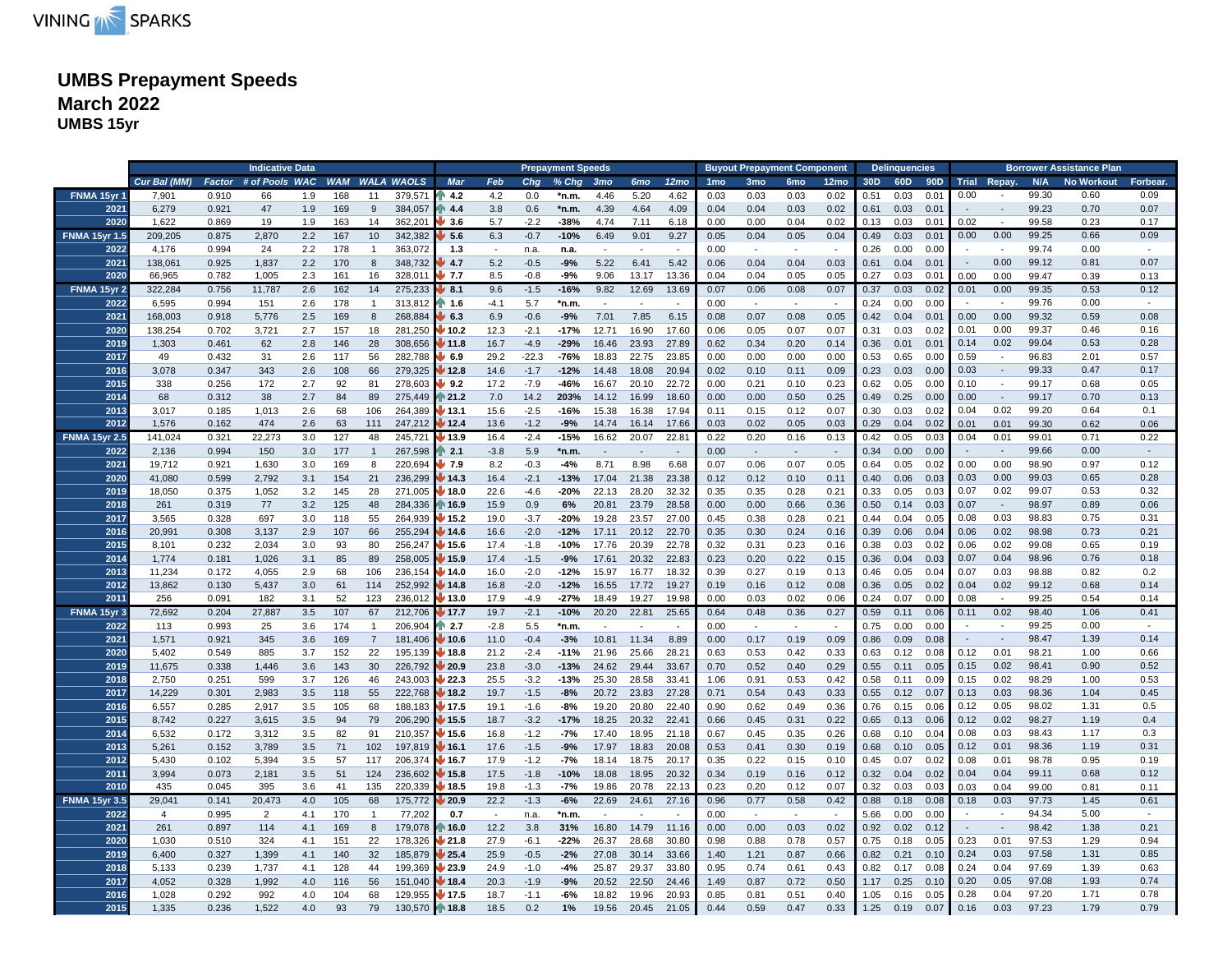

### **UMBS Prepayment Speeds March 2022 UMBS 15yr**

|                      | <b>Indicative Data</b> |        |                |     |            |     |                       |                            |      |         | <b>Prepayment Speeds</b> |                 |                 |                  |                 | <b>Buvout Prepayment Component</b> |                 |                  |      | <b>Delinquencies</b> |      |      |                          |       | <b>Borrower Assistance Plan</b> |          |
|----------------------|------------------------|--------|----------------|-----|------------|-----|-----------------------|----------------------------|------|---------|--------------------------|-----------------|-----------------|------------------|-----------------|------------------------------------|-----------------|------------------|------|----------------------|------|------|--------------------------|-------|---------------------------------|----------|
|                      | Cur Bal (MM)           | Factor | # of Pools WAC |     | <b>WAM</b> |     | <b>WALA WAOLS</b>     | <b>Mar</b>                 | Feb  | Cha     | $%$ Chg                  | 3 <sub>mo</sub> | 6 <sub>mo</sub> | 12 <sub>mo</sub> | 1 <sub>mo</sub> | 3 <sub>mo</sub>                    | 6 <sub>mo</sub> | 12 <sub>mo</sub> | 30D  | 60D                  |      |      | 90D Trial Repay.         | N/A   | <b>No Workout</b>               | Forbear. |
| 2014                 | 2.411                  | 0.173  | 2.565          | 4.1 | 81         | 92  | 151.088               | ⊌ 17.4                     | 17.8 | $-0.4$  | $-2%$                    | 18.26           | 19.14           | 20.25            | 1.02            | 0.89                               | 0.60            | 0.40             | 1.08 | 0.21                 | 0.09 | 0.16 | 0.02                     | 97.55 | 1.79                            | 0.48     |
| 2013                 | 1.881                  | 0.148  | 2,004          | 4.0 | 73         | 101 | 161.115 <b>V</b> 17.5 |                            | 19.0 | $-1.5$  | $-8%$                    | 18.99           | 19.45           | 20.21            | 0.40            | 0.42                               | 0.35            | 0.26             | 0.95 | 0.17                 | 0.09 | 0.15 | 0.04                     | 97.81 | 1.55                            | 0.45     |
| 2012                 | 723                    | 0.095  | 1,971          | 4.0 | 57         | 118 | 150.734 14 19.9       |                            | 19.5 | 0.4     | 2%                       | 20.07           | 19.86           | 20.55            | 0.74            | 0.42                               | 0.29            | 0.22             | 0.77 | 0.16                 | 0.05 | 0.05 | 0.00                     | 98.27 | 1.34                            | 0.33     |
| 2011                 | 2,440                  | 0.060  | 3,338          | 3.9 | 48         | 127 | 194.879 <b>17.1</b>   |                            | 19.7 | $-2.6$  | $-13%$                   | 19.35           | 19.66           | 20.64            | 0.48            | 0.39                               | 0.25            | 0.18             | 0.61 | 0.11                 | 0.03 | 0.07 | 0.04                     | 98.50 | 1.14                            | 0.24     |
| 2010                 | 2,318                  | 0.036  | 2,359          | 3.9 | 40         | 136 | 208.943               | ⊌ 18.9                     | 20.8 | $-1.9$  | $-9%$                    | 20.68           | 20.54           | 21.87            | 0.19            | 0.19                               | 0.13            | 0.10             | 0.44 | 0.05                 | 0.02 | 0.04 | 0.01                     | 99.02 | 0.77                            | 0.17     |
| 2009                 | 24                     | 0.020  | 148            | 4.0 | 28         | 151 | 196.611               | $\sqrt{18.1}$              | 22.6 | $-4.5$  | $-20%$                   | 18.88           | 20.37           | 22.30            | 1.82            | 0.61                               | 0.52            | 0.44             | 0.27 | 0.00                 | 0.00 |      | $\overline{\phantom{a}}$ | 98.68 | 1.22                            | 0.1      |
| FNMA 15vr 4          | 8.196                  | 0.050  | 10,713         | 4.5 | 94         | 79  | 157,803               | $\blacktriangleright$ 22.3 | 23.4 | $-1.1$  | $-5%$                    | 24.29           | 25.20           | 27.36            | 0.94            | 0.89                               | 0.66            | 0.48             | 1.05 | 0.18                 | 0.11 | 0.20 | 0.04                     | 97.28 | 1.77                            | 0.71     |
| 2020                 | 62                     | 0.597  | 40             | 4.5 | 148        | 23  | 113,584 14.2          |                            | 28.5 | $-14.4$ | $-50%$                   | 21.04           | 22.02           | 24.35            | 0.00            | 0.58                               | 0.29            | 0.29             | 0.84 | 0.11                 | 0.16 |      | $\overline{\phantom{a}}$ | 97.95 | 1.42                            | 0.63     |
| 2019                 | 1,016                  | 0.411  | 473            | 4.7 | 138        | 33  | 135,165               | ↑ 22.6                     | 21.2 | 1.3     | 6%                       | 24.28           | 26.05           | 28.65            | 1.67            | 1.21                               | 0.95            | 0.72             | 1.42 | 0.24                 | 0.12 | 0.25 | 0.09                     | 96.69 | 2.09                            | 0.86     |
| 2018                 | 3,538                  | 0.277  | 1,267          | 4.6 | 129        | 43  | 150,395               | 124.3                      | 25.6 | $-1.4$  | $-5%$                    | 26.97           | 28.60           | 31.97            | 1.04            | 1.24                               | 0.89            | 0.64             | 1.26 | 0.24                 | 0.18 | 0.27 | 0.04                     | 96.65 | 2.03                            | 1.01     |
| 2017                 | 265                    | 0.298  | 186            | 4.5 | 116        | 56  | 137,527 18.7          |                            | 23.8 | $-5.2$  | $-22%$                   | 22.28           | 24.25           | 25.76            | 0.41            | 0.68                               | 0.87            | 0.85             | 1.43 | 0.27                 | 0.03 | 0.27 | 0.04                     | 96.19 | 2.69                            | 0.82     |
| 2016                 | 14                     | 0.275  | 30             | 4.4 | 103        | 69  | 110.305               | $\blacktriangleright$ 20.3 | 21.3 | $-1.0$  | $-5%$                    | 15.63           | 19.67           | 24.30            | 0.00            | 0.00                               | 0.00            | 0.00             | 0.74 | 0.54                 | 0.50 |      |                          | 97.09 | 1.25                            | 1.66     |
| 2014                 | 64                     | 0.163  | 223            | 4.7 | 78         | 94  | 86.973                | $\rlap{-}$ 15.6            | 23.7 | $-8.2$  | $-34%$                   | 19.22           | 20.65           | 21.7             | 0.24            | 1.54                               | 1.02            | 0.51             | 1.59 | 0.13                 | 0.10 | 0.35 | $\overline{\phantom{a}}$ | 96.97 | 2.01                            | 0.67     |
| 2013                 | 107                    | 0.157  | 299            | 4.6 | 73         | 100 | 100.624 17.9          |                            | 15.9 | 2.0     | 13%                      | 18.21           | 19.39           | $20.0^{\circ}$   | 0.33            | 0.31                               | 0.63            | 0.48             | 1.06 | 0.18                 | 0.09 | 0.39 | 0.06                     | 97.18 | 1.86                            | 0.51     |
| 2012                 | 58                     | 0.089  | 342            | 4.5 | 56         | 119 | 122.026               | ⋔ 19.3                     | 17.1 | 2.2     | 13%                      | 18.43           | 19.31           | 20.47            | 1.57            | 0.80                               | 0.58            | 0.43             | 0.56 | 0.18                 | 0.14 | 0.00 | 0.11                     | 97.69 | 1.76                            | 0.44     |
| 2011                 | 1,160                  | 0.047  | 2,647          | 4.4 | 45         | 130 | 170.858               | $\blacktriangleright$ 19.1 | 20.5 | $-1.3$  | $-7%$                    | 20.57           | 20.18           | 20.86            | 0.85            | 0.45                               | 0.27            | 0.20             | 0.78 | 0.11                 | 0.05 | 0.12 | 0.02                     | 97.99 | 1.52                            | 0.35     |
| 2010                 | 1.185                  | 0.023  | 2.742          | 4.4 | 36         | 140 | 183.459               | U 20.0                     | 21.4 | $-1.4$  | $-7%$                    | 21.26           | 21.32           | 22.23            | 0.49            | 0.36                               | 0.27            | 0.18             | 0.57 | 0.10                 | 0.04 | 0.09 | 0.01                     | 98.46 | 1.15                            | 0.29     |
| 2009                 | 710                    | 0.011  | 2,253          | 4.5 | 27         | 151 | 193,283               | $\frac{1}{24.1}$           | 24.1 | 0.0     | 0%                       | 24.74           | 23.86           | 24.22            | 0.75            | 0.48                               | 0.31            | 0.20             | 0.57 | 0.05                 | 0.04 | 0.06 | 0.03                     | 98.53 | 1.12                            | 0.25     |
| 2008                 | 9                      | 0.004  | 187            | 4.6 | 15         | 164 | 194,257               | $\blacktriangleright$ 21.6 | 20.8 | 0.8     | 4%                       | 23.83           | 22.98           | 22.95            | 0.00            | 0.43                               | 0.21            | 0.11             | 1.74 | 0.06                 | 0.00 |      |                          | 97.71 | 2.22                            | 0.07     |
| <b>FNMA 15vr 4.5</b> | 1.119                  | 0.016  | 5.426          | 5.0 | 60         | 116 | 151.264               | ₦ 23.7                     | 22.9 | 0.8     | 3%                       | 23.80           | 24.35           | 24.58            | 1.71            | 1.12                               | 0.80            | 0.53             | 1.14 | 0.27                 | 0.17 | 0.14 | 0.06                     | 97.07 | 2.16                            | 0.57     |
| 2020                 | 10                     | 0.531  | 9              | 5.2 | 150        | 24  | 133.771               | $\bigwedge 47.7$           | 23.0 | 24.8    | 108%                     | 31.24           | 36.52           | 33.30            | 0.00            | 0.00                               | 0.00            | 0.44             | 0.00 | 0.00                 | 0.00 |      | $\overline{\phantom{a}}$ | 97.56 | 1.20                            | 1.24     |
| 2019                 | 159                    | 0.418  | 124            | 5.1 | 139        | 33  | 125,344               | /22.3                      | 27.3 | $-5.0$  | $-18%$                   | 24.49           | 30.20           | 29.98            | 1.65            | 1.76                               | 1.64            | 1.03             | 1.80 | 0.25                 | 0.53 | 0.25 | $\overline{\phantom{a}}$ | 95.55 | 2.93                            | 1.27     |
| 2018                 | 125                    | 0.335  | 64             | 5.1 | 133        | 40  | 132,003               | ₼ 33.3                     | 19.8 | 13.5    | 68%                      | 29.65           | 30.04           | 30.49            | 3.47            | 3.26                               | 1.89            | 1.11             | 1.81 | 0.70                 | 0.32 | 0.11 | 0.18                     | 95.34 | 3.56                            | 0.81     |
| 2011                 | 160                    | 0.050  | 880            | 4.8 | 45         | 130 | 139,773               | $\blacktriangleright$ 20.1 | 23.4 | $-3.4$  | $-14%$                   | 21.61           | 20.68           | 21.20            | 0.90            | 0.66                               | 0.47            | 0.36             | 1.11 | 0.33                 | 0.13 | 0.10 | 0.09                     | 97.47 | 1.79                            | 0.54     |
| 2010                 | 261                    | 0.024  | 1,251          | 4.9 | 35         | 141 | 148,674 22.0          |                            | 20.7 | 1.4     | 7%                       | 22.53           | 22.59           | 22.36            | 2.18            | 0.93                               | 0.58            | 0.42             | 0.84 | 0.15                 | 0.06 | 0.17 | 0.08                     | 97.49 | 1.87                            | 0.38     |
| 2009                 | 346                    | 0.012  | 2,031          | 4.9 | 27         | 151 | 171.315               | 1 21.9                     | 21.9 | 0.0     | 0%                       | 22.07           | 21.70           | 22.40            | 1.17            | 0.49                               | 0.36            | 0.25             | 0.87 | 0.19                 | 0.09 | 0.09 | 0.01                     | 97.80 | 1.73                            | 0.36     |
| 2008                 | 52                     | 0.002  | 864            | 5.1 | 13         | 166 | 196,085 27.8          |                            | 31.8 | $-4.0$  | $-13%$                   | 29.24           | 26.93           | 27.22            | 1.94            | 0.92                               | 0.92            | 0.64             | 1.27 | 0.38                 | 0.10 | 0.06 | 0.06                     | 97.39 | 2.21                            | 0.29     |
| FNMA 15yr 5          | 114                    | 0.004  | 2,539          | 5.5 | 23         | 156 | 151.894 130.5         |                            | 28.1 | 2.5     | 9%                       | 27.89           | 25.56           | 24.49            | 2.12            | 2.17                               | 1.29            | 0.81             | 1.48 | 0.35                 | 0.24 | 0.11 | 0.03                     | 96.51 | 2.78                            | 0.57     |
| 2010                 | 11                     | 0.032  | 168            | 5.4 | 35         | 142 | 120.878 136.4         |                            | 16.7 | 19.7    | 118%                     | 25.52           | 20.64           | 21.16            | 4.46            | 1.97                               | 0.99            | 0.65             | 0.99 | 0.02                 | 0.01 | 0.21 |                          | 98.02 | 0.82                            | 0.96     |
| 2009                 | 30                     | 0.018  | 546            | 5.5 | 27         | 151 | 123.803               | $\approx 26.2$             | 19.1 | 7.1     | 37%                      | 22.18           | 19.72           | 19.79            | 0.00            | 0.53                               | 0.28            | 0.18             | 1.83 | 0.41                 | 0.24 | 0.18 |                          | 96.30 | 2.56                            | 0.96     |
| 2008                 | 61                     | 0.003  | 1.218          | 5.6 |            | 165 | 171.717               | ₼ 29.8                     | 29.0 | 0.8     | 3%                       | 28.31           | 26.94           | 25.73            | 2.64            | 3.11                               | 1.84            | 1.10             | 1.34 | 0.42                 | 0.29 | 0.07 | 0.06                     | 96.50 | 2.98                            | 0.39     |

*\*n.m. - Not Meaningful*

#### **Source: Bloomberg**

INTENDED FOR INSTITUTIONAL INVESTORS ONLY. The information included herein has been obtained from sources deemed reliable, but it is not in any way guaranteed, and it, together with any opinions expressed, is subject to ch publication are preliminary and are therefore subject to change at any time. This has been prepared for general information purposes only and does not consider the specific investment objectives, financial situation and pa very nature, incomplete and specifically lacks information critical to making final investment decisions. Investors should seek financial advice as to the appropriateness of investing in any securities or investment strate is dependent on the occurrence of future events which cannot be assured; therefore, the actual results achieved during the projection period may vary from the projections. Interest rate swaps and derivatives are offered an is an independent operating entity and is not a subsidiary of Vining Sparks IBG, LP. VSIRP is not a broker/dealer registered with the SEC. The firm may have positions, long or short, in any or all securities mentioned. Vin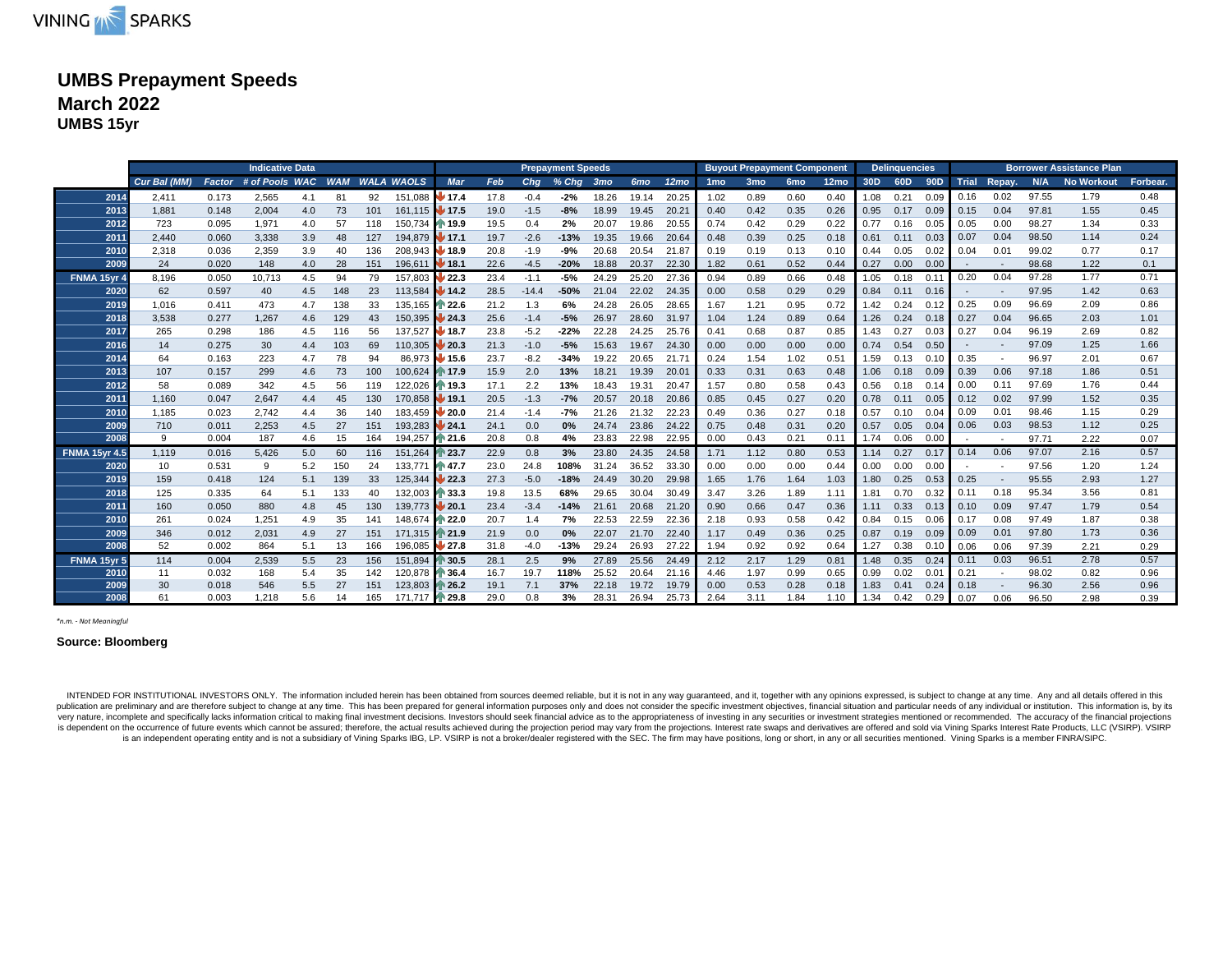# VINING **AN SPARKS**

# **UMBS Prepayment Speeds March 2022**

**UMBS 20yr**

|                      |              |       | <b>Indicative Data</b>               |     |     |                |                |                       |        |        | <b>Prepayment Speeds</b> |                          |                          |                  |                 |                 | <b>Buyout Prepayment Component</b> |                  |      | <b>Delinquencies</b> |      |      |                          |       | <b>Borrower Assistance Plan</b> |          |
|----------------------|--------------|-------|--------------------------------------|-----|-----|----------------|----------------|-----------------------|--------|--------|--------------------------|--------------------------|--------------------------|------------------|-----------------|-----------------|------------------------------------|------------------|------|----------------------|------|------|--------------------------|-------|---------------------------------|----------|
|                      | Cur Bal (MM) |       | Factor # of Pools WAC WAM WALA WAOLS |     |     |                |                | <b>Mar</b>            | Feb    | Chg    | % Chg 3mo                |                          | 6 <sub>mo</sub>          | 12 <sub>mo</sub> | 1 <sub>mo</sub> | 3 <sub>mo</sub> | 6 <sub>mo</sub>                    | 12 <sub>mo</sub> | 30D  | 60D                  |      |      | 90D Trial Repay.         | N/A   | <b>No Workout</b>               | Forbear. |
| <b>FNMA 20yr 2</b>   | 123,480      | 0.877 | 1,420                                | 2.8 | 227 | 11             | 302,654        | 6.0                   | 7.1    | $-1.1$ | -15%                     | 7.42                     | 9.88                     | 9.94             | 0.05            | 0.06            | 0.04                               | 0.04             | 0.33 | 0.03                 | 0.01 | 0.00 | $\overline{a}$           | 99.41 | 0.47                            | 0.12     |
| 2021                 | 75,422       | 0.946 | 879                                  | 2.8 | 231 | 8              | 303,218        | 4.7                   | 5.0    | $-0.3$ | $-6%$                    | 5.13                     | 5.63                     | 4.07             | 0.05            | 0.06            | 0.05                               | 0.03             | 0.38 | 0.04                 | 0.01 | 0.00 | $\sim$                   | 99.37 | 0.53                            | 0.09     |
| 2020                 | 45.454       | 0.776 | 503                                  | 2.9 | 220 | 17             | 300.122        | 8.5                   | 10.4   | $-2.0$ | $-19%$                   | 11.01                    | 15.05                    | 14.52            | 0.05            | 0.05            | 0.04                               | 0.05             | 0.26 | 0.03                 | 0.01 | 0.00 | $\sim$                   | 99.45 | 0.38                            | 0.17     |
| <b>FNMA 20yr 2.5</b> | 47,227       | 0.622 | 1,543                                | 3.3 | 220 | 18             | 263,635        | 10.8                  | 14.2   | $-3.4$ | $-24%$                   | 14.14                    | 19.55                    | 23.34            | 0.24            | 0.16            | 0.13                               | 0.11             | 0.40 | 0.06                 | 0.02 | 0.03 | 0.00                     | 99.12 | 0.60                            | 0.25     |
| 2022                 | 2,935        | 0.997 | 47                                   | 3.1 | 238 | $\mathbf{1}$   | 294,473        | 0.3                   | $\sim$ | n.a.   | *n.m.                    | $\overline{\phantom{a}}$ |                          |                  | 0.00            |                 |                                    | $\sim$           | 0.07 | 0.00                 | 0.00 |      | $\sim$                   | 99.93 | 0.00                            |          |
| 2021                 | 17.842       | 0.943 | 610                                  |     |     | $\overline{7}$ |                |                       | 6.4    | 0.1    | 2%                       |                          |                          |                  | 0.23            |                 |                                    | 0.06             |      |                      |      | 0.00 | 0.00                     |       |                                 |          |
|                      |              |       |                                      | 3.2 | 231 |                | 244,998        | 6.5                   |        |        |                          | 6.67                     | 6.86                     | 4.72             |                 | 0.14            | 0.10                               |                  | 0.53 | 0.07                 | 0.02 |      |                          | 99.08 | 0.78                            | 0.15     |
| 2020                 | 21,254       | 0.589 | 503                                  | 3.3 | 217 | 20             | 271,189        | 13.9                  | 18.2   | $-4.3$ | $-23%$                   | 18.09                    | 24.65                    | 26.36            | 0.13            | 0.10            | 0.10                               | 0.10             | 0.35 | 0.07                 | 0.03 | 0.04 | 0.01                     | 99.06 | 0.54                            | 0.36     |
| 2019                 | 2,673        | 0.316 | 37                                   | 3.4 | 208 | 28             | 299,419        | 20.3                  | 25.8   | $-5.5$ | $-21%$                   | 25.76                    | 34.01                    | 39.91            | 1.16            | 0.74            | 0.48                               | 0.30             | 0.39 | 0.07                 | 0.01 | 0.12 | 0.01                     | 98.89 | 0.53                            | 0.46     |
| 2017                 | 28           | 0.319 | 16                                   | 3.4 | 179 | 55             | 260,855        | $\mathbb{R}$ 34.7     | 3.6    | 31.1   | *n.m.                    | 17.83                    | 25.51                    | 29.87            | 0.00            | 0.00            | 0.00                               | 0.00             | 0.00 | 0.00                 | 0.00 |      | $\sim$                   | 1.00  | $\sim$                          |          |
| 2016                 | 1,519        | 0.285 | 83                                   | 3.2 | 167 | 65             | 273,743        | 13.7                  | 17.8   | $-4.0$ | $-23%$                   | 18.22                    | 24.92                    | 30.30            | 0.45            | 0.39            | 0.29                               | 0.19             | 0.24 | 0.00                 | 0.03 | 0.11 | $\sim$                   | 99.29 | 0.45                            | 0.15     |
| 2015                 | 36           | 0.259 | 19                                   | 3.4 | 146 | 83             | 274,349        | $\triangleright$ 20.9 | 12.4   | 8.5    | 69%                      | 19.87                    | 25.73                    | 28.74            | 0.00            | 0.00            | 0.00                               | 0.00             | 0.30 | 0.00                 | 0.00 |      |                          | 98.92 | 1.00                            |          |
| 2013                 | 375          | 0.245 | 83                                   | 3.3 | 124 | 107            | 240,129        | $\uparrow$ 17.4       | 16.4   | 1.0    | 6%                       | 16.97                    | 18.21                    | 20.88            | 1.03            | 0.42            | 0.21                               | 0.10             | 0.37 | 0.02                 | 0.03 | 0.09 | $\sim$                   | 99.30 | 0.57                            | 0.04     |
| 2012                 | 556          | 0.230 | 136                                  | 3.2 | 119 | 111            | 225,937        | 10.8                  | 17.1   | $-6.3$ | -37%                     | 13.38                    | 15.25                    | 19.00            | 0.18            | 0.06            | 0.06                               | 0.03             | 0.41 | 0.04                 | 0.03 | 0.03 |                          | 99.10 | 0.82                            | 0.05     |
| FNMA 20yr 3          | 35,222       | 0.268 | 3,829                                | 3.7 | 166 | 68             | 231,223        | 17.0                  | 20.4   | $-3.5$ | $-17%$                   | 20.81                    | 25.13                    | 29.60            | 0.56            | 0.43            | 0.31                               | 0.23             | 0.53 | 0.09                 | 0.05 | 0.12 | 0.03                     | 98.53 | 0.94                            | 0.39     |
| 2022                 | 226          | 0.996 | 12                                   | 3.7 | 239 | $\mathbf{1}$   | 229,524        | 1.8                   | $\sim$ | n.a.   | n.a.                     | $\sim$                   | $\overline{\phantom{a}}$ | $\sim$           | 0.00            | $\sim$          | $\sim$                             | $\sim$           | 0.23 | 0.00                 | 0.00 |      | $\sim$                   | 99.77 | 0.00                            | $\sim$   |
| 2021                 | 1,209        | 0.943 | 199                                  | 3.6 | 232 | $\overline{7}$ | 187,930        | $\triangleright$ 7.3  | 4.4    | 2.9    | *n.m.                    | 7.18                     | 7.69                     | 5.19             | 0.29            | 0.10            | 0.12                               | 0.06             | 0.98 | 0.11                 | 0.05 |      | $\overline{\phantom{a}}$ | 98.40 | 1.37                            | 0.23     |
| 2020                 | 3,178        | 0.498 | 264                                  | 3.8 | 215 | 22             | 232,389        | 20.5                  | 26.2   | $-5.7$ | $-22%$                   | 26.56                    | 30.97                    | 33.87            | 0.27            | 0.32            | 0.21                               | 0.24             | 0.57 | 0.11                 | 0.06 | 0.12 | 0.01                     | 98.27 | 1.00                            | 0.59     |
| 2019                 | 5,435        | 0.303 | 213                                  | 3.8 | 207 | 29             | 252,817        | 21.8                  | 27.4   | $-5.6$ | $-20%$                   | 28.12                    | 35.40                    | 40.84            | 0.92            | 0.73            | 0.46                               | 0.36             | 0.40 | 0.07                 | 0.05 | 0.17 | 0.04                     | 98.50 | 0.64                            | 0.65     |
| 2018                 | 120          | 0.269 | 36                                   | 3.7 | 185 | 48             | 256,231        | 20.4                  | 23.1   | $-2.7$ | -12%                     | 26.40                    | 30.58                    | 36.24            | 0.00            | 0.62            | 0.31                               | 0.16             | 0.47 | 0.17                 | 0.00 |      |                          | 98.49 | 0.98                            | 0.53     |
| 2017                 | 2.042        | 0.273 | 163                                  | 3.7 | 178 | 55             | 239,912        | 17.2                  | 22.0   | $-4.8$ | $-22%$                   | 22.70                    | 27.00                    | 33.31            | 0.98            | 0.65            | 0.47                               | 0.33             | 0.64 | 0.13                 | 0.07 | 0.14 | 0.02                     | 98.31 | 1.05                            | 0.47     |
| 2016                 | 8,640        | 0.285 | 514                                  | 3.6 | 167 | 66             | 234,440        | 17.3                  | 20.0   | $-2.7$ | $-14%$                   | 20.53                    | 25.07                    | 29.44            | 0.68            | 0.50            | 0.38                               | 0.25             | 0.54 | 0.09                 | 0.06 | 0.15 | 0.03                     | 98.45 | 0.97                            | 0.41     |
| 2015                 | 3,685        | 0.226 | 362                                  | 3.7 | 152 | 80             | 235,058        | 18.5                  | 22.0   | $-3.5$ | $-16%$                   | 21.35                    | 24.51                    | 29.43            | 0.60            | 0.40            | 0.32                               | 0.24             | 0.47 | 0.09                 | 0.03 | 0.10 | 0.02                     | 98.59 | 1.00                            | 0.29     |
| 2014                 | 588          | 0.175 | 105                                  | 3.8 | 143 | 88             | 226,882        | 19.4                  | 17.9   | 1.5    | 8%                       | 20.50                    | 24.05                    | 27.98            | 0.12            | 0.10            | 0.07                               | 0.11             | 0.50 | 0.23                 | 0.05 | 0.13 | 0.01                     | 98.53 | 1.19                            | 0.15     |
| 2013                 | 4,890        | 0.239 | 922                                  | 3.6 | 125 | 106            | 208,667        | 13.1                  | 14.4   | $-1.3$ | $-9%$                    | 15.34                    | 17.46                    | 19.91            | 0.46            | 0.38            | 0.26                               | 0.20             | 0.62 | 0.09                 | 0.08 | 0.09 | 0.03                     | 98.53 | 1.05                            | 0.3      |
| 2012                 | 5,150        | 0.191 | 1,009                                | 3.6 | 117 | 114            | 227,731        | 13.7                  | 16.9   | $-3.2$ | $-19%$                   | 15.96                    | 18.39                    | 21.31            | 0.20            | 0.18            | 0.14                               | 0.11             | 0.46 | 0.07                 | 0.05 | 0.06 | 0.03                     | 98.84 | 0.89                            | 0.18     |
| 2011                 | 53           | 0.155 | 24                                   | 3.7 | 107 | 124            | 230,502        | 13.0                  | 9.0    | 4.0    | 44%                      | 15.16                    | 17.84                    | 18.38            | 0.00            | 0.00            | 0.00                               | 0.00             | 0.28 | 0.05                 | 0.00 |      | $\sim$                   | 99.11 | 0.76                            | 0.13     |
| <b>FNMA 20yr 3.5</b> | 17,211       | 0.190 | 4,722                                | 4.1 | 152 | 81             | 205,037        | 19.1                  | 21.1   | $-2.0$ | -10%                     | 21.90                    | 24.82                    | 29.03            | 0.73            | 0.69            | 0.53                               | 0.38             | 0.81 | 0.15                 | 0.09 | 0.16 | 0.03                     | 97.90 | 1.39                            | 0.52     |
| 2022                 | 6            | 0.998 | $\overline{2}$                       | 4.3 | 239 | $\mathbf{1}$   | 258,732        | $-0.3$                | $\sim$ | n.a.   | $*n.m.$                  |                          |                          |                  | 0.00            | $\sim$          | $\sim$                             | $\sim$           | 0.00 | 0.00                 | 0.00 |      | $\sim$                   | 1.00  | $\sim$                          |          |
| 2021                 | 82           | 0.957 | 46                                   | 4.2 | 232 | $\overline{7}$ | 230,650        | 6.4                   | 3.7    | 2.6    | *n.m.                    | 5.40                     | 8.35                     | 6.10             | 0.00            | 0.00            | 0.00                               | 0.00             | 0.63 | 0.00                 | 0.14 |      | $\sim$                   | 97.77 | 1.95                            | 0.28     |
| 2020                 | 442          | 0.485 | 90                                   | 4.2 | 214 | 23             | 204,264        | 24.8                  | 22.9   | 1.9    | 8%                       | 26.73                    | 30.99                    | 35.50            | 0.75            | 0.54            | 0.32                               | 0.39             | 1.06 | 0.07                 | 0.10 | 0.12 | $\sim$                   | 97.58 | 1.27                            | 1.03     |
| 2019                 | 1,701        | 0.261 | 215                                  | 4.3 | 204 | 31             | 221,240        | 28.0                  | 29.8   | $-1.8$ | $-6%$                    | 31.29                    | 36.28                    | 41.66            | 1.25            | 0.93            | 0.83                               | 0.61             | 0.83 | 0.20                 | 0.19 | 0.37 | 0.02                     | 97.13 | 1.44                            | 1.05     |
| 2018                 | 1,060        | 0.237 | 160                                  | 4.0 | 186 | 47             | 227,979        | 23.3                  | 27.1   | $-3.8$ | $-14%$                   | 27.12                    | 32.41                    | 37.95            | 0.99            | 1.07            | 0.66                               | 0.52             | 0.58 | 0.23                 | 0.05 | 0.09 | 0.03                     | 97.91 | 1.47                            | 0.5      |
| 2017                 |              | 0.265 |                                      |     | 178 |                | 213,633        |                       | 25.1   | $-4.3$ | $-17%$                   | 24.84                    | 28.00                    |                  |                 |                 |                                    | 0.55             |      | 0.19                 |      | 0.24 | 0.03                     | 97.61 | 1.42                            | 0.69     |
|                      | 3,165        |       | 478                                  | 4.0 |     | 55             |                | 120.8                 |        |        |                          |                          |                          | 33.75            | 0.85            | 1.06            | 0.77                               |                  | 0.81 |                      | 0.12 |      | 0.05                     |       | 1.81                            | 0.71     |
| 2016                 | 995          | 0.291 | 270                                  | 4.0 | 168 | 66             | 191,599        | 18.9                  | 20.2   | $-1.4$ | $-7%$                    | 21.88                    | 24.29                    | 27.70            | 0.74            | 0.84            | 0.72                               | 0.46             | 1.07 | 0.17                 | 0.11 | 0.13 | 0.06                     | 97.30 | 1.63                            | 0.54     |
| 2015                 | 1,679        | 0.239 | 651                                  | 4.1 | 153 | 80             | 178,950        | 17.3                  | 19.8   | $-2.5$ | $-13%$                   | 20.14                    | 22.84                    | 26.20            | 0.77            | 0.66            | 0.49                               | 0.40             | 1.06 | 0.18                 | 0.09 | 0.21 |                          | 97.56 |                                 |          |
| 2014                 | 1,326        | 0.174 | 367                                  | 4.2 | 141 | 90             | 194,999        | 17.7                  | 18.9   | $-1.2$ | $-6%$                    | 21.15                    | 23.07                    | 25.77            | 0.37            | 0.61            | 0.54                               | 0.33             | 0.95 | 0.20                 | 0.06 | 0.10 | 0.02                     | 97.71 | 1.72                            | 0.45     |
| 2013                 | 1,854        | 0.202 | 837                                  | 4.1 | 129 | 103            | 183,167        | $N_{16.4}$            | 15.4   | 0.9    | 6%                       | 17.74                    | 19.47                    | 21.22            | 0.42            | 0.41            | 0.36                               | 0.27             | 0.91 | 0.15                 | 0.11 | 0.15 | 0.05                     | 97.87 | 1.54                            | 0.39     |
| 2012                 | 2,776        | 0.152 | 1,189                                | 4.0 | 113 | 117            | 207,394        | 14.7                  | 17.3   | $-2.6$ | $-15%$                   | 17.04                    | 18.72                    | 21.83            | 0.88            | 0.52            | 0.36                               | 0.22             | 0.78 | 0.08                 | 0.06 | 0.07 | 0.02                     | 98.46 | 1.20                            | 0.25     |
| 2011                 | 1,697        | 0.107 | 333                                  | 4.0 | 107 | 124            | 216,463        | 17.3                  | 17.1   | 0.2    | 1%                       | 17.76                    | 19.41                    | 22.31            | 0.41            | 0.38            | 0.23                               | 0.15             | 0.38 | 0.06                 | 0.01 | 0.08 | $\sim$                   | 98.92 | 0.84                            | 0.16     |
| 2010                 | 426          | 0.080 | 81                                   | 4.0 | 96  | 135            | 214,350        | 12.2                  | 16.5   | $-4.3$ | $-26%$                   | 16.10                    | 18.13                    | 21.47            | 0.00            | 0.06            | 0.17                               | 0.10             | 0.40 | 0.08                 | 0.03 | 0.02 | $\sim$                   | 99.08 | 0.75                            | 0.15     |
| FNMA 20yr 4          | 10,657       | 0.151 | 3,813                                | 4.5 | 155 | 78             | 186,974        | $\frac{1}{21.1}$      | 22.4   | $-1.3$ | $-6%$                    | 23.41                    | 25.86                    | 29.55            | 1.31            | 1.15            | 0.82                               | 0.59             | 1.21 | 0.25                 | 0.12 | 0.26 | 0.02                     | 97.04 | 1.93                            | 0.76     |
| 2021                 | 49           | 0.893 | 31                                   | 4.6 | 232 | $\overline{7}$ | 131,798        | 22.2                  | 15.3   | 6.9    | 45%                      | 20.04                    | 21.16                    | 13.72            | 0.00            | 0.00            | 0.00                               | 0.00             | 1.09 | 0.43                 | 0.00 |      | $\sim$                   | 97.87 | 1.63                            | 0.5      |
| 2020                 | 107          | 0.547 | 64                                   | 4.7 | 216 | 22             | 168,342        | 22.4                  | 28.4   | $-6.1$ | -21%                     | 25.59                    | 26.86                    | 29.40            | 0.84            | 0.28            | 0.29                               | 0.44             | 0.89 | 0.07                 | 0.17 |      | $\sim$                   | 97.02 | 1.74                            | 1.24     |
| 2019                 | 587          | 0.338 | 206                                  | 4.7 | 203 | 33             | 187,141        | 27.9                  | 32.5   | $-4.6$ | $-14%$                   | 31.20                    | 32.55                    | 35.78            | 1.14            | 1.50            | 1.00                               | 0.93             | 1.17 | 0.44                 | 0.23 | 0.46 | $\sim$                   | 96.02 | 2.22                            | 1.3      |
| 2018                 | 2,593        | 0.221 | 494                                  | 4.6 | 189 | 44             | 204,759        | $\sqrt{28.2}$         | 27.1   | 1.1    | 4%                       | 30.26                    | 33.75                    | 39.08            | 1.76            | 1.61            | 1.11                               | 0.74             | 1.14 | 0.21                 | 0.14 | 0.30 | 0.02                     | 97.01 | 1.78                            | 0.89     |
| 2017                 | 1,852        | 0.293 | 534                                  | 4.4 | 178 | 56             | 185,012        | 21.5                  | 23.3   | $-1.8$ | $-8%$                    | 24.21                    | 27.13                    | 31.60            | 1.57            | 1.49            | 1.07                               | 0.77             | 1.54 | 0.29                 | 0.13 | 0.35 | 0.01                     | 96.20 | 2.31                            | 1.14     |
| 2016                 | 444          | 0.298 | 219                                  | 4.4 | 165 | 69             | 179,211        | 18.5                  | 19.8   | $-1.3$ | $-6%$                    | 21.89                    | 24.89                    | 25.46            | 1.04            | 0.62            | 0.62                               | 0.51             | 1.68 | 0.32                 | 0.33 | 0.25 | 0.12                     | 96.14 | 2.46                            | 1.02     |
| 2015                 | 680          | 0.256 | 442                                  | 4.4 | 154 | 79             | 158,306        | 18.2                  | 22.0   | $-3.9$ | $-17%$                   | 20.41                    | 21.25                    | 23.33            | 0.85            | 1.21            | 0.86                               | 0.64             | 1.65 | 0.34                 | 0.19 | 0.25 | 0.08                     | 96.77 | 2.34                            | 0.57     |
| 2014                 | 1,111        | 0.205 | 487                                  | 4.6 | 140 | 92             | 166,297        | 18.7                  | 19.3   | $-0.7$ | $-3%$                    | 19.90                    | 21.47                    | 23.19            | 1.75            | 1.05            | 0.80                               | 0.57             | 1.67 | 0.35                 | 0.08 | 0.29 | $\sim$                   | 96.53 | 2.44                            | 0.74     |
| 2013                 | 632          | 0.194 | 344                                  | 4.7 | 132 | 100            | 159,589        | 14.4                  | 17.4   | $-3.0$ | $-17%$                   | 17.80                    | 19.87                    | 21.77            | 0.45            | 0.85            | 0.70                               | 0.48             | 1.32 | 0.26                 | 0.10 | 0.24 | 0.02                     | 97.06 | 2.07                            | 0.61     |
| 2012                 | 218          | 0.144 | 290                                  | 4.5 | 113 | 118            | 180,711        | 16.9                  | 16.5   | 0.5    | 3%                       | 17.70                    | 18.18                    | 20.82            | 1.35            | 0.75            | 0.52                               | 0.44             | 0.73 | 0.15                 | 0.09 | 0.15 | 0.03                     | 98.04 | 1.35                            | 0.43     |
| 2011                 | 1,005        | 0.097 | 314                                  | 4.5 | 105 | 126            | 196,078        | 15.8                  | 16.8   | $-0.9$ | $-6%$                    | 17.59                    | 19.13                    | 21.52            | 0.92            | 0.55            | 0.43                               | 0.28             | 0.64 | 0.15                 | 0.04 | 0.09 | 0.01                     | 98.12 | 1.42                            | 0.36     |
| 2010                 | 1,162        | 0.060 | 250                                  | 4.4 | 95  | 136            | 201.265        | 14.6                  | 17.6   | $-3.0$ | $-17%$                   | 17.31                    | 19.51                    | 21.84            | 0.78            | 0.63            | 0.41                               | 0.23             | 0.64 | 0.10                 | 0.04 | 0.13 | 0.01                     | 98.44 | 1.24                            | 0.19     |
| 2009                 | 215          | 0.033 | 100                                  | 4.5 | 79  | 152            | 192,149        | $\,14.4$              | 13.9   | 0.5    | 3%                       | 14.48                    | 15.26                    | 18.18            | 1.41            | 0.47            | 0.24                               | 0.26             | 0.66 | 0.12                 | 0.09 | 0.04 |                          | 98.83 | 0.96                            | 0.16     |
| <b>FNMA 20vr 4.5</b> | 2,755        | 0.062 | 1,325                                | 5.0 | 131 | 101            | 167.787 1 20.5 |                       | 20.2   | 0.4    | 2%                       | 21.35                    | 22.76                    | 24.80            | 1.44            | 1.19            | 0.82                               | 0.59             | 1.18 | 0.26                 | 0.18 | 0.29 | 0.04                     | 96.59 | 2.21                            | 0.87     |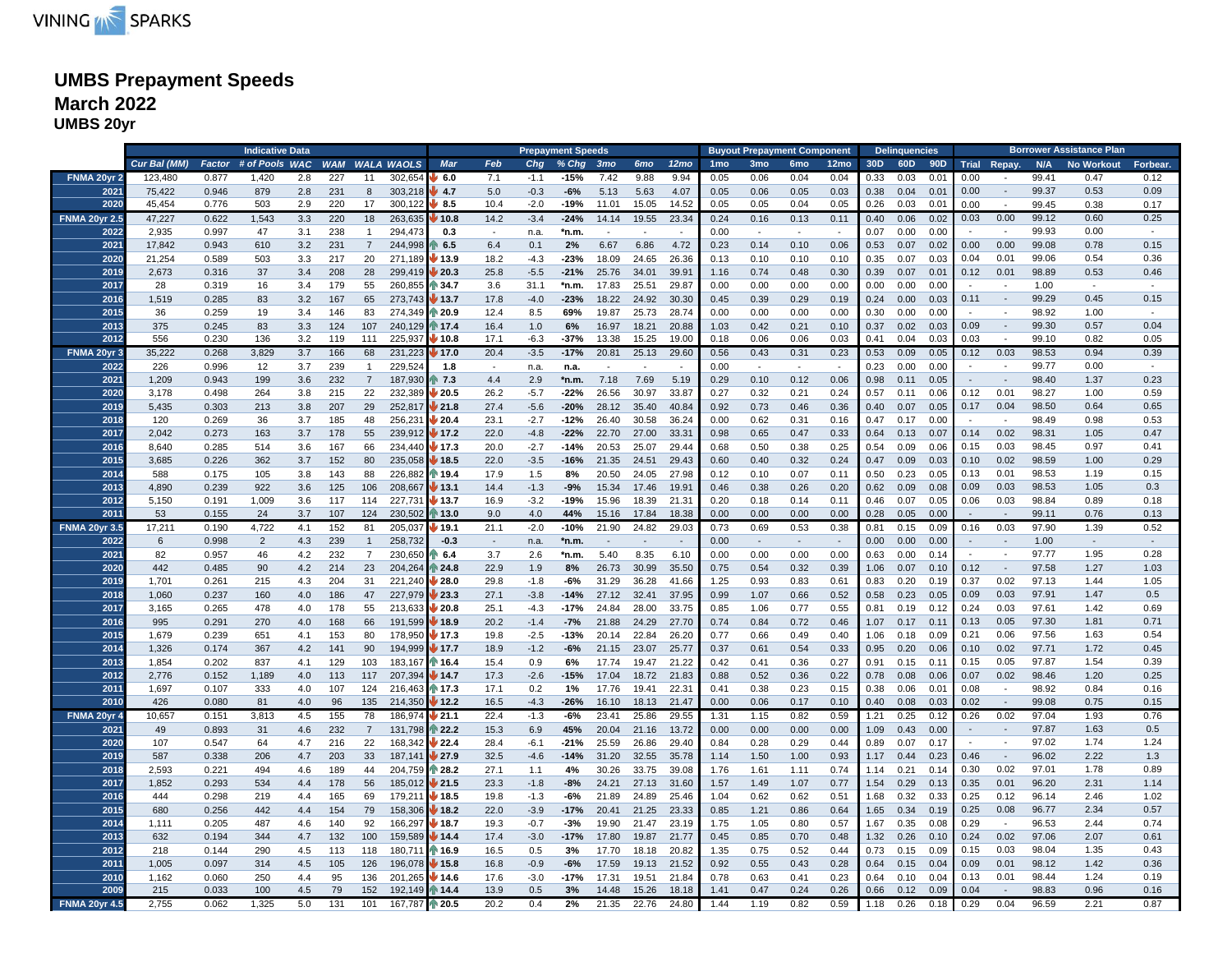

### **UMBS Prepayment Speeds March 2022 UMBS 20yr**

|              |             |                |                |            |            | <b>Prepayment Speeds</b> |                       |                            |              |                  |                 | <b>Buyout Prepayment Component</b> |                 |                  | <b>Delinquencies</b> |                 |                 |                  |                 | <b>Borrower Assistance Plan</b> |                 |              |                          |       |                   |              |
|--------------|-------------|----------------|----------------|------------|------------|--------------------------|-----------------------|----------------------------|--------------|------------------|-----------------|------------------------------------|-----------------|------------------|----------------------|-----------------|-----------------|------------------|-----------------|---------------------------------|-----------------|--------------|--------------------------|-------|-------------------|--------------|
|              | Cur Bal (MM | Factor         | # of Pools WAC |            | <b>WAM</b> | <b>WALA</b>              | <b>WAOLS</b>          | Mar                        | Feb          | Cha              | $%$ Cha         | 3 <sub>mo</sub>                    | 6 <sub>mo</sub> | 12 <sub>mo</sub> | 1 <sub>mo</sub>      | 3 <sub>mo</sub> | 6 <sub>mo</sub> | 12 <sub>mo</sub> | 30 <sub>D</sub> | 60D                             | 90 <sub>D</sub> | <b>Trial</b> | Repay.                   | N/A   | <b>No Workout</b> | Forbear.     |
| 2020         | 20          | 0.561          | 16             | 5.1        | 215        | 22                       | 138,406               | $\mathbb{R}$ 41.3          | 35.7         | 5.7              | 16%             | 34.10                              | 35.29           | 32.07            | 0.00                 | 0.00            | 0.00            | 0.00             | 0.00            | 0.33                            | 0.00            |              |                          | 97.76 | 0.68              | 1.56         |
| 2019         | 246         | 0.404          | 148            | 5.1        | 201        | 34                       | 134,509               | $\bigvee$ 26.0             | 26.5         | $-0.6$           | $-2%$           | 27.95                              | 28.44           | 31.09            | 2.29                 | 1.40            | 1.20            | 0.74             | 1.82            | 0.54                            | 0.21            | 0.57         |                          | 95.10 | 2.85              | 1.49         |
| 2018         | 745         | 0.321          | 247            | 5.2        | 191        | 42                       | 154,371               | ↑ 26.4                     | 22.6         | 3.8              | 17%             | 26.59                              | 28.65           | 31.20            | 2.65                 | 1.87            | 1.20            | 0.85             | 1.64            | 0.41                            | 0.30            | 0.49         | 0.07                     | 95.18 | 2.97              | 1.29         |
| 2017         | 69          | 0.334          | 53             | 5.0        | 180        | 54                       | 150,454               | ↑ 39.9                     | 29.8         | 10.2             | 34%             | 30.79                              | 26.48           | 28.43            | 2.69                 | 1.83            | 1.19            | 0.85             | 2.66            | 0.16                            | 0.54            | 0.91         |                          | 92.43 | 4.84              | 1.82         |
| 2014         | 41          | 0.201          | 51             | 5.2        | 138        | 95                       | 144.173               | $\blacktriangleright$ 20.0 | 28.3         | $-8.3$           | $-29%$          | 26.45                              | 25.43           | 24.35            | 1.27                 | 1.69            | 1.07            | 0.80             | 2.28            | 0.25                            | 0.00            | 0.11         | $\sim$                   | 96.19 | 3.30              | 0.4          |
| 2013         | 34          | 0.186          | 42             | 5.1        | 133        | 100                      | 140,033 18.8          |                            | 15.7         | 3.2              | 20%             | 13.80                              | 19.08           | 21.67            | 0.00                 | 0.00            | 0.00            | 0.27             | 1.13            | 0.70                            | 0.16            | 0.04         | 0.21                     | 96.17 | 2.36              | 1.22         |
| 2011         | 525         | 0.086          | 152            | 4.9        | 02         | 130                      | 181.555 <b>14.9</b>   |                            | 16.8         | $-1.9$           | $-11%$          | 16.82                              | 18.75           | 20.33            | 0.03                 | 0.91            | 0.69            | 0.52             | 0.95            | 0.09                            | 0.14            | 0.25         | 0.07                     | 97.18 | 1.83              | 0.68         |
| 2010         | 557         | 0.051          | 152            | 4.9        |            | 140                      | 187.056 <b>M</b> 16.5 |                            | 16.8         | $-0.4$           | $-2%$           | 17.37                              | 18.99           | 21.06            | 1.79                 | 1.08            | 0.71            | 0.46             | 0.76            | 0.12                            | 0.05            | 0.09         | 0.03                     | 97.66 | 1.63              | 0.59         |
| 2009         | 446         | 0.032          | 187            | 4.9        | 81         | 151                      | 177,576 14.0          |                            | 16.6         | $-2.6$           | $-16%$          | 15.95                              | 16.89           | 18.45            | 0.31                 | 0.51            | 0.36            | 0.36             | 0.56            | 0.19                            | 0.14            | 0.09         | $\overline{\phantom{a}}$ | 98.39 | 1.24              | 0.27         |
| 2004         | 17          | 0.007          | 60             | 5.1        | 24         | 213                      | 157.038 21.8          |                            | 26.7         | $-4.9$           | $-18%$          | 22.57                              | 22.43           | 21.33            | 0.00                 | 1.24            | 0.62            | 0.31             | 1.76            | 0.09                            | 0.0             | 0.25         |                          | 97.69 | 1.71              | 0.34         |
| 2003         | 25          | 0.004          | 118            | 5.0        |            | 222                      | 153,203 24.5          |                            | 28.3         | $-3.8$           | $-13%$          | 25.50                              | 25.11           | 25.22            | 1.08                 | 0.56            | 0.50            | 0.27             | 1.88            | 0.24                            | 0.00            | 0.14         |                          | 96.77 | 2.89              | 0.19         |
| FNMA 20yr 5  | 584         | 0.011          | 1,160          | 5.5        |            | 164                      | 159.384               | ⋔ 19.7                     | 18.2         | 1.5              | 8%              | 19.98                              | 20.12           | 21.25            | 1.27                 | 1.13            | 0.90            | 0.69             | 161             | 0.36                            | 0.16            | 0.30         | 0.00                     | 96.25 | 2.74              | 0.7          |
| 2019         | 14          | 0.434          | 17             | 5.8        | 201        | 34                       | 146.930               | $\mathbb{R}$ 38.8          | 1.0          | 37.8             | *n.m.           | 20.93                              | 24.40           | 31.96            | 0.00                 | 0.00            | 0.00            | 0.00             | 2.83            | 0.00                            | 0.00            |              |                          | 95.24 | 4.23              | 0.53         |
| 2018         | 32          | 0.306          | 39             | 5.7        | 194        | 41                       | 144.294 31.1          |                            | 9.3          | 21.8             | 235%            | 20.96                              | 25.56           | $34.2^{\circ}$   | 0.46                 | 0.15            | 0.84            | 1.94             | 3.44            | 0.89                            | 0.00            | 1.90         |                          | 90.28 | 5.90              | 1.91         |
| 2011         | 48          | 0.083          | 45             | 5.4        | 101        | 130                      | 174.689               | ₼ 23.6                     | 15.4         | 8.2              | 53%             | 19.27                              | 24.79           | 25.81            | 4.58                 | 1.68            | 1.53            | 0.77             | 0.70            | 0.00                            | 0.17            |              | $\sim$                   | 97.18 | 2.56              | 0.26         |
| 2010         | 89          | 0.050          | 55             | 5.4        |            | 142                      | 167.409 <b>15.8</b>   |                            | 17.3         | $-1.5$           | -9%             | 22.30                              | 19.84           | 20.24            | 1.12                 | 2.76            | 1.43            | 0.97             | 1.31            | 0.23                            | 0.14            | 0.26         |                          | 96.33 | 2.49              | 0.92         |
| 2009         | 81          | 0.042          | 84             | 5.4        | 83         | 150                      | 164.113 34 16.2       |                            | 20.3         | $-4.1$           | $-20%$          | 16.72                              | 17.65           | 19.13            | 0.00                 | 0.52            | 1.10            | 0.66             | 0.99            | 0.48                            | 0.40            | 0.18         |                          | 96.64 | 2.46              | 0.72         |
| 2008<br>2007 | 67<br>11    | 0.010          | 120            | 5.6        | 68         | 166                      | 165,063 17.6          |                            | 13.5         | 4.1              | 30%             | 15.93                              | 16.85           | 15.40            | 4.53                 | 2.91            | 1.74            | 0.99             | 2.19            | 0.50                            | 0.08            | 0.26         |                          | 95.80 | 3.28              | 0.65         |
|              |             | 0.011          | 47             | 5.7        | 59         | 176                      | 167,081               | ⋔ 12.2                     | 8.0          | 4.2              | 52%             | 14.70                              | 16.16           | 19.37            | 0.00                 | 0.00            | 0.83            | 1.50             | 2.34            | 0.57                            | 0.10            |              |                          | 94.81 | 4.39              | 0.8          |
| 2005<br>2004 | 86<br>69    | 0.010<br>0.007 | 110            | 5.6<br>5.5 | 26         | 200<br>212               | 155.575 <b>16.8</b>   |                            | 19.3<br>18.9 | $-2.5$<br>$-0.8$ | $-13%$<br>$-4%$ | 18.80<br>19.65                     | 17.68<br>18.37  | 17.80<br>19.22   | 0.22<br>0.77         | 0.07            | 0.28<br>0.66    | 0.24<br>0.42     | 1.48<br>1.51    | 0.42<br>0.37                    | 0.16<br>0.13    | 0.24<br>0.31 | 0.01<br>0.00             | 96.78 | 2.33<br>2.16      | 0.64<br>0.39 |
| 2003         | 72          | 0.003          | 159            | 5.5        |            | 223                      | 151,038 18.1          |                            |              |                  | $-14%$          |                                    |                 |                  |                      | 0.84            | 0.30            | 0.29             |                 |                                 |                 |              |                          | 97.15 |                   |              |
|              |             |                | 391            |            |            |                          | 148,906 23.2          |                            | 27.0         | $-3.8$           |                 | 25.18                              | 24.04           | 23.33            | 0.34                 | 0.40            |                 |                  | 1.77            | 0.28                            | 0.15            | 0.20         | 0.02                     | 96.97 | 2.29              | 0.53         |

*\*n.m. - Not Meaningful*

#### **Source: Bloomberg**

INTENDED FOR INSTITUTIONAL INVESTORS ONLY. The information included herein has been obtained from sources deem details, but it is not may guaranteed, and it is included to several substances in the sector of the interest o of investing in any securities or investment strategies mentioned or recommended. The accuracy of the financial projections is dependent on the occurrence of thutere wents which cassured the observe the base and propertion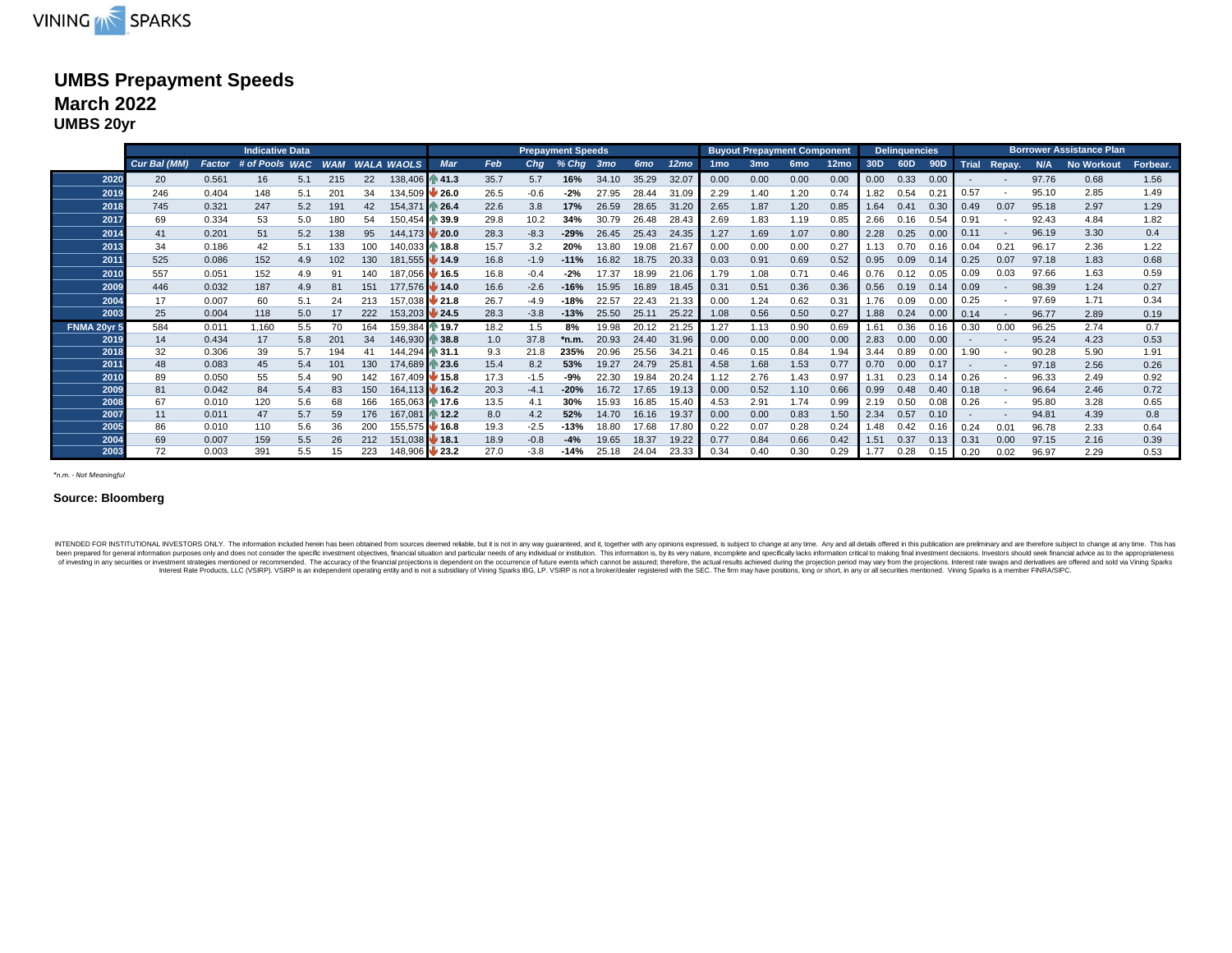

### **UMBS Prepayment Speeds March 2022 UMBS 30yr**

|                      |              |        | <b>Indicative Data</b> |     |     |                 |                       |                 |        |        | <b>Prepayment Speeds</b> |                 |                |                          |                 | <b>Buyout Prepayment Component</b> |                          |                          |      | <b>Delinquencies</b> |      |      |                             |       | <b>Borrower Assistance Plan</b> |                          |
|----------------------|--------------|--------|------------------------|-----|-----|-----------------|-----------------------|-----------------|--------|--------|--------------------------|-----------------|----------------|--------------------------|-----------------|------------------------------------|--------------------------|--------------------------|------|----------------------|------|------|-----------------------------|-------|---------------------------------|--------------------------|
|                      | Cur Bal (MM) | Factor | # of Pools WAC         |     |     |                 | <b>WAM WALA WAOLS</b> | Mar             | Feb    | Chg    | % Chg                    | 3 <sub>mo</sub> | <b>6mo</b>     | 12 <sub>mo</sub>         | 1 <sub>mo</sub> | 3 <sub>mo</sub>                    | 6 <sub>mo</sub>          | 12 <sub>mo</sub>         | 30D  | 60D                  |      |      | 90D Trial Repay.            | N/A   | <b>No Workout</b>               | Forbear.                 |
| <b>FNMA 30yr 1.5</b> | 211,438      | 0.916  | 1,472                  | 2.5 | 342 | 14              | 404,217               | 4.8             | 5.3    | $-0.5$ | -9%                      | 5.51            | 6.35           | 5.58                     | 0.07            | 0.08                               | 0.07                     | 0.06                     | 0.31 | 0.04                 | 0.02 | 0.00 | 0.00                        | 99.27 | 0.49                            | 0.23                     |
| 2021                 | 87,809       | 0.938  | 678                    | 2.5 | 345 | 11              | 411,190               | 4.3             | 4.7    | $-0.5$ | *n.m.                    | 4.76            | 5.30           | 4.32                     | 0.06            | 0.09                               | 0.08                     | 0.05                     | 0.32 | 0.04                 | 0.02 | 0.00 | 0.00                        | 99.36 | 0.44                            | 0.2                      |
| 2020                 | 123,624      | 0.901  | 773                    | 2.5 | 340 | 16              | 399,275               | 45.3            | 5.7    | $-0.5$ | $-8%$                    | 6.02            | 7.07           | 6.37                     | 0.09            | 0.07                               | 0.07                     | 0.07                     | 0.30 | 0.05                 | 0.02 | 0.00 | 0.00                        | 99.21 | 0.52                            | 0.26                     |
| FNMA 30yr 2          | 1,656,725    | 0.896  | 18,941                 | 2.9 | 344 | 12              | 376,081               | 6.5             | 7.3    | $-0.8$ | $-11%$                   | 7.63            | 9.30           | 8.83                     | 0.09            | 0.08                               | 0.08                     | 0.07                     | 0.53 | 0.06                 | 0.03 | 0.01 | 0.00                        | 98.98 | 0.74                            | 0.27                     |
| 2022                 | 27,537       | 0.997  | 220                    | 3.0 | 358 | $\mathbf{1}$    | 435,389               | 1.5             | $-1.6$ | 3.1    |                          |                 |                |                          | 0.00            | $\sim$                             |                          |                          | 0.27 | 0.00                 | 0.00 |      | $\sim$                      | 99.73 | 0.00                            | $\sim$                   |
| 2021                 |              |        | 10,883                 |     | 349 |                 | 387,074               | 5.2             | 5.4    | $-0.2$ | *n.m.<br>$-4%$           | 5.68            | 6.17           |                          |                 |                                    | 0.08                     |                          |      | 0.06                 | 0.03 | 0.00 | 0.00                        | 99.00 | 0.82                            | 0.19                     |
|                      | 917,146      | 0.949  |                        | 2.9 |     | 8               |                       |                 |        |        |                          |                 |                | 4.93                     | 0.09            | 0.08                               |                          | 0.05                     | 0.61 |                      |      |      |                             |       |                                 |                          |
| 2020                 | 711,827      | 0.833  | 7,611                  | 2.9 | 338 | 17              | 359,67                | 8.2             | 9.6    | $-1.4$ | -14%                     | 10.05           | 12.57          | 11.68                    | 0.09            | 0.08                               | 0.09                     | 0.08                     | 0.43 | 0.07                 | 0.04 | 0.01 | 0.00                        | 98.93 | 0.67                            | 0.38                     |
| 2019                 | 43           | 0.691  | 19                     | 3.0 | 325 | 29              | 315,008               | 12.9            | 15.5   | $-2.6$ | $-17%$                   | 15.00           | 14.69          | 16.64                    | 0.00            | 0.00                               | 0.00                     | 0.00                     | 0.69 | 0.60                 | 0.00 |      | 0.32                        | 97.67 | 2.00                            | $\sim$                   |
| 2017                 | 28           | 0.747  | 38                     | 2.8 | 300 | 55              | 194,746               | 10.5            | 12.8   | $-2.3$ | $-18%$                   | 12.51           | 12.61          | 13.01                    | 0.00            | 0.00                               | 0.00                     | 0.00                     | 1.80 | 0.46                 | 0.63 |      | 0.46                        | 95.77 | 3.13                            | 0.63                     |
| 2016                 | 114          | 0.670  | 102                    | 3.0 | 289 | 66              | 192,216               | 4.0             | 7.5    | $-3.6$ | $-48%$                   | 8.00            | 9.07           | 9.09                     | 0.00            | 0.49                               | 0.25                     | 0.12                     | 2.10 | 0.57                 | 0.16 | 0.36 | 0.12                        | 96.91 | 1.99                            | 0.63                     |
| 2015                 | 13           | 0.498  | 30                     | 3.1 | 277 | 78              | 183,956               | 0.2             | 0.2    | 0.0    | *n.m.                    | 11.66           | 19.09          | 17.33                    | 0.00            | 0.00                               | 0.00                     | 0.00                     | 0.00 | 0.00                 | 1.54 |      | $\sim$                      | 98.00 | 1.54                            | 0.46                     |
| <b>FNMA 30yr 2.5</b> | 1,215,239    | 0.780  | 29,528                 | 3.3 | 344 | 12              | 342,176               | 9.4             | 11.3   | $-1.8$ | $-16%$                   | 11.75           | 15.48          | 18.06                    | 0.21            | 0.19                               | 0.16                     | 0.14                     | 0.65 | 0.10                 | 0.05 | 0.03 | 0.00                        | 98.64 | 0.92                            | 0.4                      |
| 2022                 | 39,974       | 0.997  | 689                    | 3.3 | 358 | $\overline{1}$  | 410,257               | $\parallel$ 1.6 | $-1.4$ | 3.0    | *n.m.                    | $\sim$          | $\sim$         | $\sim$                   | 0.00            | $\sim$                             | $\sim$                   | $\sim$                   | 0.42 | 0.00                 | 0.00 |      | $\sim$                      | 99.58 | 0.00                            | $\overline{\phantom{a}}$ |
| 2021                 | 693,189      | 0.948  | 15,507                 | 3.2 | 351 | $\overline{7}$  | 349,762               | 6.9             | 7.4    | $-0.5$ | $-7%$                    | 7.61            | 7.93           | 5.75                     | 0.14            | 0.13                               | 0.10                     | 0.06                     | 0.72 | 0.10                 | 0.05 | 0.00 | 0.00                        | 98.77 | 0.98                            | 0.24                     |
| 2020                 | 440,170      | 0.654  | 10,865                 | 3.4 | 335 | 19              | 324,262               | /13.3           | 16.1   | $-2.8$ | $-17%$                   | 16.81           | 22.27          | 23.17                    | 0.23            | 0.21                               | 0.18                     | 0.17                     | 0.58 | 0.12                 | 0.07 | 0.07 | 0.01                        | 98.39 | 0.87                            | 0.66                     |
| 2019                 | 34,633       | 0.372  | 708                    | 3.5 | 326 | 28              | 348,430               | 17.8            | 21.4   | $-3.6$ | $-17%$                   | 22.58           | 30.14          | 34.89                    | 1.39            | 1.04                               | 0.76                     | 0.53                     | 0.50 | 0.10                 | 0.08 | 0.19 | 0.01                        | 98.17 | 0.85                            | 0.78                     |
| 2018                 | 32           | 0.652  | 50                     | 3.5 | 307 | 47              | 196,806               | 30.5            | 5.9    | 24.6   | 414%                     | 18.07           | 16.39          | 14.11                    | 0.00            | 0.00                               | 0.83                     | 0.42                     | 0.62 | 1.74                 | 0.00 |      |                             | 96.03 | 2.33                            | 1.65                     |
| 2017                 | 235          | 0.562  | 130                    | 3.4 | 296 | 56              | 253,009               | 13.2            | 5.3    | 7.9    | 150%                     | 12.39           | 15.62          | 18.43                    | 0.00            | 0.19                               | 0.91                     | 0.64                     | 1.93 | 0.35                 | 0.16 | 0.37 | 0.05                        | 96.50 | 2.63                            | 0.45                     |
| 2016                 | 3,006        | 0.375  | 380                    | 3.3 | 283 | 67              | 313,436               | / 12.6          | 15.6   | $-3.0$ | -19%                     | 16.89           | 22.21          | 27.05                    | 1.03            | 1.25                               | 0.75                     | 0.45                     | 0.39 | 0.07                 | 0.05 | 0.11 | 0.01                        | 98.89 | 0.67                            | 0.33                     |
| 2015                 | 217          | 0.395  | 178                    | 3.4 | 268 | 81              | 253,829               | 13.2            | 16.3   | $-3.1$ | $-19%$                   | 15.32           | 18.28          | 22.33                    | 2.08            | 0.70                               | 0.64                     | 0.38                     | 0.69 | 0.22                 | 0.00 | 0.34 | $\sim$                      | 98.21 | 1.15                            | 0.3                      |
| 2014                 | 22           | 0.460  | 39                     | 3.2 | 261 | 90              | 220,993               | 12.3            | 16.0   | $-3.7$ | $-23%$                   | 13.47           | 10.66          | 17.39                    | 0.00            | 0.00                               | 0.00                     | 0.00                     | 0.20 | 0.00                 | 1.27 |      | $\overline{\phantom{a}}$    | 95.99 | 2.73                            | 1.27                     |
| 2013                 | 921          | 0.327  | 338                    | 3.1 | 236 | 108             | 300,270               | 12.4            | 14.8   | $-2.3$ | $-16%$                   | 15.31           | 18.33          | 21.17                    | 1.45            | 0.62                               | 0.38                     | 0.24                     | 0.35 | 0.08                 | 0.00 | 0.05 | 0.02                        | 98.76 | 0.92                            | 0.24                     |
| 2012                 | 2,830        | 0.290  | 596                    | 3.2 | 233 | 111             | 293,544               | 10.6            | 11.9   | $-1.3$ | $-11%$                   | 13.25           | 17.81          | 21.83                    | 0.56            | 0.27                               | 0.17                     | 0.12                     | 0.32 | 0.05                 | 0.01 | 0.06 | 0.03                        | 98.98 | 0.77                            | 0.16                     |
| FNMA 30yr 3          | 565,853      | 0.372  | 46,646                 | 3.7 | 310 | 43              | 288,978               | 16.8            | 19.7   | $-3.0$ | $-15%$                   | 20.64           | 25.91          | 31.30                    | 0.97            | 0.80                               | 0.59                     | 0.45                     | 0.76 | 0.15                 | 0.08 | 0.18 | 0.02                        | 97.83 | 1.26                            | 0.71                     |
| 2022                 | 19,794       | 0.997  | 867                    |     | 358 | $\overline{1}$  | 356,089               | ↑ 1.6           | $-1.3$ | 2.9    | *n.m.                    | $\sim$          | $\sim$         | $\overline{\phantom{a}}$ |                 | $\overline{\phantom{a}}$           | $\overline{\phantom{a}}$ | $\sim$                   | 0.23 | 0.00                 | 0.00 |      | $\sim$                      | 99.77 | 0.00                            | $\sim$                   |
| 2021                 |              |        |                        | 3.7 |     |                 |                       |                 |        |        |                          | 8.44            |                |                          | 0.03            |                                    |                          |                          |      |                      |      | 0.00 | 0.01                        | 98.29 | 1.38                            | 0.33                     |
|                      | 112,837      | 0.951  | 8,676                  | 3.7 | 351 | 6               | 296,414               | 17.7            | 7.7    | 0.0    | $0\%$                    |                 | 8.96           | 6.74                     | 0.15            | 0.13                               | 0.11                     | 0.07                     | 1.01 | 0.15                 | 0.06 |      |                             |       |                                 |                          |
| 2020                 | 103,950      | 0.530  | 6,678                  | 3.8 | 333 | 21              | 276,717               | 20.0            | 22.7   | $-2.7$ | $-12%$                   | 23.59           | 28.52          | 31.31                    | 0.81            | 0.72                               | 0.53                     | 0.43                     | 0.86 | 0.21                 | 0.12 | 0.20 | 0.01                        | 97.25 | 1.38                            | 1.16                     |
| 2019                 | 127,288      | 0.330  | 5,678                  | 3.9 | 325 | 29              | 294,585               | 23.1            | 26.5   | $-3.4$ | $-13%$                   | 27.84           | 34.19          | 38.87                    | 1.93            | 1.53                               | 1.09                     | 0.79                     | 0.76 | 0.18                 | 0.11 | 0.37 | 0.03                        | 97.15 | 1.29                            | 1.16                     |
| 2018                 | 916          | 0.280  | 303                    | 3.9 | 305 | 46              | 281,775               | 20.2            | 28.7   | $-8.5$ | $-30%$                   | 26.40           | 31.11          | 36.42                    | 0.31            | 1.08                               | 0.64                     | 0.49                     | 0.75 | 0.21                 | 0.23 | 0.23 | 0.08                        | 97.21 | 1.23                            | 1.25                     |
| 2017                 | 4,584        | 0.284  | 803                    | 3.8 | 297 | 54              | 294,465               | 20.4            | 24.1   | $-3.8$ | $-16%$                   | 25.39           | 30.15          | 35.79                    | 1.20            | 1.65                               | 1.10                     | 0.71                     | 0.81 | 0.19                 | 0.11 | 0.23 | 0.02                        | 97.68 | 1.29                            | 0.79                     |
| 2016                 | 86,508       | 0.282  | 6,600                  | 3.6 | 283 | 66              | 285,034               | 18.8            | 21.6   | $-2.8$ | $-13%$                   | 22.21           | 26.92          | 32.35                    | 1.36            | 0.98                               | 0.68                     | 0.47                     | 0.68 | 0.14                 | 0.08 | 0.23 | 0.03                        | 97.77 | 1.36                            | 0.6                      |
| 2015                 | 18,797       | 0.230  | 3,167                  | 3.8 | 266 | 81              | 291,709               | 18.9            | 21.7   | $-2.8$ | $-13%$                   | 22.53           | 27.00          | 33.61                    | 0.79            | 0.61                               | 0.43                     | 0.28                     | 0.55 | 0.10                 | 0.06 | 0.13 | 0.03                        | 98.40 | 1.03                            | 0.41                     |
| 2014                 | 1,245        | 0.182  | 544                    | 3.9 | 259 | 87              | 276,992               | 16.9            | 18.4   | $-1.4$ | $-8%$                    | 20.25           | 26.25          | 33.21                    | 0.87            | 0.75                               | 0.55                     | 0.38                     | 0.62 | 0.16                 | 0.11 | 0.08 | 0.03                        | 98.32 | 1.13                            | 0.43                     |
| 2013                 | 43,895       | 0.246  | 5,961                  | 3.6 | 239 | 107             | 270,962               | 15.0            | 17.1   | $-2.1$ | $-12%$                   | 17.73           | 21.14          | 25.77                    | 0.72            | 0.54                               | 0.39                     | 0.27                     | 0.58 | 0.10                 | 0.04 | 0.12 | 0.03                        | 98.29 | 1.20                            | 0.37                     |
| 2012                 | 45,877       | 0.222  | 7,239                  | 3.6 | 232 | 112             | 277,560               | 14.2            | 16.8   | $-2.6$ | $-15%$                   | 17.38           | 21.33          | 26.19                    | 0.56            | 0.41                               | 0.30                     | 0.21                     | 0.53 | 0.08                 | 0.04 | 0.09 | 0.03                        | 98.52 | 1.09                            | 0.27                     |
| 2011                 | 129          | 0.183  | 88                     | 3.6 | 212 | 123             | 263,144               | 16.1            | 23.5   | $-7.4$ | $-32%$                   | 19.33           | 21.85          | 25.85                    | 0.00            | 0.96                               | 0.48                     | 0.24                     | 0.20 | 0.00                 | 0.00 |      | $\mathcal{L}_{\mathcal{A}}$ | 99.41 | 0.42                            | 0.17                     |
| 2010                 | 27           | 0.285  | 30                     | 3.5 | 210 | 136             | 216,392               | $\, 9.7$        | 7.7    | 2.0    | 25%                      | 8.37            | 13.17          | 18.22                    | 0.00            | 0.00                               | 0.00                     | 0.00                     | 0.00 | 0.22                 | 0.00 |      | $\sim$                      | 98.10 | 1.57                            | 0.33                     |
| <b>FNMA 30yr 3.5</b> | 336,170      | 0.222  | 70,943                 | 4.1 | 285 | 65              | 256,247               | 22.9            | 24.6   | $-1.7$ | $-7%$                    | 25.90           | 29.83          | 35.28                    | 1.99            | 1.57                               | 1.13                     | 0.79                     | 1.03 | 0.24                 | 0.13 | 0.37 | 0.04                        | 96.69 | 1.92                            | 0.99                     |
| 2022                 | 4,626        | 0.997  | 404                    | 4.1 | 358 | $\mathbf{1}$    | 323,770               | 1.5             | $-1.4$ | 2.9    | *n.m.                    | $\sim$          | $\sim$         |                          | 0.00            | $\overline{\phantom{a}}$           | $\overline{\phantom{a}}$ |                          | 0.14 | 0.00                 | 0.00 |      | $\sim$                      | 99.86 | 0.00                            |                          |
| 2021                 | 15,597       | 0.930  | 2,830                  | 4.3 | 353 | $5\phantom{.0}$ | 289,690               | 14.2            | 13.2   | 1.0    | 8%                       | 15.18           | 15.75          | 12.00                    | 0.15            | 0.14                               | 0.12                     | 0.07                     | 1.16 | 0.18                 | 0.09 | 0.00 | 0.01                        | 98.07 | 1.55                            | 0.37                     |
| 2020                 | 18,556       | 0.516  | 2,555                  | 4.2 | 332 | 22              | 244,188               | 24.4            | 26.2   | $-1.8$ | $-7%$                    | 27.56           | 30.96          | 33.59                    | 1.33            | 1.29                               | 0.99                     | 0.81                     | 1.29 | 0.33                 | 0.17 | 0.41 | 0.03                        | 95.76 | 2.17                            | 1.63                     |
| 2019                 | 61,240       | 0.265  | 5,870                  | 4.3 | 323 | 31              | 265,423               | 130.1           | 31.0   | $-0.9$ | $-3%$                    | 33.03           | 37.35          | 42.49                    | 3.50            | 2.76                               | 2.00                     | 1.42                     | 1.22 | 0.36                 | 0.22 | 0.68 | 0.04                        | 95.21 | 2.19                            | 1.88                     |
| 2018                 | 11,361       | 0.199  | 2,045                  | 4.2 | 305 | 47              | 287,654               | 26.7            | 29.3   | $-2.6$ | -9%                      | 30.55           | 34.89          | 41.77                    | 2.74            | 2.15                               | 1.55                     | 1.06                     | 0.96 | 0.25                 | 0.12 | 0.48 | 0.04                        | 96.56 | 1.78                            | 1.14                     |
| 2017                 | 52,836       | 0.243  | 7,617                  | 4.0 | 296 | 54              | 267,024               | 23.7            | 25.4   | $-1.7$ | $-7%$                    | 26.86           | 31.64          | 37.88                    | 2.02            | 1.69                               | 1.23                     | 0.83                     | 0.93 | 0.21                 | 0.13 | 0.39 | 0.04                        | 96.88 | 1.74                            | 0.95                     |
| 2016                 | 34,036       | 0.254  | 8.840                  | 4.0 | 284 | 67              | 235,406               | 23.0            | 24.6   | $-1.6$ | $-6%$                    | 25.80           | 29.12          | 33.24                    | 2.48            | 1.99                               | 1.40                     | 0.93                     | 1.25 | 0.32                 | 0.15 | 0.43 | 0.05                        | 95.98 | 2.47                            | 1.06                     |
| 2015                 | 47,774       | 0.188  | 10,180                 | 4.1 | 269 | 79              | 255,184               | 22.8            | 25.2   | $-2.4$ | $-9%$                    | 25.56           | 29.10          | 34.80                    | 1.90            | 1.37                               | 0.92                     | 0.60                     | 1.05 | 0.22                 | 0.10 | 0.34 | 0.03                        | 96.89 | 1.98                            | 0.75                     |
| 2014                 | 15,204       | 0.144  | 5,283                  | 4.2 | 258 | 89              | 249,952               | 23.6            | 24.5   | $-0.9$ | $-4%$                    | 25.61           | 28.76          | 34.97                    | 1.88            | 1.28                               | 0.89                     | 0.60                     | 1.04 | 0.19                 | 0.12 | 0.29 | 0.04                        | 96.97 | 2.00                            | 0.7                      |
| 2013                 | 24,003       | 0.203  | 8,282                  | 4.0 | 241 | 105             | 231,351               | 18.0            | 18.4   | $-0.4$ | $-2%$                    | 19.88           | 22.87          | 26.97                    | 1.31            | 0.98                               | 0.71                     | 0.50                     | 0.98 | 0.17                 | 0.08 | 0.23 | 0.03                        | 97.23 | 1.94                            | 0.56                     |
| 2012                 | 40,047       | 0.166  | 13,750                 | 4.0 | 228 | 116             | 239,713               | / 17.3          | 19.0   | $-1.6$ | -9%                      | 19.89           | 22.94          | 27.50                    | 1.04            | 0.69                               | 0.48                     | 0.33                     | 0.80 | 0.14                 | 0.06 | 0.17 | 0.03                        | 97.75 | 1.60                            | 0.44                     |
| 2011                 | 7,970        | 0.118  | 2,057                  | 4.0 | 220 | 123             | 257,897               | 18.9            | 20.5   | $-1.6$ | -8%                      | 21.26           | 24.21          | 29.60                    | 0.91            | 0.54                               | 0.39                     | 0.25                     | 0.54 | 0.10                 | 0.05 | 0.12 | 0.04                        | 98.28 | 1.25                            | 0.31                     |
| 2010                 | 2,741        | 0.094  | 1,041                  | 4.1 | 206 | 136             | 259,016               | 19.0            | 18.2   | 0.7    | 4%                       | 20.67           |                | 29.88                    | 0.82            | 0.38                               | 0.25                     | 0.23                     | 0.60 | 0.10                 | 0.06 | 0.13 | $\sim$                      | 98.51 | 1.11                            | 0.24                     |
| 2009                 | 157          | 0.122  | 133                    | 4.0 | 189 | 153             | 236,259               | 18.6            | 22.0   | $-3.3$ | $-15%$                   | 21.60           | 24.37<br>21.00 | 24.54                    | 0.76            | 1.15                               | 0.64                     | 0.58                     | 0.68 | 0.17                 | 0.33 |      | 0.12                        | 97.59 | 2.08                            | 0.21                     |
|                      |              |        |                        |     |     |                 |                       |                 |        |        |                          |                 |                |                          |                 |                                    |                          |                          |      |                      |      |      |                             |       | 2.76                            |                          |
| FNMA 30yr 4          | 232,377      | 0.165  | 75,472                 | 4.6 | 279 | 71              | 232,34                | 26.8            | 27.3   | $-0.6$ | $-2%$                    | 28.80           | 31.65          | 36.23                    | 3.01            | 2.38                               | 1.70                     | 1.22                     | 1.51 | 0.37                 | 0.20 | 0.57 | 0.05                        | 95.21 |                                 | 1.42                     |
| 2022                 | 423          | 0.998  | 117                    | 4.7 | 358 | $\mathbf{1}$    | 282,877               | 1.4             | $-1.2$ | 2.6    | *n.m.                    | $\sim$          |                |                          | 0.00            | $\sim$                             | $\sim$                   | $\overline{\phantom{a}}$ | 0.19 | 0.00                 | 0.00 |      |                             | 99.74 | 0.00                            | $\sim$                   |
| 2021                 | 3,000        | 0.879  | 956                    | 4.8 | 352 | 6               | 273,872               | 22.8            | 21.0   | 1.8    | 9%                       | 23.48           | 22.99          | 20.18                    | 0.37            | 0.28                               | 0.25                     | 0.16                     | 1.19 | 0.19                 | 0.09 | 0.01 | 0.00                        | 97.81 | 1.66                            | 0.52                     |
| 2020                 | 7,432        | 0.496  | 1,631                  | 4.7 | 333 | 22              | 235,807               | $\sqrt{28.9}$   | 30.9   | $-2.0$ | $-6%$                    | 31.90           | 33.74          | 36.76                    | 1.41            | 1.68                               | 1.26                     | 1.02                     | 1.44 | 0.50                 | 0.29 | 0.42 | 0.04                        | 94.73 | 2.60                            | 2.22                     |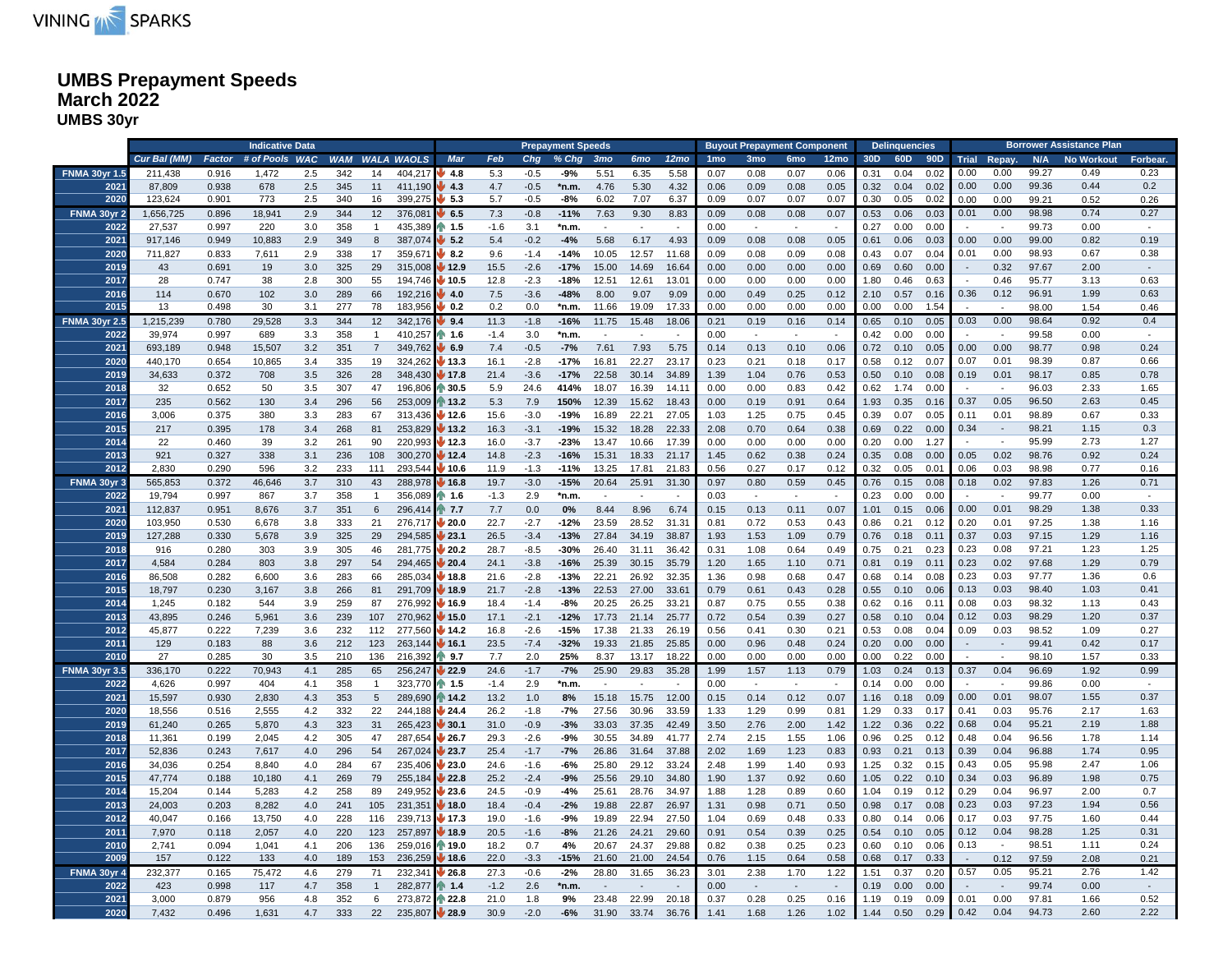

### **UMBS Prepayment Speeds March 2022 UMBS 30yr**

|                      |              |                | <b>Indicative Data</b> |       |     |                |                |                            |              |               | <b>Prepayment Speeds</b> |                 |                |                  |                 | <b>Buyout Prepayment Component</b> |                 |                  |      | <b>Delinquencies</b> |      |                      |                             |       | <b>Borrower Assistance Plan</b> |          |
|----------------------|--------------|----------------|------------------------|-------|-----|----------------|----------------|----------------------------|--------------|---------------|--------------------------|-----------------|----------------|------------------|-----------------|------------------------------------|-----------------|------------------|------|----------------------|------|----------------------|-----------------------------|-------|---------------------------------|----------|
|                      | Cur Bal (MM) | Factor         | # of Pools WAC         |       |     |                | WAM WALA WAOLS | Mar                        | Feb          | Chg           | % Chg                    | 3 <sub>mo</sub> | <b>6mo</b>     | 12 <sub>mo</sub> | 1 <sub>mo</sub> | 3 <sub>mo</sub>                    | 6 <sub>mo</sub> | 12 <sub>mo</sub> | 30D  |                      |      | 60D 90D Trial Repay. |                             |       | N/A No Workout                  | Forbear. |
| 2019                 | 30,445       | 0.279          | 5,077                  | 4.8   | 321 | 32             | 240,405        | 32.1                       | 32.6         | $-0.5$        | $-1%$                    | 34.50           | 37.56          | 41.45            | 3.96            | 3.62                               | 2.62            | 1.93             | 1.77 | 0.47                 | 0.28 | 0.91                 | 0.04                        | 93.66 | 3.02                            | 2.37     |
| 2018                 | 43,381       | 0.171          | 7,028                  | 4.7   | 308 | 44             | 264,004        | 32.8                       | 32.8         | 0.0           | 0%                       | 34.62           | 38.26          | 44.40            | 4.37            | 3.28                               | 2.35            | 1.67             | 1.45 | 0.40                 | 0.21 | 0.77                 | 0.06                        | 94.77 | 2.65                            | 1.75     |
| 2017                 | 40,507       | 0.241          | 8,948                  | 4.5   | 296 | 56             | 234,634        | 28.0                       | 28.5         | $-0.5$        | $-2%$                    | 30.14           | 33.15          | 37.56            | 3.55            | 2.89                               | 2.06            | 1.45             | 1.73 | 0.45                 | 0.24 | 0.68                 | 0.06                        | 94.46 | 3.10                            | 1.71     |
| 2016                 | 12,622       | 0.251          | 6,113                  | 4.5   | 283 | 67             | 209,817        | 26.5                       | 27.0         | $-0.5$        | $-2%$                    | 28.32           | 30.01          | 32.94            | 3.60            | 2.64                               | 1.92            | 1.33             | 1.94 | 0.47                 | 0.24 | 0.72                 | 0.05                        | 94.12 | 3.61                            | 1.5      |
| 2015                 | 14,836       | 0.204          | 7,693                  | 4.6   | 271 | 79             | 206,664        | 23.7                       | 25.6         | $-1.9$        | $-7%$                    | 25.84           | 28.11          | 31.45            | 2.68            | 2.04                               | 1.49            | 1.04             | 1.88 | 0.47                 | 0.22 | 0.53                 | 0.05                        | 94.72 | 3.44                            | 1.26     |
| 2014                 | 21,271       | 0.144          | 9,157                  | 4.6   | 256 | 92             | 215,122        | 22.5                       | 23.8         | $-1.3$        | $-6%$                    | 24.43           | 26.84          | 31.30            | 2.33            | 1.83                               | 1.26            | 0.86             | 1.64 | 0.34                 | 0.16 | 0.43                 | 0.04                        | 95.57 | 2.94                            | 1.01     |
| 2013                 | 17,125       | 0.141          | 7,537                  | 4.6   | 245 | 102            | 206,754        | $\sqrt{21.7}$              | 21.5         | 0.3           | 1%                       | 23.29           | 25.68          | 29.36            | 1.94            | 1.34                               | 0.96            | 0.65             | 1.39 | 0.30                 | 0.13 | 0.31                 | 0.05                        | 96.24 | 2.65                            | 0.75     |
| 2012                 | 10,675       | 0.162          | 7,436                  | 4.5   | 227 | 117            | 196,674        | 19.9                       | 19.4         | 0.4           | 2%                       | 21.48           | 23.25          | 26.12            | 1.60            | 1.17                               | 0.81            | 0.58             | 1.17 | 0.23                 | 0.12 | 0.26                 | 0.05                        | 96.59 | 2.38                            | 0.72     |
| 2011                 | 12,336       | 0.106          | 5,926                  | 4.5   | 219 | 126            | 224,228        | 19.6                       | 21.5         | $-1.9$        | -9%                      | 21.71           | 24.27          | 27.99            | 1.49            | 0.90                               | 0.54            | 0.37             | 0.94 | 0.17                 | 0.10 | 0.21                 | 0.03                        | 97.24 | 1.96                            | 0.55     |
| 2010                 | 12,396       | 0.079          | 4,873                  | 4.5   | 207 | 136            | 234,415        | 19.9                       | 20.9         | $-1.0$        | $-5%$                    | 21.91           | 24.44          | 28.84            | 1.40            | 0.86                               | 0.56            | 0.38             | 0.81 | 0.15                 | 0.08 | 0.19                 | 0.03                        | 97.74 | 1.61                            | 0.43     |
| 2009                 |              | 0.047          | 2,654                  | 4.5   | 190 | 153            | 240,937        | 20.5                       | 18.5         | 2.0           | 11%                      | 20.91           | 23.05          | 27.32            | 1.70            |                                    | 0.64            | 0.42             | 0.75 | 0.12                 | 0.08 | 0.19                 | 0.01                        | 97.80 | 1.56                            | 0.44     |
| 2008                 | 5,683        |                |                        |       |     |                |                |                            |              |               |                          |                 |                | 23.59            |                 | 1.01                               |                 |                  |      |                      |      | 0.14                 | $\overline{\phantom{a}}$    | 98.17 | 1.24                            | 0.45     |
|                      | 94           | 0.047          | 76                     | 4.6   | 183 | 159<br>177     | 229,634        | ↑ 16.8                     | 12.8         | 4.0           | 31%                      | 16.01           | 18.67          |                  | 0.00            | 0.00                               | 0.00            | 0.12             | 0.65 | 0.00                 | 0.19 | 0.77                 | $\sim$                      | 91.76 | 6.60                            | 0.86     |
| 2007<br>2005         | 32           | 0.052<br>0.091 | 14                     | 4.7   | 168 | 201            | 186,931        | ↑ 19.0                     | 12.1<br>20.3 | 6.9<br>$-6.8$ | 57%<br>$-33%$            | 18.06<br>13.35  | 17.97<br>13.57 | 22.76<br>16.79   | 3.65            | 2.76                               | 1.39            | 0.97             | 1.56 | 0.00                 | 0.14 | 0.49                 | $\sim$                      | 95.72 | 2.74                            | 1.05     |
|                      | 46           |                | 34                     | 4.6   | 147 |                | 201,034        | 13.5                       |              |               |                          |                 |                |                  | 0.00            | 0.00                               | 0.51            | 0.70             | 1.66 | 0.32                 | 0.34 |                      |                             | 97.34 | 2.23                            | 0.43     |
| 2004                 | 19           | 0.049          | 34                     | 4.9   | 138 | 212            | 164,399        | $\frac{1}{2.8}$            | 11.7         | $-8.9$        | -76%                     | 13.13           | 11.72          | 16.08            | 0.00            | 0.00                               | 0.00            | 0.09             | 0.24 | 0.96                 | 0.00 |                      |                             |       |                                 |          |
| 2003                 | 43           | 0.053          | 147                    | 4.7   | 123 | 222            | 162,258        | $\blacktriangleright$ 10.5 | 16.1         | $-5.6$        | $-35%$                   | 17.73           | 17.22          | 16.66            | 3.52            | 1.19                               | 0.60            | 0.30             | 1.19 | 0.00                 | 0.01 | 0.16                 | $\sim$                      | 98.15 | 1.43                            | 0.27     |
| <b>FNMA 30yr 4.5</b> | 103,684      | 0.112          | 52,986                 | 5.0   | 270 | 79             | 211,150        | 28.7                       | 28.2         | 0.5           | 2%                       | 29.95           | 31.65          | 34.95            | 4.23            | 3.33                               | 2.36            | 1.67             | 1.88 | 0.51                 | 0.26 | 0.79                 | 0.05                        | 93.78 | 3.55                            | 1.84     |
| 2022                 | $\mathbf{1}$ | 0.999          | $\mathbf{1}$           | 4.9   | 359 | $\overline{1}$ | 68,629         | $-0.1$                     | $\sim$       | n.a.          | *n.m.                    | $\sim$          |                |                  | 0.00            | $\sim$                             | $\sim$          | $\sim$           | 0.00 | 0.00                 | 0.00 |                      | $\sim$                      | 1.00  | $\sim$                          | $\sim$   |
| 2021                 | 105          | 0.805          | 78                     | 5.1   | 349 | 8              | 250,994        | 27.5                       | 31.4         | $-3.9$        | $-13%$                   | 31.87           | 31.40          | 25.89            | 0.00            | 0.00                               | 0.18            | 0.09             | 0.66 | 0.65                 | 0.15 |                      | $\sim$                      | 96.54 | 2.61                            | 0.85     |
| 2020                 | 2,378        | 0.477          | 837                    | $5.2$ | 333 | 22             | 217,137        | 30.5                       | 34.7         | $-4.3$        | $-12%$                   | 33.93           | 35.05          | 38.00            | 0.88            | 1.39                               | 1.05            | 0.99             | 1.75 | 0.49                 | 0.27 | 0.56                 | 0.02                        | 93.59 | 3.26                            | 2.57     |
| 2019                 | 12,677       | 0.337          | 3,469                  | 5.2   | 320 | 32             | 213,162        | 33.5                       | 33.7         | $-0.3$        | $-1%$                    | 35.63           | 37.02          | 39.54            | 5.76            | 4.67                               | 3.28            | 2.32             | 2.08 | 0.59                 | 0.32 | 1.14                 | 0.04                        | 92.19 | 3.90                            | 2.72     |
| 2018                 | 32,881       | 0.225          | 6,774                  | 5.1   | 310 | 43             | 220,712        | 34.6                       | 33.2         | 1.4           | 4%                       | 35.58           | 37.60          | 41.39            | 6.21            | 4.92                               | 3.50            | 2.50             | 2.18 | 0.66                 | 0.38 | 1.17                 | 0.07                        | 92.16 | 4.03                            | 2.57     |
| 2017                 | 11,364       | 0.259          | 4,773                  | 5.0   | 297 | 55             | 210,875        | 30.5                       | 30.3         | 0.2           | 1%                       | 32.15           | 33.61          | 36.05            | 5.20            | 4.29                               | 3.00            | 2.03             | 2.42 | 0.69                 | 0.33 | 1.03                 | 0.08                        | 91.96 | 4.52                            | 2.4      |
| 2016                 | 2,180        | 0.231          | 1,563                  | 4.9   | 283 | 67             | 198,355        | 28.6                       | 29.9         | $-1.3$        | $-4%$                    | 29.74           | 30.45          | 32.82            | 4.59            | 3.52                               | 2.63            | 1.77             | 2.27 | 0.77                 | 0.35 | 1.10                 | 0.06                        | 91.80 | 4.92                            | 2.13     |
| 2015                 | 1,514        | 0.250          | 1,393                  | 4.9   | 269 | 79             | 144,487        | $\approx 24.0$             | 22.2         | 1.8           | 8%                       | 24.50           | 26.04          | 27.38            | 3.36            | 2.54                               | 1.88            | 1.26             | 2.28 | 0.58                 | 0.27 | 0.57                 | 0.02                        | 93.46 | 4.48                            | 1.47     |
| 2014                 | 4,391        | 0.170          | 4,392                  | 5.0   | 255 | 93             | 168,254        | 23.1                       | 23.0         | 0.1           | 1%                       | 23.56           | 24.89          | 27.34            | 2.23            | 2.08                               | 1.53            | 1.06             | 2.43 | 0.55                 | 0.23 | 0.63                 | 0.05                        | 93.90 | 4.06                            | 1.36     |
| 2013                 | 3,630        | 0.152          | 3,193                  | 5.0   | 246 | 101            | 172,180        | 21.5                       | 21.8         | $-0.3$        | $-2%$                    | 23.32           | 25.11          | 27.47            | 2.05            | 1.57                               | 1.24            | 0.87             | 2.04 | 0.41                 | 0.18 | 0.48                 | 0.05                        | 94.45 | 3.95                            | 1.07     |
| 2012                 | 977          | 0.155          | 1,696                  | 5.0   | 226 | 119            | 166,154        | 22.9                       | 22.6         | 0.2           | 1%                       | 23.60           | 24.67          | 26.06            | 2.04            | 1.48                               | 1.06            | 0.73             | 1.45 | 0.36                 | 0.07 | 0.31                 | 0.02                        | 95.60 | 3.21                            | 0.85     |
| 2011                 | 9,464        | 0.092          | 7,702                  | 4.9   | 215 | 129            | 205,974        | 22.8                       | 21.2         | 1.5           | 7%                       | 22.65           | 23.80          | 26.58            | 2.40            | 1.48                               | 0.90            | 0.59             | 1.23 | 0.26                 | 0.13 | 0.26                 | 0.03                        | 96.55 | 2.49                            | 0.67     |
| 2010                 | 8,556        | 0.063          | 6,417                  | 4.9   | 205 | 139            | 220,586        | $\approx 21.0$             | 20.2         | 0.8           | 4%                       | 22.06           | 23.85          | 27.29            | 2.08            | 1.27                               | 0.88            | 0.59             | 1.12 | 0.25                 | 0.10 | 0.23                 | 0.04                        | 96.80 | 2.29                            | 0.65     |
| 2009                 | 11,591       | 0.038          | 6,370                  | 4.9   | 193 | 152            | 224,580        | 19.8                       | 20.0         | $-0.2$        | $-1%$                    | 21.32           | 22.92          | 26.66            | 1.63            | 1.17                               | 0.81            | 0.55             | 1.18 | 0.25                 | 0.10 | 0.24                 | 0.02                        | 96.93 | 2.20                            | 0.61     |
| 2008                 | 346          | 0.019          | 657                    | 5.2   | 185 | 162            | 220,208        | $\approx 20.6$             | 20.4         | 0.2           | 1%                       | 21.49           | 21.57          | 23.22            | 2.30            | 2.57                               | 1.46            | 1.10             | 1.59 | 0.27                 | 0.05 | 0.28                 | 0.03                        | 97.01 | 2.24                            | 0.44     |
| 2007                 | 58           | 0.038          | 177                    | 5.2   | 171 | 175            | 183,154        | ੈ 18.7                     | 14.5         | 4.2           | 29%                      | 16.43           | 20.95          | 22.28            | 0.86            | 1.30                               | 0.65            | 0.62             | 1.41 | 0.42                 | 0.14 | 0.12                 | $\sim$                      | 95.48 | 3.82                            | 0.58     |
| 2006                 | 47           | 0.044          | 102                    | 5.3   | 154 | 189            | 196,727        | ↑ 10.6                     | 9.3          | 1.3           | 14%                      | 14.57           | 17.39          | 18.90            | 0.00            | 1.45                               | 0.73            | 0.56             | 2.09 | 0.40                 | 0.00 | $\sim$               | $\mathcal{L}_{\mathcal{A}}$ | 96.15 | 2.94                            | 0.91     |
| 2005                 | 266          | 0.022          | 832                    | 5.2   | 148 | 200            | 192,478        | ↑ 16.4                     | 15.2         | $1.2$         | 8%                       | 17.20           | 17.83          | 20.30            | 2.56            | 1.63                               | 0.98            | 0.73             | 1.35 | 0.30                 | 0.11 | 0.10                 | $\sim$                      | 96.07 | 3.09                            | 0.74     |
| 2004                 | 277          | 0.034          | 674                    | 5.1   | 136 | 212            | 186,373        | 16.3                       | 18.9         | $-2.6$        | $-14%$                   | 17.89           | 17.29          | 18.12            | 1.68            | 2.47                               | 1.92            | 1.17             | 1.36 | 0.19                 | 0.16 | 0.18                 | $\sim$                      | 96.29 | 2.68                            | 0.84     |
| 2003                 | 970          | 0.025          | 1,827                  | 5.1   | 125 | 223            | 182,067        | 15.9                       | 15.9         | 0.1           | 0%                       | 17.58           | 18.31          | 19.48            | 1.15            | 0.74                               | 0.70            | 0.45             | 1.27 | 0.21                 | 0.09 | 0.15                 | 0.01                        | 96.97 | 2.41                            | 0.46     |
| <b>FNMA 30yr 5</b>   | 37,118       | 0.045          | 44,216                 | 5.6   | 231 | 118            | 193,320        | 26.8                       | 25.3         | 1.5           | 6%                       | 27.43           | 28.53          | 30.73            | 4.10            | 3.42                               | 2.48            | 1.81             | 2.21 | 0.53                 | 0.30 | 0.81                 | 0.05                        | 93.35 | 3.97                            | 1.81     |
| 2021                 | 22           | 0.829          | 14                     | 5.4   | 350 | 8              | 269,621        | $\triangleright$ 27.4      | 0.1          | 27.2          | *n.m.                    | 24.93           | 26.69          | 22.33            | 0.00            | 0.00                               | 0.00            | 0.00             | 3.60 | 0.00                 | 0.00 |                      | $\sim$                      | 97.55 | 2.00                            |          |
| 2020                 | 262          | 0.411          | 166                    | 5.7   | 330 | 23             | 217,806        | 39.3                       | 25.3         | 14.0          | 55%                      | 33.85           | 37.03          | 41.85            | 0.61            | 1.69                               | 1.55            | 1.60             | 2.11 | 0.46                 | 0.07 | 0.70                 | $\sim$                      | 90.79 | 4.07                            | 4.45     |
| 2019                 | 4,789        | 0.339          | 2,106                  | 5.7   | 320 | 33             | 205,163        | 36.9                       | 35.1         | 1.8           | 5%                       | 37.17           | 38.33          | 40.06            | 6.17            | 5.11                               | 3.56            | 2.69             | 2.60 | 0.71                 | 0.43 | 1.22                 | 0.10                        | 90.74 | 4.45                            | 3.49     |
| 2018                 | 9,571        | 0.276          | 3,011                  | 5.7   | 310 | 42             | 192,491        | 35.5                       | 32.8         | 2.7           | 8%                       | 36.18           | 37.06          | 39.19            | 7.15            | 6.26                               | 4.54            | 3.29             | 2.87 | 0.79                 | 0.52 | 1.58                 | 0.08                        | 90.06 | 5.08                            | 3.2      |
| 2017                 | 326          | 0.218          | 263                    | 5.5   | 296 | 57             | 213,214        | 43.1                       | 29.7         | 13.4          | 45%                      | 39.20           | 37.64          | 38.67            | 13.69           | 7.75                               | 5.39            | 3.64             | 3.29 | 1.26                 | 0.52 | 1.30                 | 0.35                        | 89.36 | 5.53                            | 3.47     |
| 2016                 | 15           | 0.246          | 16                     | 5.4   | 281 | 66             | 160,933        | 0.5                        | 41.3         | $-40.8$       | *n.m.                    | 24.69           | 30.42          | 35.07            | 0.00            | 0.00                               | 0.00            | 0.56             | 6.11 | 0.00                 | 1.61 | 2.73                 | $\sim$                      | 90.23 | 5.78                            | 1.26     |
| 2014                 | 354          | 0.186          | 515                    | 5.4   | 254 | 94             | 139,90         | 24.8                       | 24.7         | 0.1           | 0%                       | 25.33           | 24.92          | 27.08            | 2.22            | 1.46                               | 1.50            | 1.18             | 2.97 | 0.57                 | 0.45 | 0.78                 | 0.04                        | 92.92 | 4.52                            | 1.74     |
| 2013                 | 345          | 0.149          | 418                    | 5.4   | 247 | 100            | 169,791        | 22.9                       | 24.1         | $-1.2$        | $-5%$                    | 24.92           | 23.35          | 26.07            | 2.07            | 1.79                               | 1.28            | 0.88             | 1.97 | 0.51                 | 0.13 | 0.68                 | $\sim$                      | 93.87 | 4.17                            | 1.28     |
| 2012                 | 46           | 0.167          | 158                    | 5.5   | 225 | 120            | 146,168        | $\sqrt{30.0}$              | 16.4         | 13.6          | 83%                      | 22.70           | 23.40          | 23.84            | 7.12            | 2.43                               | 1.22            | 0.91             | 1.91 | 0.00                 | 0.30 | 0.24                 | $\sim$                      | 95.58 | 3.49                            | 0.7      |
| 2011                 | 2,737        | 0.093          | 3,995                  | 5.4   | 216 | 130            | 197,483        | 24.0                       | 22.3         | 1.7           | 8%                       | 24.47           | 25.67          | 27.24            | 2.69            | 1.76                               | 1.21            | 0.87             | 1.65 | 0.35                 | 0.21 | 0.36                 | 0.05                        | 95.23 | 3.44                            | 0.92     |
| 2010                 | 4,132        | 0.065          | 3,851                  | 5.4   | 205 | 141            | 206,694        | 22.3                       | 21.2         | 1.1           | 5%                       | 23.28           | 24.63          | 27.55            | 3.24            | 2.23                               | 1.52            | 1.04             | 1.69 | 0.34                 | 0.17 | 0.44                 | 0.03                        | 95.14 | 3.48                            | 0.9      |
| 2009                 | 3,842        | 0.047          | 4,482                  | 5.4   | 196 | 150            | 198,559        | । 19.7                     | 19.1         | 0.5           | 3%                       | 20.78           | 22.41          | 25.05            | 1.81            | 1.56                               | 1.17            | 0.83             | 1.69 | 0.41                 | 0.17 | 0.41                 | 0.03                        | 95.32 | 3.37                            | 0.88     |
| 2008                 | 1,363        | 0.014          | 2,735                  | 5.6   | 182 | 165            | 210,322        | 19.8                       | 22.8         | $-3.0$        | $-13%$                   | 20.76           | 21.13          | 21.92            | 3.12            | 3.47                               | 2.45            | 1.63             | 2.19 | 0.38                 | 0.18 | 0.24                 | 0.04                        | 95.73 | 3.49                            | 0.5      |
| 2007                 | 395          | 0.018          | 1,311                  | 5.7   | 172 | 176            | 213,526        | 14.0                       | 20.2         | $-6.2$        | $-31%$                   |                 | 18.15 18.49    | 19.28            | 1.14            | 1.37                               | 1.36            | 0.98             | 2.36 | 0.66                 | 0.17 | 0.44                 | 0.07                        | 95.44 | 3.20                            | 0.85     |
| 2006                 | 405          | 0.022          | 1,088                  | 5.8   | 160 | 187            | 191,154        | 16.4                       | 16.9         | $-0.5$        | $-3%$                    | 16.88           | 17.96          | 20.10            | 0.68            | 1.05                               | 0.82            | 0.70             | 1.93 | 0.41                 | 0.20 | 0.22                 | 0.00                        | 95.59 | 3.04                            | 1.14     |
| 2005                 | 2,528        | 0.018          | 5,956                  | 5.6   | 149 | 200            | 193,751        | 18.0                       | 16.2         | 1.9           | 11%                      | 18.01           | 19.50          | 20.78            | 2.15            | 1.82                               | 1.28            | 0.87             | 1.91 | 0.34                 | 0.16 | 0.39                 | 0.01                        | 95.43 | 3.45                            | 0.73     |
| 2004                 | 1,745        | 0.020          | 5,438                  | 5.6   | 135 | 213            | 179,065        | ↑ 16.5                     | 15.5         | 1.0           | 7%                       | 16.94           | 17.87          | 19.30            | 1.12            | 0.92                               | 0.89            | 0.68             | 1.79 | 0.33                 | 0.14 | 0.35                 | 0.02                        | 95.85 | 3.17                            | 0.61     |
| 2003                 | 4,144        | 0.018          | 8,209                  | 5.5   | 124 | 223            | 163,847 + 15.9 |                            | 16.4         | $-0.5$        | $-3%$                    | 16.55           | 16.87          | 18.14            | 1.40            | 1.06                               | 0.80            | 0.56             | 1.85 | 0.36                 | 0.13 | 0.30                 | 0.01                        | 95.99 | 3.11                            | 0.59     |
|                      |              |                |                        |       |     |                |                |                            |              |               |                          |                 |                |                  |                 |                                    |                 |                  |      |                      |      |                      |                             |       |                                 |          |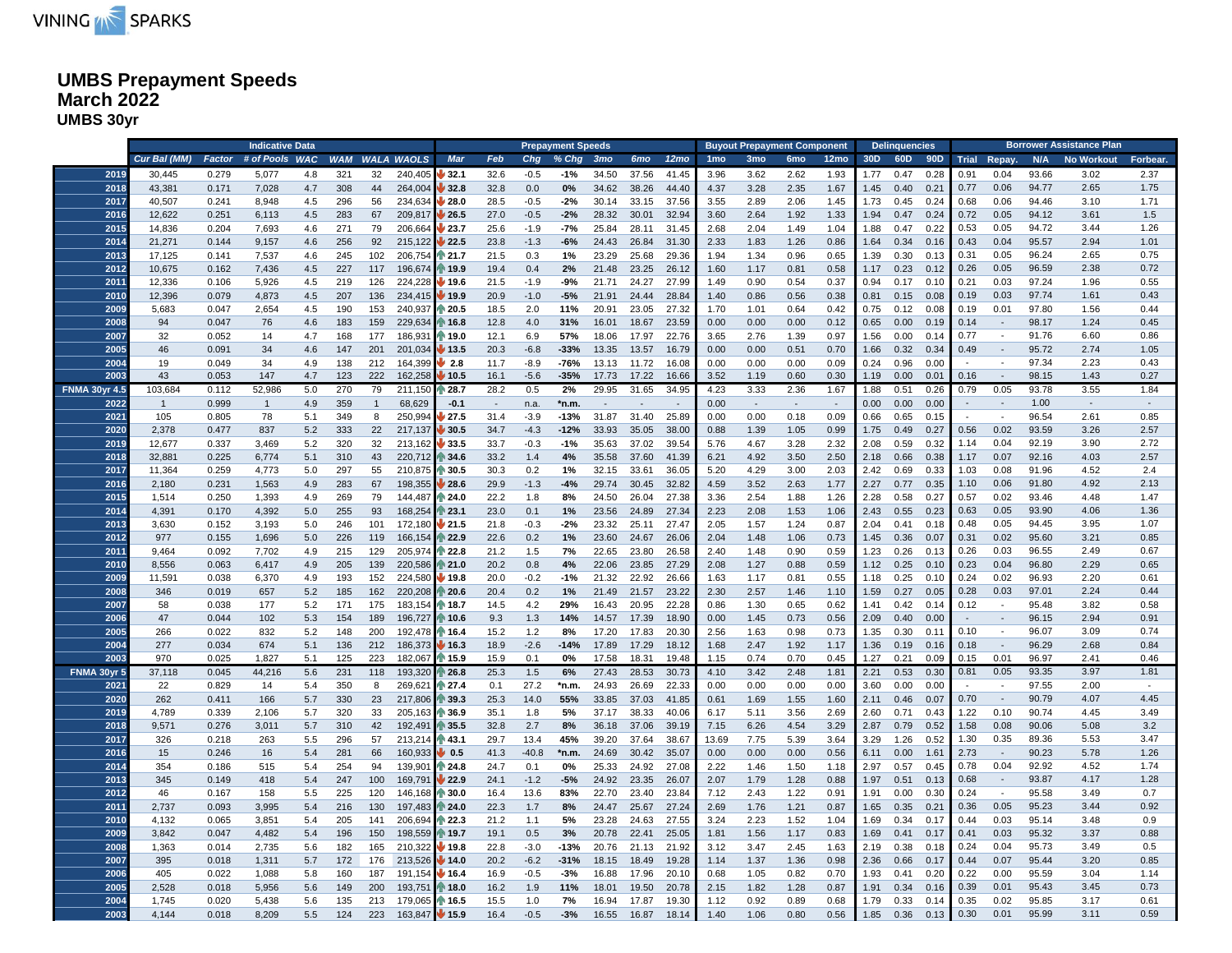

### **UMBS Prepayment Speeds March 2022 UMBS 30yr**

|                      |              |        | <b>Indicative Data</b> |     |            |     |                     |                   |      |         | <b>Prepayment Speeds</b> |       |                 |                  |                 | <b>Buyout Prepayment Component</b> |                 |                  |      | <b>Delinquencies</b> |                 |      |                          |       | <b>Borrower Assistance Plan</b> |          |
|----------------------|--------------|--------|------------------------|-----|------------|-----|---------------------|-------------------|------|---------|--------------------------|-------|-----------------|------------------|-----------------|------------------------------------|-----------------|------------------|------|----------------------|-----------------|------|--------------------------|-------|---------------------------------|----------|
|                      | Cur Bal (MM) | Factor | # of Pools WAC         |     | <b>WAM</b> |     | <b>WALA WAOLS</b>   | <b>Mar</b>        | Feb  | Chq     | % Chg 3mo                |       | 6 <sub>mo</sub> | 12 <sub>mo</sub> | 1 <sub>mo</sub> | 3 <sub>mo</sub>                    | 6 <sub>mo</sub> | 12 <sub>mo</sub> | 30D  | 60D                  | 90 <sub>D</sub> |      | Trial Repay.             | N/A   | <b>No Workout</b>               | Forbear. |
| 2002                 | 81           | 0.023  | 383                    | 5.7 | 115        | 232 | 147,399             | $\bigvee$ 16.0    | 19.5 | $-3.5$  | $-18%$                   | 17.47 | 17.58           | 16.37            | 0.00            | 0.18                               | 0.18            | 0.57             | 1.11 | 0.27                 | 0.00            | 0.14 |                          | 96.24 | 2.79                            | 0.84     |
| <b>FNMA 30yr 5.5</b> | 18,077       | 0.016  | 54,627                 | 6.0 | 158        | 190 | 169,142 19.4        |                   | 19.0 | 0.4     | 2%                       | 19.36 | 19.77           | 21.04            | 2.28            | 2.05                               | 1.58            | 1.16             | 2.42 | 0.53                 | 0.21            | 0.42 | 0.04                     | 94.41 | 4.15                            | 0.98     |
| 2020                 | 8            | 0.411  | 9                      | 6.0 | 328        | 24  | 141,902 155.4       |                   | 28.7 | 26.7    | 93%                      | 37.78 | 35.00           | 42.45            | 0.00            | 0.00                               | 0.00            | 0.00             | 3.72 | 0.00                 | 3.45            |      | $\sim$                   | 88.66 | 4.88                            | 6.46     |
| 2019                 | 313          | 0.341  | 311                    | 6.2 | 317        | 34  | 165,656             | $\downarrow$ 37.8 | 42.2 | $-4.4$  | $-10%$                   | 41.08 | 39.93           | 40.96            | 7.41            | 6.52                               | 4.73            | 3.62             | 2.74 | 1.03                 | 0.69            | 1.38 | 0.24                     | 88.70 | 5.61                            | 4.07     |
| 2018                 | 743          | 0.259  | 495                    | 6.2 | 311        | 41  | 182,522 44.9        |                   | 40.8 | 4.1     | 10%                      | 43.84 | 45.19           | 44.48            | 9.83            | 8.34                               | 7.42            | 5.52             | 2.97 | 0.89                 | 0.52            | 2.07 | 0.14                     | 87.62 | 5.77                            | 4.4      |
| 2011                 | 135          | 0.104  | 495                    | 5.9 | 214        | 130 | 142,121             | 22.5              | 26.2 | $-3.8$  | $-14%$                   | 24.35 | 23.51           | 24.44            | 0.18            | 3.12                               | 2.72            | 1.55             | 2.53 | 0.48                 | 0.05            | 0.24 | 0.25                     | 93.79 | 4.58                            | 1.14     |
| 2010                 | 337          | 0.083  | 916                    | 5.9 | 204        | 142 | 172,509 23.9        |                   | 21.4 | 2.5     | 12%                      | 22.36 | 24.70           | 26.51            | 1.43            | 1.58                               | 1.13            | 0.89             | 2.39 | 0.38                 | 0.29            | 0.91 | 0.05                     | 93.22 | 4.38                            | 1.44     |
| 2009                 | 633          | 0.064  | 1,595                  | 5.9 | 195        | 150 | 166,657             | $\frac{1}{22.0}$  | 22.1 | $-0.1$  | 0%                       | 22.02 | 22.05           | 23.31            | 3.33            | 2.03                               | 1.38            | 1.05             | 2.52 | 0.70                 | 0.26            | 0.50 | 0.04                     | 93.79 | 4.49                            | 1.18     |
| 2008                 | 1.899        | 0.014  | 5,159                  | 6.0 | 182        | 165 | 189.968             | ₩ 18.3            | 21.8 | $-3.4$  | $-16%$                   | 20.03 | 19.46           | 20.75            | 1.86            | 3.24                               | 2.27            | 1.61             | 2.37 | 0.54                 | 0.25            | 0.21 | 0.04                     | 94.42 | 4.68                            | 0.65     |
| 2007                 | 1,976        | 0.012  | 5,362                  | 6.1 | 173        | 176 | 201.474 19.6        |                   | 19.8 | $-0.1$  | $-1%$                    | 19.50 | 20.00           | 20.94            | 2.59            | 2.84                               | 2.13            | 1.43             | 2.62 | 0.61                 | 0.15            | 0.45 | 0.04                     | 94.59 | 4.19                            | 0.74     |
| 2006                 | 1.069        | 0.013  | 3.822                  | 6.1 | 162        | 187 | 193.336 1 19.6      |                   | 16.0 | 3.6     | 22%                      | 18.01 | 18.45           | 19.82            | 1.54            | 1.46                               | 1.14            | 0.83             | 2.49 | 0.59                 | 0.20            | 0.38 | 0.01                     | 94.37 | 4.21                            | 1.03     |
| 2005                 | 2,664        | 0.021  | 9.802                  | 6.0 | 149        | 199 | 167.032 1 18.0      |                   | 17.5 | 0.4     | 3%                       | 17.62 | 17.87           | 19.38            | 1.85            | 1.50                               | 1.12            | 0.81             | 2.57 | 0.54                 | 0.22            | 0.35 | 0.03                     | 94.71 | 4.11                            | 0.81     |
| 2004                 | 2,635        | 0.021  | 9,526                  | 5.9 | 137        | 211 | 160,244 16.1        |                   | 15.3 | 0.8     | 5%                       | 15.81 | 16.26           | 17.28            | 1.79            | 1.12                               | 0.86            | 0.68             | 2.36 | 0.49                 | 0.19            | 0.33 | 0.05                     | 94.69 | 4.06                            | 0.86     |
| 2003                 | 4,388        | 0.014  | 11,934                 | 5.9 | 124        | 224 | 150,511 15.8        |                   | 14.7 | 1.0     | 7%                       | 15.57 | 15.95           | 17.20            | 1.56            | 1.10                               | 0.79            | 0.59             | 2.26 | 0.43                 | 0.17            | 0.25 | 0.03                     | 95.44 | 3.66                            | 0.62     |
| 2002                 | 1,171        | 0.008  | 4,193                  | 6.0 | 116        | 232 | 151,508 15.6        |                   | 14.7 | 1.0     | 7%                       | 15.50 | 15.96           | 17.35            | 1.26            | 0.73                               | 0.51            | 0.42             | 2.00 | 0.36                 | 0.13            | 0.22 | 0.01                     | 95.70 | 3.45                            | 0.61     |
| 2001                 | 55           | 0.008  | 519                    | 6.1 | 104        | 245 | 135,514 15.6        |                   | 13.0 | 2.6     | 20%                      | 13.99 | 14.42           | 14.17            | 2.31            | 0.78                               | 0.39            | 0.41             | 2.04 | 0.25                 | 0.30            | 0.32 | $\sim$                   | 94.67 | 4.33                            | 0.68     |
| 1999                 | 10           | 0.013  | 154                    | 6.1 | 79         | 273 | 119.078 3 14.5      |                   | 24.8 | $-10.3$ | $-42%$                   | 13.21 | 14.00           | 16.01            | 5.67            | 1.93                               | 1.54            | 1.45             | 2.03 | 0.00                 | 0.00            |      |                          | 95.91 | 3.47                            | 0.62     |
| 1998                 | 17           | 0.006  | 229                    | 6.2 | 71         | 280 | 115,659 16.1        |                   | 9.7  | 6.4     | 66%                      | 12.93 | 13.15           | 13.14            | 0.00            | 1.49                               | 0.75            | 0.38             | 2.87 | 0.27                 | 0.00            | 0.12 |                          | 95.76 | 3.78                            | 0.34     |
| <b>FNMA 30vr 6</b>   | 11.099       | 0.013  | 53,057                 | 6.5 | 152        | 196 | 154.584 <b>17.2</b> |                   | 18.5 | $-1.2$  | $-7%$                    | 17.71 | 17.80           | 18.23            | 2.06            | 2.14                               | 1.64            | 1.19             | 2.91 | 0.62                 | 0.25            | 0.38 | 0.04                     | 93.85 | 4.89                            | 0.84     |
| 2019                 | 37           | 0.274  | 44                     | 6.5 | 319        | 34  | 211,814 28.1        |                   | 33.6 | $-5.5$  | $-16%$                   | 36.48 | 44.27           | 43.62            | 0.00            | 1.28                               | 0.64            | 1.70             | 0.87 | 1.62                 | 1.29            | 2.09 | $\sim$                   | 89.57 | 4.87                            | 3.47     |
| 2018                 | 51           | 0.200  | 51                     | 6.5 | 315        | 40  | 209,556 151.3       |                   | 48.9 | 2.5     | 5%                       | 55.56 | 54.41           | 54.19            | 20.21           | 12.92                              | 8.11            | 7.95             | 3.31 | 2.05                 | 1.30            | 3.12 | 0.61                     | 79.40 | 9.52                            | 7.36     |
| 2010                 | 11           | 0.105  | 71                     | 6.5 | 201        | 142 | 135,634             | $\bigvee$ 17.8    | 39.9 | $-22.1$ | $-55%$                   | 21.33 | 23.11           | 24.43            | 5.68            | 4.77                               | 2.41            | 2.76             | 1.49 | 0.00                 | 0.00            |      | $\overline{\phantom{a}}$ | 97.50 | 0.79                            | 1.71     |
| 2009                 | 94           | 0.060  | 510                    | 6.5 | 193        | 152 | 156,356 16.6        |                   | 18.4 | $-1.9$  | $-10%$                   | 17.43 | 19.49           | 20.59            | 0.00            | 0.77                               | 0.70            | 0.64             | 2.85 | 0.81                 | 0.04            | 0.70 | $\sim$                   | 93.70 | 4.25                            | 1.36     |
| 2008                 | 1,064        | 0.016  | 4,669                  | 6.5 | 183        | 164 | 170,363 20.5        |                   | 22.5 | $-2.0$  | $-9%$                    | 19.98 | 19.37           | 19.33            | 2.44            | 3.76                               | 2.76            | 1.82             | 2.96 | 0.59                 | 0.33            | 0.26 | 0.07                     | 93.75 | 5.23                            | 0.69     |
| 2007                 | 2,675        | 0.014  | 8,090                  | 6.6 | 173        | 175 | 172,934 18.2        |                   | 23.9 | $-5.7$  | $-24%$                   | 20.41 | 20.17           | 20.10            | 3.24            | 3.84                               | 2.91            | 2.03             | 3.18 | 0.66                 | 0.29            | 0.35 | 0.02                     | 93.67 | 5.18                            | 0.78     |
| 2006                 | 2,116        | 0.014  | 7,961                  | 6.6 | 161        | 188 | 169,034 17.9        |                   | 15.8 | 2.1     | 13%                      | 17.54 | 18.05           | 19.03            | 1.40            | 1.37                               | 1.14            | 0.90             | 3.16 | 0.60                 | 0.22            | 0.42 | 0.03                     | 93.41 | 5.20                            | 0.93     |
| 2005                 | 1,053        | 0.024  | 5,163                  | 6.5 | 150        | 198 | 145.949 17.4        |                   | 17.1 | 0.4     | 2%                       | 17.18 | 17.30           | 17.51            | 1.59            | 1.62                               | 1.19            | 0.83             | 3.06 | 0.85                 | 0.31            | 0.43 | 0.04                     | 93.27 | 5.42                            | 0.85     |
| 2004                 | 1,295        | 0.023  | 5,144                  | 6.5 | 136        | 212 | 131.577 14.2        |                   | 15.3 | $-1.1$  | $-7%$                    | 14.59 | 15.04           | 15.86            | 1.69            | 1.17                               | 0.83            | 0.61             | 2.72 | 0.56                 | 0.22            | 0.34 | 0.03                     | 94.21 | 4.52                            | 0.89     |
| 2003                 | 994          | 0.015  | 5,063                  | 6.5 | 125        | 223 | 134.503 13.7        |                   | 13.7 | 0.0     | 0%                       | 14.16 | 14.71           | 15.13            | 1.45            | 0.91                               | 0.95            | 0.69             | 2.87 | 0.61                 | 0.16            | 0.34 | 0.06                     | 94.16 | 4.68                            | 0.76     |
| 2002                 | 1.084        | 0.007  | 6.698                  | 6.5 | 115        | 234 | 135.016 1 16.5      |                   | 13.9 | 2.6     | 19%                      | 15.08 | 14.77           | 15.02            | 1.49            | 1.01                               | 0.77            | 0.50             | 2.27 | 0.48                 | 0.13            | 0.31 | 0.02                     | 95.29 | 3.78                            | 0.6      |
| 2001                 | 362          | 0.005  | 3,579                  | 6.6 | 104        | 245 | 120,522 14.1        |                   | 15.1 | $-1.0$  | $-7%$                    | 13.85 | 13.23           | 13.69            | 0.81            | 0.60                               | 0.56            | 0.39             | 2.26 | 0.39                 | 0.16            | 0.28 | 0.02                     | 94.79 | 4.15                            | 0.76     |
| 1999                 | 77           | 0.004  | 1,531                  | 6.6 | 76         | 275 | 121,732 12.1        |                   | 12.5 | $-0.4$  | $-3%$                    | 12.33 | 12.37           | 12.85            | 0.25            | 0.49                               | 0.30            | 0.35             | 1.99 | 0.43                 | 0.04            | 0.15 | $\overline{\phantom{a}}$ | 95.89 | 2.97                            |          |
| 1998                 | 146          | 0.003  | 3.287                  | 6.6 | 71         | 281 | 116,995 <b>12.8</b> |                   | 16.0 | $-3.2$  | $-20%$                   | 12.86 | 12.17           | 12.49            | 0.53            | 0.71                               | 0.45            | 0.23             | 2.34 | 0.27                 | 0.15            | 0.30 | 0.05                     | 95.25 | 3.83                            | 0.56     |

#### *\*n.m. - Not Meaningful*

#### **Source: Bloomberg**

INTENDED FOR INSTITUTIONAL INVESTORS ONLY. The information included herein has been obtained from sources deemed reliable, but it is not in any way guaranteed, and it, together with any opinions expressed, is subject to ch publication are preliminary and are therefore subject to change at any time. This has been prepared for general information purposes only and does not consider the specific investment objectives, financial situation and pa very nature, incomplete and specifically lacks information critical to making final investment decisions. Investors should seek financial advice as to the appropriateness of investing in any securities or investment strate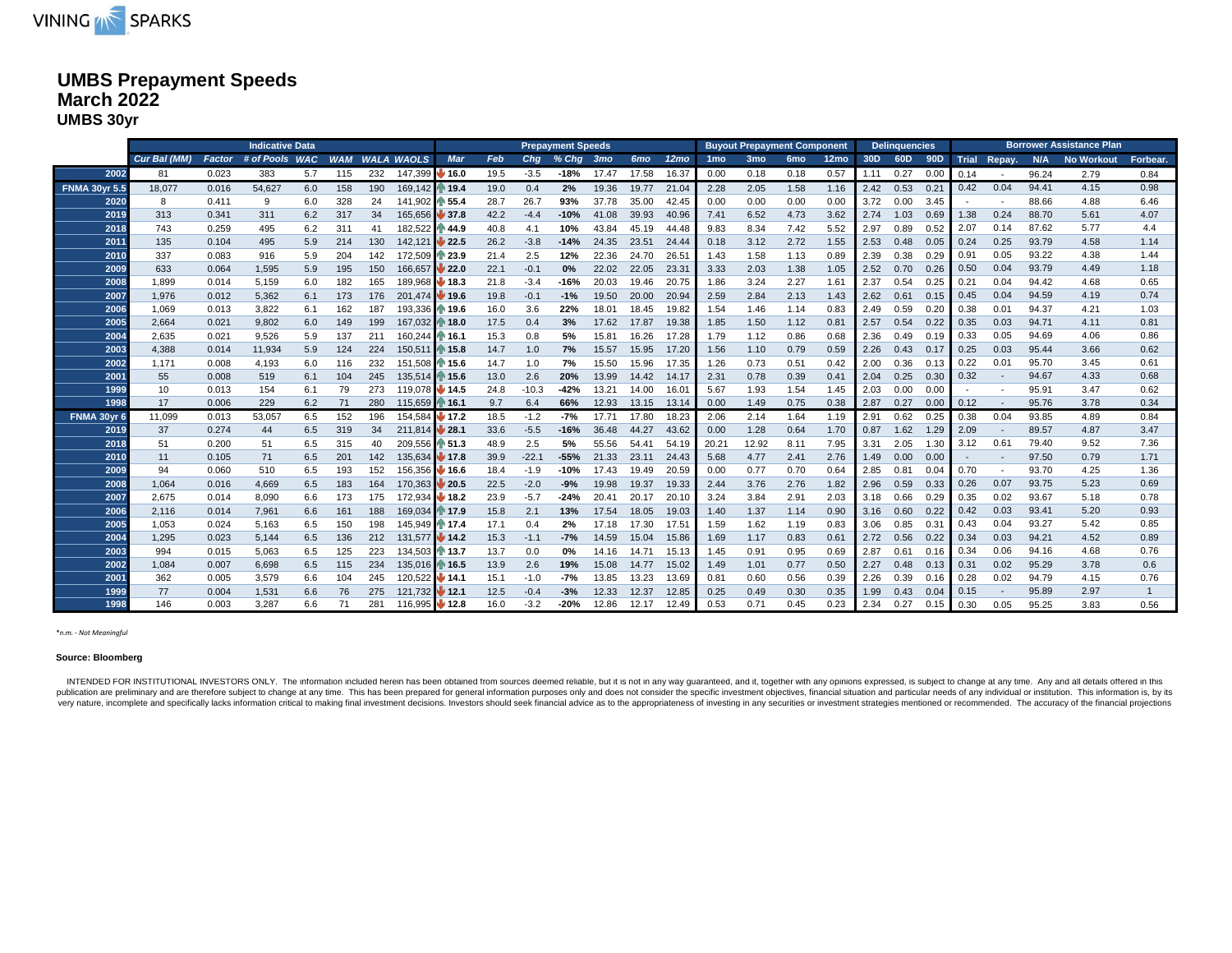

# **UMBS Prepayment Speeds March 2022 UMBS Jumbos**

|                |                |               | <b>Indicative Data</b> |     |            |                |                   |               |        |         | <b>Prepayment Speeds</b> |                          |            |                          |                 |                 | <b>Buyout Prepayment Component</b> |                  |      | <b>Delinquencies</b> |      |              |                             |       | <b>Borrower Assistance Plan</b> |                          |
|----------------|----------------|---------------|------------------------|-----|------------|----------------|-------------------|---------------|--------|---------|--------------------------|--------------------------|------------|--------------------------|-----------------|-----------------|------------------------------------|------------------|------|----------------------|------|--------------|-----------------------------|-------|---------------------------------|--------------------------|
|                | Cur Bal (MM)   | <b>Factor</b> | # of Pools WAC         |     | <b>WAM</b> |                | <b>WALA WAOLS</b> | Mar           | Feb    | Cha     | $%$ Chg                  | 3 <sub>mo</sub>          | <b>6mo</b> | 12 <sub>mo</sub>         | 1 <sub>mo</sub> | 3 <sub>mo</sub> | 6 <sub>mo</sub>                    | 12 <sub>mo</sub> | 30D  | 60 <sub>D</sub>      | 90D  |              | Trial Repay.                | N/A   | <b>No Workout</b>               | Forbear.                 |
| 15yr Jumbo 2   | 381            | 0.435         | 61                     | 2.5 | 155        | 22             | 649.014           | 12.0          | 20.3   | $-8.3$  | $-41%$                   | 17.12                    | 30.54      | 40.40                    | 0.00            | 0.26            | 0.13                               | 0.21             | 0.49 | 0.00                 | 0.00 |              |                             | 99.51 | 0.00                            |                          |
| 2013           | 23             | 0.187         | 16                     | 2.6 | 71         | 105            | 549,165           | 6.6           | 33.8   | $-27.2$ | -80%                     | 15.24                    | 17.42      | 23.72                    | 0.00            | 4.14            | 2.09                               | 1.05             | 0.00 | 0.00                 | 0.00 |              | $\sim$                      | 1.00  | $\sim$                          | $\mathcal{L}$            |
| 15yr Jumbo 2.5 | 632            | 0.176         | 209                    | 3.0 | 91         | 83             | 544,034           | $\sqrt{20.4}$ | 19.9   | 0.5     | 2%                       | 20.22                    | 23.80      | 29.77                    | 1.51            | 0.73            | 0.45                               | 0.31             | 0.40 | 0.00                 | 0.00 |              | 0.08                        | 99.12 | 0.63                            | 0.16                     |
| 2020           | 15             | 0.484         | 11                     | 3.1 | 155        | 18             | 640,517           | 64.3          | 56.8   | 7.6     | 13%                      | 47.03                    | 40.48      | 37.32                    | 0.00            | 0.00            | 0.00                               | 0.00             | 0.00 | 0.00                 | 0.00 |              |                             | 1.00  |                                 |                          |
| 2019           | 26             | 0.125         | 9                      | 3.1 | 143        | 29             | 582,62            | 61.9          | 17.1   | 44.9    | 262%                     | 40.12                    | 34.16      | 49.66                    | 19.91           | 7.13            | 3.63                               | 1.83             | 0.00 | 0.00                 | 0.00 |              | $\blacksquare$              | 1.00  |                                 | $\blacksquare$           |
| 2017           | 25             | 0.221         | 18                     | 3.0 | 118        | 54             | 530,563           | 19.6          | 51.2   | $-31.6$ | $-62%$                   | 27.30                    | 24.56      | 39.44                    | 0.00            | 0.00            | 0.00                               | 0.00             | 0.00 | 0.00                 | 0.00 |              | $\overline{\phantom{a}}$    | 98.45 |                                 | 1.55                     |
| 2016           | 194            | 0.234         | 25                     | 2.9 | 109        | 65             | 524,136           | 12.0          | 21.0   | $-9.0$  | -43%                     | 18.87                    | 25.33      | 33.79                    | 1.78            | 1.30            | 0.65                               | 0.46             | 0.72 | 0.00                 | 0.00 |              |                             | 98.95 | 0.88                            | 0.17                     |
| 2015           | 70             | 0.156         | 31                     | 3.0 | 92         | 81             | 534,717           | 42.6          | 18.8   | 23.8    | 127%                     | 28.48                    | 29.42      | 34.72                    | 0.00            | 0.00            | 0.00                               | 0.37             | 0.01 | 0.02                 | 0.00 |              | $\sim$                      | 99.08 | 0.47                            | 0.45                     |
|                |                |               |                        |     |            |                |                   |               |        |         |                          |                          |            |                          |                 |                 |                                    |                  |      |                      |      |              |                             |       |                                 |                          |
| 2013           | 168            | 0.185         | 55                     | 2.9 | 69         | 105            | 546,588           | 9.2           | 15.4   | $-6.2$  | $-40%$                   | 15.16                    | 20.22      | 20.73                    | 0.00            | 0.00            | 0.32                               | 0.16             | 0.34 | 0.00                 | 0.00 |              | 0.30                        | 98.96 | 0.00                            |                          |
| 2012           | 109            | 0.118         | 37                     | 3.0 | 62         | 112            | 553,533           | ੈ 13.3        | 11.9   | 1.4     | 12%                      | 15.33                    | 18.93      | 21.64                    | 0.00            | 0.01            | 0.00                               | 0.00             | 0.48 | 0.00                 | 0.00 |              |                             | 99.35 | 0.00                            | $\overline{a}$           |
| 15yr Jumbo:    | 128            | 0.070         | 155                    | 3.5 | 72         | 103            | 565.405           | 12.5          | 21.5   | $-8.9$  | $-42%$                   | 15.03                    | 19.61      | 25.70                    | 0.00            | 0.00            | 0.00                               | 0.00             | 0.75 | 0.00                 | 0.00 | 0.37         | $\overline{\phantom{a}}$    | 99.08 | 0.00                            | $\overline{\phantom{a}}$ |
| 2017           | 22             | 0.230         | 16                     | 3.6 | 116        | 56             | 582,424           | 5.7           | 10.2   | $-4.5$  | $-44%$                   | 7.10                     | 23.67      | 39.40                    | 0.00            | 0.00            | 0.00                               | 0.00             | 0.00 | 0.00                 | 0.00 | 2.14         | $\overline{\phantom{a}}$    | 97.00 | $\sim$                          |                          |
| 2012           | 32             | 0.064         | 41                     | 3.5 | 56         | 118            | 548,488           | ∦ 11.4        | 15.6   | $-4.2$  | $-27%$                   | 12.87                    | 15.50      | 16.84                    | 0.00            | 0.00            | 0.00                               | 0.00             | 1.35 | 0.00                 | 0.00 |              |                             | 99.45 | 0.00                            |                          |
| 2011           | 48             | 0.045         | 39                     | 3.4 | 52         | 124            | 576,116           | 17.6          | 29.6   | $-12.0$ | $-40%$                   | 19.82                    | 21.66      | 24.27                    | 0.00            | 0.00            | 0.00                               | 0.00             | 0.54 | 0.00                 | 0.00 | $\sim$       | $\blacksquare$              | 99.46 | 0.00                            | $\blacksquare$           |
| 15yr Jumbo 3.5 | 50             | 0.030         | 109                    | 3.9 | 63         | 112            | 588.717           | <b>17.4</b>   | 13.1   | 4.3     | 33%                      | 15.43                    | 16.73      | 22.56                    | 0.00            | 0.00            | 0.00                               | 0.00             | 2.73 | 0.00                 | 0.00 |              |                             | 97.41 | 2.00                            |                          |
| $201 -$        | 27             | 0.025         | 53                     | 3.8 | 49         | 127            | 568,303           | 22.8          | 14.3   | 8.5     | 59%                      | 19.79                    | 20.27      | 23.26                    | 0.00            | 0.00            | 0.00                               | 0.00             | 1.21 | 0.00                 | 0.00 |              | $\sim$                      | 99.06 | 0.00                            |                          |
| 30yr Jumbo 2.  | 28,805         | 0.656         | 700                    | 3.3 | 345        | 13             | 677,669           | ∕ 10.8        | 17.5   | $-6.7$  | -38%                     | 16.54                    | 21.41      | 27.58                    | 0.27            | 0.24            | 0.19                               | 0.15             | 0.85 | 0.09                 | 0.08 | 0.03         | 0.01                        | 98.30 | 1.03                            | 0.63                     |
| 2016           | 203            | 0.405         | 29                     | 3.3 | 285        | 64             | 554,50            | 9.4           | 24.3   | $-14.9$ | $-61%$                   | 18.46                    | 22.22      | 29.09                    | 5.95            | 2.92            | 1.47                               | 0.74             | 0.02 | 0.15                 | 0.30 | 0.22         | $\overline{\phantom{a}}$    | 97.94 | 0.44                            | 1.4                      |
| 2012           | 40             | 0.156         | 17                     | 3.5 | 234        | 111            | 546,65            | 34.2          | 2.7    | 31.5    | *n.m.                    | 24.66                    | 31.07      | 40.38                    | 0.00            | 0.00            | 0.00                               | 0.00             | 0.00 | 0.00                 | 0.00 |              |                             | 98.89 | $\sim$                          | 1.11                     |
| 30yr Jumbo:    | 12,013         | 0.175         | 1,128                  | 3.8 | 290        | 62             | 579,791           | 26.6          | 32.2   | $-5.6$  | $-17%$                   | 31.01                    | 36.94      | 46.21                    | 2.95            | 2.44            | 1.66                               | 1.11             | 0.60 | 0.15                 | 0.12 | 0.41         | 0.02                        | 97.22 | 1.32                            | 1.03                     |
| 2022           | 3              | 0.998         | $\overline{2}$         | 3.4 | 359        | $\mathbf{1}$   | 819,112           | 0.0           | $\sim$ | n.a.    | *n.m.                    | $\overline{\phantom{a}}$ |            |                          | 0.00            | $\sim$          | $\overline{\phantom{a}}$           | $\sim$           | 0.00 | 0.00                 | 0.00 |              | $\sim$                      | 1.00  | $\overline{\phantom{a}}$        |                          |
| 2021           | 262            | 0.853         | 68                     | 3.8 | 352        | $\overline{7}$ | 755,742           | 21.9          | 29.0   | $-7.1$  | $-24%$                   | 30.74                    | 30.11      | 17.28                    | 0.00            | 1.21            | 0.61                               | 0.30             | 1.88 | 0.25                 | 0.76 |              | $\sim$                      | 95.92 | 2.40                            | 1.67                     |
| 2020           | 1,920          | 0.270         | 139                    | 3.9 | 335        | 22             | 653,641           | 31.9          | 36.5   | $-4.6$  | $-12%$                   | 36.02                    | 42.28      | 51.75                    | 3.02            | 1.84            | 1.06                               | 0.74             | 0.54 | 0.09                 | 0.27 | 0.47         | 0.03                        | 95.91 | 1.23                            | 2.36                     |
| 2019           | 2,459          | 0.157         | 132                    | 3.9 | 328        | 29             | 615,227           | 33.9          | 42.2   | $-8.3$  | $-20%$                   | 38.45                    | 45.15      | 54.63                    | 6.10            | 4.91            | 3.58                               | 2.41             | 0.92 | 0.25                 | 0.16 | 0.65         | $\overline{\phantom{a}}$    | 95.86 | 1.96                            | 1.53                     |
| 2018           | 71             | 0.293         | 14                     | 3.9 | 310        | 44             | 604,07            | 29.2          | 5.2    | 24.0    | 466%                     | 19.65                    | 27.28      | 37.04                    | 9.34            | 5.59            | 3.96                               | 2.56             | 0.00 | 2.00                 | 0.00 | 0.72         | $\sim$                      | 95.05 | 1.02                            | 3.21                     |
| 2017           | 402            | 0.178         | 68                     | 3.8 | 296        | 55             | 551,429           | 29.6          | 32.0   | $-2.4$  | $-7%$                    | 32.39                    | 36.83      | 46.24                    | 2.53            | 2.64            | 1.71                               | 1.22             | 0.25 | 0.11                 | 0.00 | 0.36         | $\overline{\phantom{a}}$    | 96.84 | 1.94                            | 0.85                     |
| 2016           |                | 0.181         |                        |     | 284        |                |                   | 24.8          | 25.4   |         | $-2%$                    | 27.47                    | 33.29      | 42.17                    |                 | 2.11            | 1.48                               | 1.00             | 0.56 |                      | 0.10 |              |                             |       |                                 | 0.57                     |
|                | 2,760          |               | 161                    | 3.7 |            | 67<br>81       | 538,326           |               |        | $-0.5$  |                          |                          |            |                          | 2.32            |                 |                                    |                  | 0.74 | 0.15                 |      | 0.47<br>0.24 | 0.02<br>$\sim$              | 97.63 | 1.31<br>1.01                    |                          |
| 2015           | 966            | 0.167         | 140                    | 3.7 | 268        |                | 541,899           | 23.6          | 34.1   | $-10.6$ | $-31%$                   | 27.98                    | 34.24      | 42.48                    | 0.63            | 0.90            | 0.63                               | 0.41             |      | 0.09                 | 0.09 |              |                             | 98.47 |                                 | 0.28                     |
| 2014           | 186            | 0.207         | 23                     | 3.7 | 259        | 88             | 532.963           | 18.3          | 19.1   | $-0.8$  | $-4%$                    | 18.25                    | 28.46      | 34.21                    | 0.00            | 0.00            | 0.00                               | 0.17             | 0.22 | 0.22                 | 0.00 |              |                             | 99.34 | 0.44                            | 0.22                     |
| 2013           | 1,393          | 0.149         | 164                    | 3.7 | 241        | 107            | 543,425           | 18.4          | 30.0   | $-11.5$ | $-38%$                   | 26.05                    | 30.52      | 38.69                    | 2.61            | 1.75            | 0.98                               | 0.60             | 0.32 | 0.12                 | 0.00 | 0.14         | 0.11                        | 98.68 | 0.90                            | 0.16                     |
| 2012           | 1,590          | 0.134         | 215                    | 3.7 | 235        | 112            | 544,664           | 20.0          | 24.0   | $-4.0$  | $-17%$                   | 25.57                    | 30.45      | 39.36                    | 1.27            | 1.60            | 1.05                               | 0.60             | 0.39 | 0.00                 | 0.00 | 0.27         |                             | 98.33 | 0.83                            | 0.57                     |
| 30yr Jumbo 3.5 | 5,974          | 0.104         | 1,226                  | 4.2 | 284        | 69             | 574,452           | 33.0          | 36.4   | $-3.3$  | $-9%$                    | 36.01                    | 39.33      | 47.94                    | 4.87            | 4.67            | 3.50                               | 2.35             | 1.22 | 0.27                 | 0.16 | 1.02         | 0.02                        | 95.06 | 2.41                            | 1.49                     |
| 2022           | $\overline{2}$ | 1.000         | $\mathbf{1}$           | 4.3 | 360        | $\mathbf 0$    | 811,635           | $-1.7$        | $\sim$ | n.a.    | *n.m.                    | $\sim$                   | $\sim$     | $\overline{\phantom{a}}$ | 0.00            | $\sim$          | $\sim$                             | $\sim$           | 0.00 | 0.00                 | 0.00 |              | $\overline{\phantom{a}}$    | 1.00  | $\overline{\phantom{a}}$        |                          |
| 2021           | 30             | 0.816         | 13                     | 4.3 | 350        | 8              | 739,000           | 39.0          | 44.0   | $-5.0$  | $-11%$                   | 36.84                    | 32.55      | 24.00                    | 0.00            | 0.00            | 0.00                               | 0.00             | 2.69 | 0.00                 | 0.00 |              | $\sim$                      | 90.18 | 7.20                            | 2.62                     |
| 2020           | 273            | 0.221         | 44                     | 4.4 | 333        | 24             | 673.865           | 35.1          | 35.9   | $-0.8$  | $-2%$                    | 38.95                    | 45.92      | 55.22                    | 8.28            | 3.74            | 3.02                               | 2.16             | 1.84 | 0.23                 | 0.22 | 1.83         | $\overline{\phantom{a}}$    | 92.17 | 3.26                            | 2.75                     |
| 2019           | 1,004          | 0.128         | 147                    | 4.4 | 326        | 31             | 639,093           | 44.7          | 48.4   | $-3.7$  | $-8%$                    | 47.06                    | 48.26      | 56.18                    | 9.47            | 9.45            | 6.53                               | 4.58             | 1.76 | 0.60                 | 0.34 | 1.88         | 0.05                        | 90.98 | 3.76                            | 3.32                     |
| 2018           | 290            | 0.124         | 66                     | 4.3 | 307        | 46             | 593,796           | 33.8          | 35.2   | $-1.4$  | $-4%$                    | 39.49                    | 42.95      | 50.69                    | 5.67            | 4.48            | 3.38                               | 2.42             | 1.40 | 0.00                 | 0.00 | 1.43         |                             | 93.61 | 2.52                            | 2.44                     |
| 2017           | 1,322          | 0.120         | 135                    | 4.2 | 298        | 55             | 555,074           | 31.4          | 36.4   | $-5.0$  | $-14%$                   | 35.20                    | 40.00      | 48.92                    | 3.85            | 4.81            | 3.89                               | 2.56             | 1.41 | 0.26                 | 0.11 | 0.98         | 0.03                        | 95.21 | 2.53                            | 1.24                     |
| 2016           | 767            | 0.130         | 105                    | 4.2 | 288        | 66             | 565,869           | 31.4          | 37.6   | $-6.3$  | $-17%$                   | 36.86                    | 39.62      | 46.02                    | 4.75            | 5.93            | 4.55                               | 2.84             | 1.34 | 0.36                 | 0.33 | 1.20         | $\sim$                      | 94.93 | 2.56                            | 1.32                     |
| 2015           | 526            | 0.098         | 138                    | 4.1 | 274        | 79             | 545,065           | 36.1          | 35.8   | 0.4     | 1%                       | 35.12                    | 37.86      | 46.22                    | 4.24            | 2.84            | 2.64                               | 1.86             | 1.38 | 0.14                 | 0.10 | 0.81         | $\mathcal{L}_{\mathcal{A}}$ | 96.35 | 2.08                            | 0.76                     |
| 2014           | 253            | 0.074         | 73                     | 4.2 | 258        | 90             | 529,193           | । 24.8        | 18.6   | 6.2     | 33%                      | 26.69                    | 32.97      | 43.32                    | 5.75            | 3.90            | 3.16                               | 2.07             | 0.33 | 0.35                 | 0.00 | 0.18         | $\sim$                      | 97.95 | 1.57                            | 0.31                     |
| 2013           | 338            | 0.101         | 100                    | 4.0 | 246        | 104            | 547,258           | 21.9          | 25.4   | $-3.5$  | $-14%$                   | 25.04                    | 29.35      | 38.86                    | 0.00            | 2.01            | 1.24                               | 0.71             | 0.23 | 0.13                 | 0.15 | 0.50         | $\overline{\phantom{a}}$    | 97.22 | 1.11                            | 1.17                     |
| 2012           | 1,052          | 0.074         | 316                    | 4.0 | 231        | 116            | 543,023           | 27.2          | 28.3   | $-1.2$  | $-4%$                    | 28.40                    | 30.90      | 39.93                    | 2.78            | 1.47            | 0.88                               | 0.47             | 0.60 | 0.08                 | 0.07 | 0.43         | 0.02                        | 97.72 | 1.32                            | 0.5                      |
| 2011           | 103            | 0.042         | 73                     | 4.1 | 222        | 124            | 557,119           | 26.6          | 44.3   | $-17.7$ | -40%                     | 32.47                    | 31.16      | 40.84                    | 0.00            | 0.00            | 0.00                               | 0.00             | 1.15 | 0.53                 | 0.00 |              | $\overline{\phantom{a}}$    | 98.23 | 1.00                            | $\blacksquare$           |
| 30yr Jumbo 4   | 2,855          | 0.054         | 1,100                  | 4.7 | 275        | 78             | 598,80            | 40.7          | 37.0   | 3.7     | 10%                      | 39.40                    | 40.00      | 45.52                    | 11.08           | 8.28            | 5.41                               | 3.66             | 1.94 | 0.29                 | 0.16 | 1.53         | 0.07                        | 92.50 | 4.00                            | 1.9                      |
| $202 -$        | 11             | 0.851         | 8                      | 4.7 | 353        | $\overline{7}$ | 807,268           | 48.9          | 0.0    | 48.9    | *n.m.                    | 20.07                    | 26.78      |                          | 0.00            | 0.00            | 0.00                               |                  | 0.00 | 0.00                 | 0.00 |              | $\overline{\phantom{a}}$    | 1.00  | $\mathcal{L}$                   |                          |
| 2020           | 109            | 0.293         | 24                     | 4.9 | 333        | 23             | 705,261           | 34.2          | 42.1   | $-7.9$  | -19%                     | 39.41                    | 40.64      | 49.01                    | 0.00            | 0.00            | 0.86                               | 4.14             | 0.58 | 1.52                 | 0.00 |              | $\sim$                      | 92.75 | 5.52                            | 1.74                     |
| 2019           | 387            | 0.147         | 91                     | 4.9 | 323        | 33             | 643,940           | 51.7          | 48.1   | 3.7     | 8%                       | 50.66                    | 47.78      | 54.19                    | 15.69           | 14.26           | 9.59                               | 6.46             | 3.84 | 0.16                 | 0.30 | 3.70         | $\sim$                      | 86.96 | 5.58                            | 3.76                     |
| 2018           | 520            | 0.099         | 106                    | 4.8 | 310        | 44             | 600,69            | 52.7          | 45.4   | 7.3     | 16%                      | 48.22                    | 50.06      | 53.68                    | 22.43           | 14.08           | 9.11                               | 6.09             | 2.32 | 0.00                 | 0.15 | 2.33         | 0.12                        | 90.44 | 4.62                            | 2.49                     |
| 2017           |                | 0.124         | 88                     |     | 300        | 55             | 591,165           | 45.0          | 41.8   | 3.2     | 8%                       | 42.99                    | 42.74      | 47.62                    |                 | 8.84            | 5.87                               | 3.70             | 2.53 | 0.43                 | 0.39 | 1.55         | $\overline{\phantom{a}}$    | 90.02 |                                 | 2.23                     |
|                | 481            |               |                        | 4.7 |            |                |                   |               |        |         |                          |                          |            |                          | 15.30           |                 |                                    |                  |      |                      |      |              | $\sim$                      |       | 6.20                            |                          |
| 2016           | 113            | 0.126         | 53                     | 4.7 | 286        | 68             | 607,463           | 56.2          | 48.7   | 7.5     | 15%                      | 50.40                    | 44.31      | 44.37                    | 13.23           | 14.80           | 7.70                               | 4.42             | 1.64 | 1.28                 | 0.00 | 0.43         |                             | 92.84 | 5.47                            | 1.26                     |
| 2015           | 44             | 0.101         | 63                     | 4.7 | 275        | 78             | 579,409           | 38.1          | 18.6   | 19.5    | 105%                     | 43.11                    | 40.88      | 41.53                    | 0.00            | 12.28           | 6.34                               | 3.96             | 1.81 | 0.00                 | 0.00 | 1.27         | $\mathcal{L}_{\mathcal{A}}$ | 92.23 | 4.47                            | 2.03                     |
| 2014           | 108            | 0.051         | 71                     | 4.6 | 260        | 92             | 538,660           | 25.8          | 14.0   | 11.8    | 84%                      | 23.17                    | 32.09      | 40.96                    | 0.00            | 2.94            | 3.87                               | 2.49             | 2.27 | 1.95                 | 0.00 | 2.69         |                             | 91.59 | 4.07                            | 1.65                     |
| 2013           | 152            | 0.045         | 69                     | 4.6 | 249        | 100            | 537,865           | 18.6          | 26.7   | $-8.1$  | $-30%$                   | 22.16                    | 29.40      | 33.61                    | 2.78            | 0.93            | 0.96                               | 1.00             | 1.12 | 0.33                 | 0.52 | 0.29         |                             | 95.10 | 3.27                            | 1.34                     |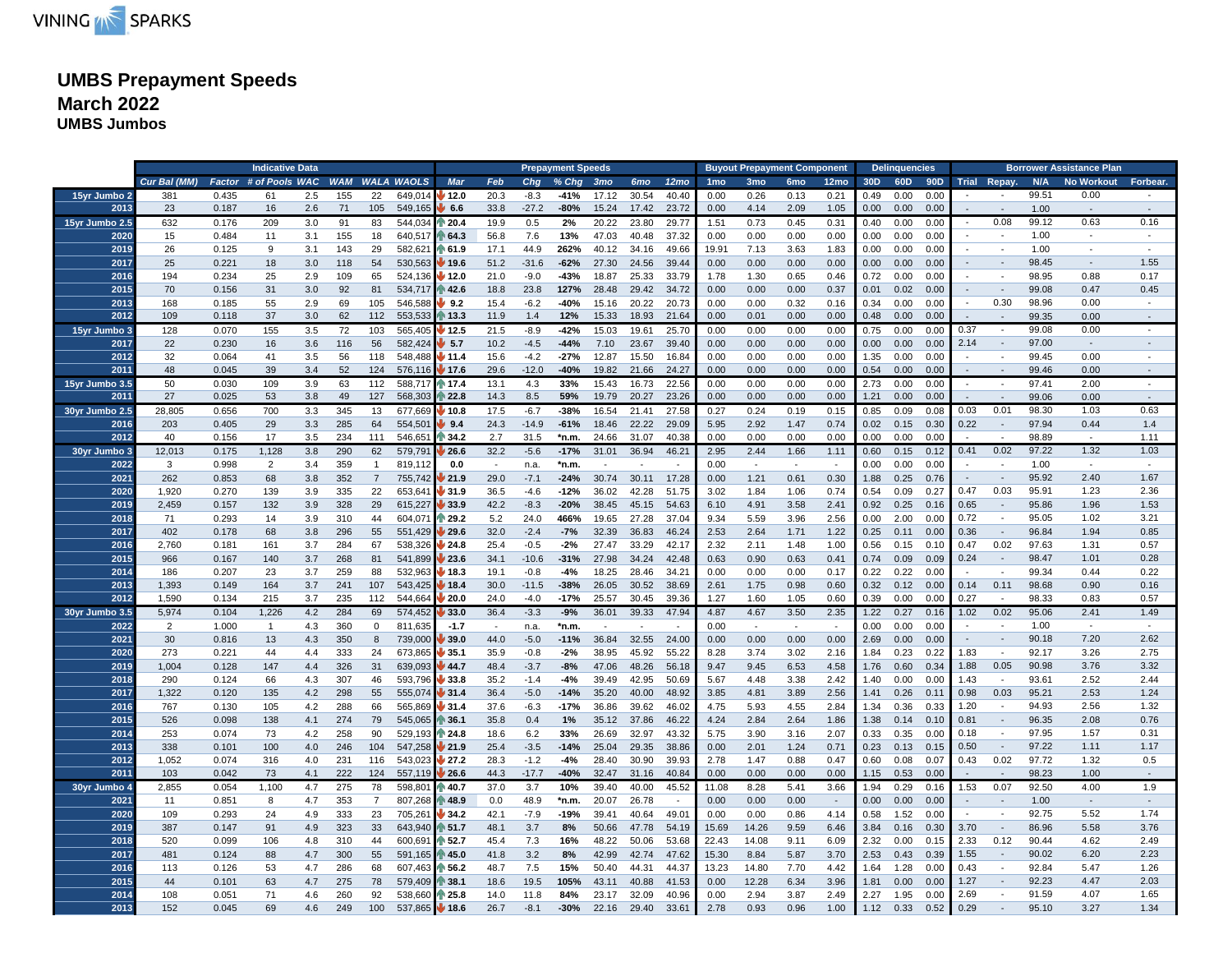

### **UMBS Prepayment Speeds March 2022 UMBS Jumbos**

|                | <b>Indicative Data</b> |       |                       |     |                 |     |                |                            |      |        | <b>Prepayment Speeds</b> |                 |       |                  |                 | <b>Buyout Prepayment Component</b> |                 |                  |      | <b>Delinquencies</b> |                  |              |        |       | <b>Borrower Assistance Plan</b> |          |
|----------------|------------------------|-------|-----------------------|-----|-----------------|-----|----------------|----------------------------|------|--------|--------------------------|-----------------|-------|------------------|-----------------|------------------------------------|-----------------|------------------|------|----------------------|------------------|--------------|--------|-------|---------------------------------|----------|
|                | Cur Bal (MM)           |       | Factor # of Pools WAC |     |                 |     | WAM WALA WAOLS | Mar                        | Feb  | Cha    | $%$ Chg                  | 3 <sub>mo</sub> | 6mo   | 12 <sub>mo</sub> | 1 <sub>mo</sub> | 3 <sub>mo</sub>                    | 6 <sub>mo</sub> | 12 <sub>mo</sub> | 30D  | 60D                  | 90 <sub>D</sub>  | <b>Trial</b> | Repay. | N/A   | <b>No Workout</b>               | Forbear. |
| 2012           | 89                     | 0.047 | 92                    | 4.5 | 225             | 119 | 551.447        | 37.8                       | 29.5 | 8.3    | 28%                      | 41.42           | 35.49 | 37.93            | 12.70           | 7.79                               | 4.80            | 2.43             |      | 0.00                 |                  | 0.55         |        | 96.42 | 2.12                            | 0.91     |
| 2011           | 449                    | 0.029 | 268                   | 4.5 | 223             | 126 | 587,343        | N 28.0                     | 19.6 | 8.4    | 43%                      | 22.98           | 26.20 | 34.04            | 0.00            | 0.85                               | 0.90            | 0.52             | 0.66 | 0.00                 | 0.0              | 0.64         | 0.30   | 96.56 | 1.50                            | 1.01     |
| 2010           | 381                    | 0.023 | 148                   | 4.5 | 212             | 136 | 591.382        | 22.6                       | 30.3 | $-7.7$ | $-25%$                   | 29.73           | 30.69 | 36.05            | 5.61            | 5.16                               | 2.84            | 1.58             | 1.15 | 0.00                 |                  | 0.51         |        | 97.22 | 1.65                            | 0.62     |
| 30yr Jumbo 4.5 | 849                    | 0.024 | 584                   | 5.1 | 257             | 94  | 611.823        | $\, 39.8$                  | 36.4 | 3.3    | 9%                       | 37.84           | 36.40 | 40.84            | 10.38           | 7.71                               | 5.18            | 3.88             | 2.22 | 0.64                 | 0.20             | 1.81         |        | 89.71 | 5.59                            | 2.89     |
| 2020           | 10                     | 0.390 |                       | 5.2 | 335             | 23  | 776.867        | N 44.1                     | 8.9  | 35.2   | 395%                     | 35.14           | 26.33 | 39.28            | 0.00            | 21.29                              | 11.28           | 5.81             | 0.00 | 0.00                 | 0.00             |              |        | 1.00  |                                 |          |
| 2019           | 137                    | 0.173 | 45                    | 5.4 | 325             | 33  | 661,880        | $\triangleright$ 54.1      | 37.8 | 16.3   | 43%                      | 48.64           | 44.87 | 51.65            | 19.90           | 11.59                              | 5.98            | 5.86             | 4.53 | 1.32                 | 0.45             | 2.86         |        | 81.85 | 9.50                            | 5.78     |
| 2018           | 199                    | 0.126 | 39                    | 5.4 | 315             |     | 631.627        | 53.3                       | 49.3 |        | 8%                       | 50.28           | 48.93 | 50.3             | 19.90           | 11.59                              | 5.98            | 5.86             | 4.53 | 1.32                 | 0.45             | 2.86         |        | 81.85 | 9.50                            | 5.78     |
| 2017           | 30                     | 0.128 | 20                    | 5.2 | 297             | 57  | 641.392        | 62.0                       | 38.3 | 23.7   | 62%                      | 52.09           | 41.38 | 45.63            | 6.16            | 12.80                              | 9.80            | 6.74             | 2.63 | 0.81                 | 0.52             | 4.36         |        | 82.34 | 8.04                            | 5.26     |
| 2011           | 126                    | 0.018 | 167                   | 4.9 | 219             | 129 | 592.115        | $\blacktriangleright$ 31.8 | 36.4 | -4.6   | $-13%$                   | 32.49           | 29.98 | 31.58            | 49.67           | 20.46                              | 14.23           | 8.36             | 3.88 | 0.00                 | 0.0 <sup>c</sup> | .48          |        | 76.55 | 17.09                           | 4.88     |
| 2010           | 222                    | 0.014 | 160                   | 4.9 | 207             | 139 | 582,536        | $\blacktriangleright$ 20.0 | 22.7 | $-2.7$ | $-12%$                   | 22.69           | 24.78 | 30.07            | 8.67            | 3.85                               | 1.95            | 1.67             | 1.42 | 0.00                 | 0.00             |              |        | 97.35 | 1.95                            | 0.7      |
| 2009           | 101                    | 0.011 | 58                    | 5.0 | 197             | 150 | 577.094        | $\frac{1}{26.9}$           | 35.9 | $-9.0$ | $-25%$                   | 28.12           | 27.11 | 31.72            | 1.97            | .36                                | 1.42            | 1.03             | 1.37 | 0.35                 | 0.00             | 0.25         |        | 95.39 | 3.18                            | 1.18     |
| 30yr Jumbo 5   | 204                    | 0.012 | 199                   | 5.5 | 215             | 135 | 578,394        | 25.5                       | 27.7 | $-2.1$ | $-8%$                    | 22.98           | 24.85 | 29.69            | 11.82           | 5.25                               | 3.56            | 2.31             | 1.36 | 1.22                 | 0.0              | 0.98         |        | 95.72 | 2.53                            | 0.77     |
| 2011           | 20                     | 0.039 | 36                    | 5.3 | 218             | 131 | 629,757        | $\parallel$ 5.6            | 0.2  | 5.5    | *n.m                     | 2.04            | 9.09  | 12.44            | 4.84            | 6.19                               | 3.14            | 2.20             | 2.63 | 0.47                 | 0.29             | 2.15         | 0.08   | 89.40 | 5.43                            | 2.94     |
| 2010           | 49                     | 0.012 | 59                    | 5.4 | 208             | 141 | 566.246        | ₦ 38.0                     | 18.0 | 20.0   | 111%                     | 26.24           | 23.98 | 26.39            | 0.00            | 0.00                               | 0.00            | 0.00             | 5.34 | 0.00                 | 0.0 <sub>0</sub> |              |        | 93.65 | 6.00                            |          |
| 2009           | 74                     | 0.009 | 42                    | 5.4 | 20 <sup>c</sup> | 149 | 567.405        | V 13.7                     | 17.5 |        | $-22%$                   |                 | 19.34 | 27.18            | 18.5'           | 10.16                              | 5.22            | 2.64             | 0.70 | 0.00                 |                  |              | 0.35   | 93.80 | 2.27                            | 3.58     |

*\*n.m. - Not Meaningful*

#### **Source: Bloomberg**

INTENDED FOR INSTITUTIONAL INVESTORS ONLY. The information included herein has been obtained from sources deemed reliable, but it is not in any way guaranteed, and it, together with any opinions expressed, is subject to ch publication are preliminary and are therefore subject to change at any time. This has been prepared for general information purposes only and does not consider the specific investment objectives, financial situation and pa very nature, incomplete and specifically lacks information critical to making final investment decisions. Investors should seek financial advice as to the appropriateness of investing in any securities or investment strate is dependent on the occurrence of future events which cannot be assured; therefore, the actual results achieved during the projection period may vary from the projections. Interest rate swaps and derivatives are offered an is an independent operating entity and is not a subsidiary of Vining Sparks IBG, LP. VSIRP is not a broken/dealer registered with the SEC. The firm may have positions, long or short, in any or all securities mentioned. Vin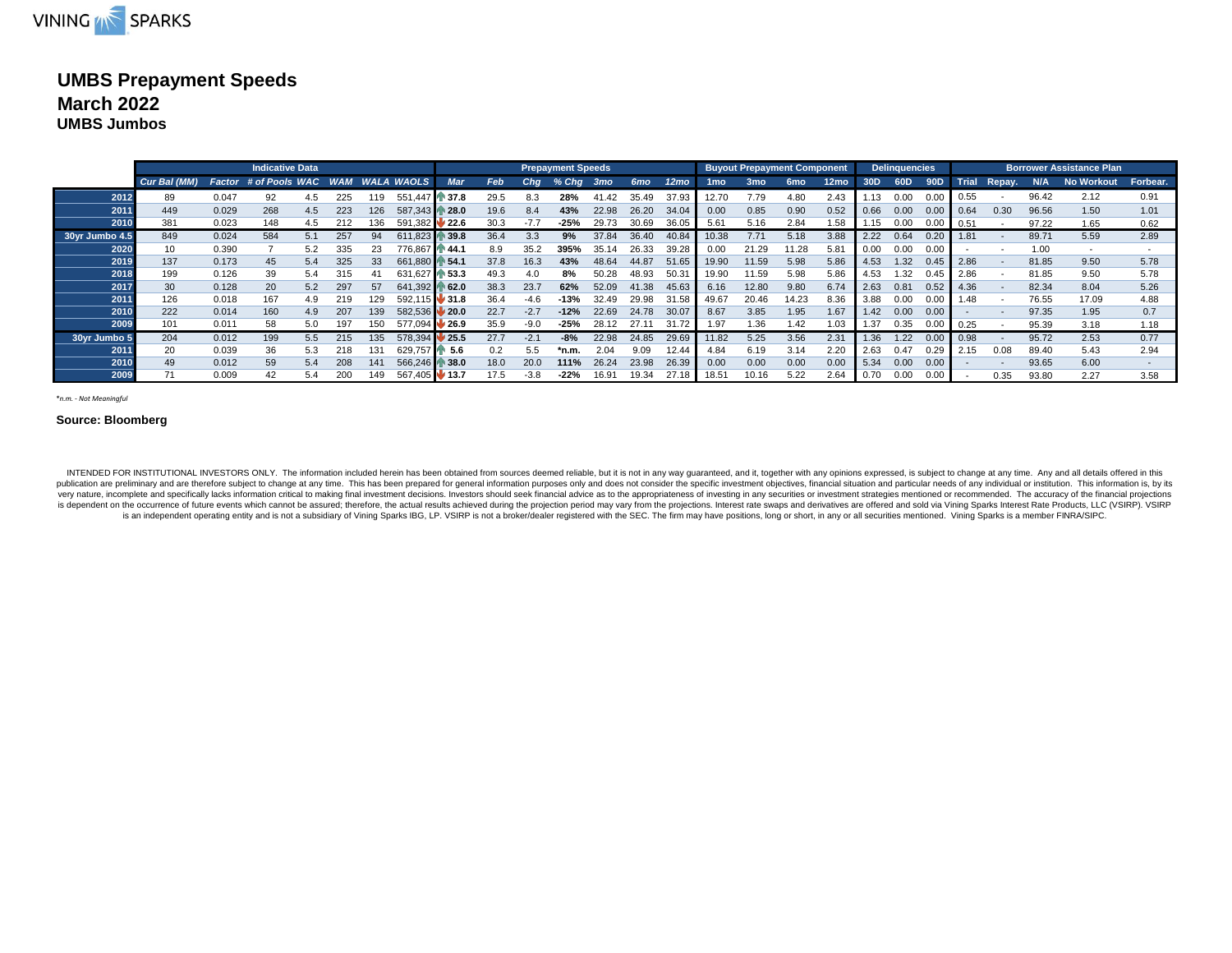

# **UMBS Prepayment Speeds March 2022**

**UMBS 105-125 LTV**

|                      |              |       | <b>Indicative Data</b> |     |            |     |                   |                            |      |         | <b>Prepayment Speeds</b> |                 |                 |                  |                 | <b>Buyout Prepayment Component</b> |                 |                  |                 | <b>Delinquencies</b> |              |                  |                          |       | <b>Borrower Assistance Plan</b> |          |
|----------------------|--------------|-------|------------------------|-----|------------|-----|-------------------|----------------------------|------|---------|--------------------------|-----------------|-----------------|------------------|-----------------|------------------------------------|-----------------|------------------|-----------------|----------------------|--------------|------------------|--------------------------|-------|---------------------------------|----------|
|                      | Cur Bal (MM) |       | Factor # of Pools WAC  |     | <b>WAM</b> |     | <b>WALA WAOLS</b> | <b>Mar</b>                 | Feb  | Cha     | $%$ Chg                  | 3 <sub>mo</sub> | 6 <sub>mo</sub> | 12 <sub>mo</sub> | 1 <sub>mo</sub> | 3 <sub>mo</sub>                    | 6 <sub>mo</sub> | 12 <sub>mo</sub> | 30 <sub>D</sub> | 60 <sub>D</sub>      |              | 90D Trial Repay. |                          | N/A   | <b>No Workout</b>               | Forbear. |
| 15yr 105-125 LTV 2.5 | 221          | 0.175 | 415                    | 3.0 | 70         | 105 | 200.762           | 17.0                       | 17.4 | $-0.3$  | $-2%$                    | 16.85           | 17.37           | 18.68            | 0.00            | 0.00                               | 0.00            | 0.06             | 1.03            | 0.11                 | 0.00         | 0.05             | 0.09                     | 97.82 | 1.80                            | 0.25     |
| 2013                 | 121          | 0.184 | 207                    | 3.0 | 68         | 106 | 196,740           | 18.6                       | 19.0 | $-0.4$  | $-2%$                    | 17.99           | 17.20           | 17.74            | 0.00            | 0.00                               | 0.00            | 0.07             | 0.99            | 0.16                 | 0.00         | 0.08             | 0.11                     | 97.51 | 1.89                            | 0.41     |
| 2012                 | 75           | 0.139 | 165                    | 3.0 | 61         | 113 | 214,689           | $\blacksquare$ 11.7        | 17.2 | $-5.5$  | $-32%$                   | 16.08           | 18.19           | 20.70            | 0.00            | 0.00                               | 0.00            | 0.06             | 0.88            | 0.06                 | 0.00         |                  | 0.09                     | 98.64 | 1.00                            | $\sim$   |
| 15yr 105-125 LTV 3   | 415          | 0.180 | 759                    | 3.6 | 78         | 97  | 185,817           | 18.2                       | 14.6 | 3.5     | 24%                      | 17.09           | 18.56           | 19.99            | 0.00            | 0.36                               | 0.32            | 0.31             | 1.02            | 0.37                 | 0.10         | 0.09             | 0.04                     | 97.65 | 1.72                            | 0.5      |
| 2016                 | 41           | 0.371 | 62                     | 3.7 | 106        | 68  | 166,263           | $\blacktriangleright$ 18.0 | 23.3 | $-5.3$  | $-23%$                   | 17.84           | 22.44           | 20.25            | 0.00            | 0.59                               | 0.69            | 0.34             | 0.22            | 1.24                 | 0.26         |                  |                          | 97.22 | 1.56                            | 1.22     |
| 2015                 | 58           | 0.324 | 83                     | 3.7 | 96         | 80  | 175,601           | $\triangleright$ 9.5       | 4.0  | 5.5     | *n.m.                    | 10.29           | 14.93           | 15.69            | 0.00            | 0.00                               | 0.17            | 0.19             | 1.28            | 1.20                 | 0.00         | $\blacksquare$   |                          | 96.42 | 2.51                            | 1.06     |
| 2014                 | 40           | 0.246 | 91                     | 3.7 | 83         | 91  | 180,978           | 17.9                       | 9.3  | 8.6     | 92%                      | 13.57           | 16.20           | 18.50            | 0.00            | 0.00                               | 0.36            | 0.18             | 1.44            | 0.11                 | 0.00         | 0.01             | 0.30                     | 96.98 | 2.47                            | 0.24     |
| 2013                 | 147          | 0.166 | 233                    | 3.5 | 70         | 105 | 185,893           | N 18.7                     | 18.0 | 0.6     | 3%                       | 18.35           | 17.92           | 20.57            | 0.00            | 0.49                               | 0.37            | 0.36             | 1.45            | 0.16                 | 0.20         | 0.20             | $\sim$                   | 97.66 | 1.81                            | 0.33     |
| 2012                 | 109          | 0.119 | 253                    | 3.5 | 61         | 114 | 203.572           | ਿ 19.7                     | 13.7 | 6.0     | 44%                      | 18.83           | 20.26           | 21.98            | 0.00            | 0.09                               | 0.05            | 0.22             | 0.30            | 0.06                 | 0.00         | 0.06             | 0.04                     | 98.98 | 0.73                            | 0.19     |
| 15yr 105-125 LTV 3.5 | 172          | 0.190 | 497                    | 4.1 | 81         | 93  | 166,612           | 15.4                       | 18.2 | $-2.7$  | $-15%$                   | 18.68           | 20.59           | 21.65            | 0.46            | 0.94                               | 0.81            | 0.68             | 1.30            | 0.29                 | 0.03         | 0.26             | 0.05                     | 96.29 | 2.26                            | 1.14     |
| 2014                 | 60           | 0.215 | 117                    | 4.2 | 81         | 92  | 167,161           | 13.6                       | 21.9 | $-8.3$  | $-38%$                   | 21.14           | 20.60           | 22.11            | 0.98            | 1.16                               | 1.18            | 1.10             | 1.41            | 0.60                 | 0.08         |                  |                          | 96.47 | 2.03                            | 1.49     |
| 2013                 | 61           | 0.172 | 155                    | 4.1 | 73         | 101 | 170,177           | 1 21.2                     | 15.8 | 5.4     | 34%                      | 16.08           | 21.66           | 22.54            | 0.00            | 0.00                               | 0.36            | 0.33             | 0.39            | 0.12                 | 0.00         | 0.21             | 0.14                     | 97.31 | 1.72                            | 0.61     |
| 2012                 | 16           | 0.103 | 111                    | 4.0 | 59         | 115 | 187.287           | $\binom{16.3}{16.3}$       | 11.0 | 5.3     | 48%                      | 22.02           | 23.13           | 22.63            | 0.00            | 1.76                               | 0.88            | 0.66             | 0.69            | 0.38                 | 0.00         | 0.50             |                          | 96.22 | 1.61                            | 1.67     |
| 30yr 105-125 LTV 2.5 | 21           | 0.320 | 31                     | 3.3 | 170        | 101 | 208,978           | $\blacktriangleright$ 9.1  | 11.5 | $-2.5$  | $-21%$                   | 9.05            | 11.14           | 14.65            | 0.00            | 0.93                               | 0.46            | 1.20             | 0.54            | 0.00                 | 0.00         | 1.61             |                          | 97.43 | 0.42                            | 0.54     |
| 30yr 105-125 LTV 3   | 1,504        | 0.277 | 947                    | 3.7 | 213        | 105 | 226,780           | 15.3                       | 19.4 | $-4.1$  | $-21%$                   | 18.73           | 20.72           | 23.58            | 1.28            | 0.74                               | 0.50            | 0.43             | 1.12            | 0.26                 | 0.10         | 0.20             | 0.05                     | 96.75 | 2.21                            | 0.79     |
| 2016                 | 104          | 0.456 | 92                     | 3.8 | 251        | 67  | 220,587           | 26.0                       | 33.8 | $-7.8$  | $-23%$                   | 27.45           | 24.30           | 23.19            | 2.31            | 1.69                               | 1.20            | 0.78             | 1.60            | 0.19                 | 0.00         | 0.07             | $\sim$                   | 95.66 | 2.71                            | 1.56     |
| 2015                 | 37           | 0.405 | 54                     | 3.9 | 187        | 80  | 209,243           | $\approx 26.1$             | 7.4  | 18.7    | 252%                     | 19.10           | 17.13           | 21.30            | 0.00            | 0.00                               | 0.00            | 0.00             | 1.04            | 0.37                 | 0.29         |                  | $\overline{\phantom{a}}$ | 95.72 | 3.21                            | 1.07     |
| 2013                 | 862          | 0.281 | 416                    | 3.7 | 216        | 107 | 225,691           | 13.8                       | 15.5 | $-1.8$  | $-11%$                   | 16.99           | 19.48           | 22.88            | 1.86            | 0.91                               | 0.55            | 0.51             | 1.27            | 0.30                 | 0.10         | 0.23             | 0.07                     | 96.59 | 2.32                            | 0.78     |
| 2012                 | 489          | 0.241 | 366                    | 3.7 | 203        | 112 | 231,510           | 14.2                       | 23.3 | $-9.0$  | $-39%$                   | 19.73           | 22.39           | 25.18            | 0.14            | 0.32                               | 0.25            | 0.21             | 0.78            | 0.19                 | 0.10         | 0.19             | 0.02                     | 97.31 | 1.90                            | 0.59     |
| 30yr 105-125 LTV 3.5 | 5,571        | 0.218 | 2,472                  | 4.1 | 229        | 107 | 225,570           | $\frac{1}{21.1}$           | 21.3 | $-0.2$  | $-1%$                    | 23.07           | 25.55           | 28.63            | 1.50            | 1.51                               | 1.11            | 0.86             | 1.34            | 0.29                 | 0.13         | 0.35             | 0.04                     | 96.26 | 2.57                            | 0.78     |
| 2017                 | 47           | 0.477 | 62                     | 4.1 | 256        | 56  | 220,195           | $\triangleright$ 27.4      | 24.8 | 2.6     | 10%                      | 32.93           | 28.27           | 26.82            | 0.00            | 3.63                               | 2.35            | 2.01             | 0.69            | 0.60                 | 0.00         | 1.41             |                          | 95.07 | 1.50                            | 2.02     |
| 2016                 | 185          | 0.425 | 133                    | 4.2 | 272        | 68  | 220,050           | $\binom{1}{21.6}$          | 18.8 | 2.8     | 15%                      | 21.05           | 23.06           | 25.52            | 1.95            | 4.15                               | 2.82            | 2.54             | 2.73            | 0.15                 | 0.17         | 0.68             | $\overline{\phantom{a}}$ | 94.76 | 3.19                            | 1.37     |
| 2015                 | 206          | 0.351 | 233                    | 4.2 | 240        | 80  | 210,426           | $\frac{1}{21.1}$           | 28.4 | $-7.3$  | $-26%$                   | 25.51           | 26.24           | 28.04            | 0.74            | 0.97                               | 1.18            | 1.07             | 1.16            | 0.18                 | 0.28         | 0.12             | 0.03                     | 96.24 | 3.17                            | 0.44     |
| 2014                 | 81           | 0.301 | 138                    | 4.3 | 201        | 90  | 208,810           | ↑ 27.9                     | 20.7 | 7.2     | 35%                      | 25.70           | 26.32           | 25.73            | 4.26            | 1.44                               | 0.72            | 0.70             | 2.13            | 0.00                 | 0.10         | 0.42             | 0.22                     | 94.28 | 3.48                            | 1.59     |
| 2013                 | 2.124        | 0.242 | 836                    | 4.1 | 233        | 106 | 220,568           | $\triangleright$ 22.1      | 21.3 | 0.8     | 4%                       | 23.64           | 25.63           | 28.18            | 1.94            | 1.71                               | 1.25            | 0.90             | 1.49            | 0.35                 | 0.13         | 0.36             | 0.03                     | 96.14 | 2.73                            | 0.75     |
| 2012                 | 2,912        | 0.190 | 1,025                  | 4.1 | 223        | 113 | 231,200           | 19.9                       | 21.1 | $-1.2$  | $-6%$                    | 22.37           | 25.53           | 29.28            | 1.16            | 1.20                               | 0.89            | 0.70             | 1.14            | 0.27                 | 0.12         | 0.33             | 0.04                     | 96.50 | 2.37                            | 0.76     |
| 30yr 105-125 LTV 4   | 3,598        | 0.191 | 2,529                  | 4.6 | 237        | 103 | 217.458           | 123.4                      | 24.4 | $-0.9$  | $-4%$                    | 25.94           | 28.28           | 30.84            | 1.47            | 1.47                               | 1.32            | 1.05             | 1.64            | 0.36                 | 0.22         | 0.50             | 0.01                     | 95.40 | 3.02                            | 1.06     |
| 2018                 | 27           | 0.549 | 28                     | 4.7 | 283        | 46  | 197,234           | 26.6                       | 36.5 | $-9.9$  | $-27%$                   | 29.46           | 27.48           | 24.51            | 0.00            | 3.14                               | 3.37            | 2.13             | 1.86            | 0.00                 | 0.57         | 3.74             |                          | 92.10 | 1.93                            | 2.23     |
| 2017                 | 163          | 0.466 | 108                    | 4.6 | 288        | 56  | 219,722           | $\triangleright$ 25.3      | 18.8 | 6.6     | 35%                      | 26.50           | 26.65           | 28.98            | 2.42            | 2.85                               | 2.28            | 1.85             | 2.64            | 0.41                 | 0.67         | 1.38             | $\overline{\phantom{a}}$ | 92.11 | 3.95                            | 2.56     |
| 2016                 | 130          | 0.389 | 102                    | 4.6 | 280        | 70  | 215,773           | 24.9                       | 27.6 | $-2.7$  | $-10%$                   | 29.09           | 28.90           | 29.92            | 2.85            | 0.96                               | 1.51            | 1.42             | 2.77            | 0.57                 | 0.20         | 1.05             | $\sim$                   | 94.10 | 3.27                            | 1.59     |
| 2015                 | 273          | 0.332 | 216                    | 4.6 | 266        | 80  | 203,834           | 24.7                       | 25.0 | $-0.3$  | $-1%$                    | 26.81           | 28.27           | 30.27            | 0.59            | 1.91                               | 1.92            | 1.37             | 1.87            | 0.49                 | 0.21         | 0.69             | 0.02                     | 94.45 | 3.37                            | 1.47     |
| 2014                 | 385          | 0.279 | 378                    | 4.7 | 241        | 92  | 208,374           | 23.5                       | 28.6 | $-5.1$  | $-18%$                   | 26.25           | 29.17           | 29.35            | 0.38            | 1.20                               | 1.43            | 1.09             | 2.13            | 0.37                 | 0.32         | 0.66             | $\sim$                   | 94.05 | 4.17                            | 1.12     |
| 2013                 | 850          | 0.231 | 656                    | 4.6 | 238        | 103 | 208,478           | 121.8                      | 24.5 | $-2.7$  | $-11%$                   | 25.29           | 26.91           | 29.37            | 1.78            | 1.99                               | 1.67            | 1.36             | 1.89            | 0.42                 | 0.26         | 0.39             | 0.03                     | 95.31 | 3.28                            | 0.99     |
| 2012                 | 1,600        | 0.149 | 825                    | 4.5 | 224        | 116 | 225,731           | $\approx 23.7$             | 23.2 | 0.5     | 2%                       | 25.79           | 28.99           | 32.17            | 1.55            | 1.12                               | 0.94            | 0.79             | 1.23            | $0.29$ 0.12          |              | 0.32             | $\sim$                   | 96.24 | 2.56                            | 0.87     |
| 2011                 | 137          | 0.117 | 150                    | 4.6 | 206        | 124 | 229,037           | $^{\circ}$ 24.4            | 23.6 | 0.8     | 3%                       | 24.80           | 26.99           | 33.00            | 1.64            | 0.55                               | 0.40            | 0.20             |                 | 0.43                 |              | 0.28             | 0.15                     | 97.29 | 1.99                            | 0.29     |
| 2010                 | 32           | 0.090 | 63                     | 4.5 | 194        | 136 | 231,255           | 21.6                       | 27.6 | $-5.9$  | $-22%$                   | 25.46           | 28.70           | 32.06            | 0.00            | 1.52                               | 0.76            | 0.38             | 1.11<br>0.00    | 0.00                 | 0.31<br>0.00 | 0.25             |                          | 97.22 | 2.28                            | 0.25     |
| 30yr 105-125 LTV 4.5 | 1,244        | 0.141 | 1,356                  | 5.0 | 233        | 109 | 218,387           | 24.5                       | 24.7 | $-0.1$  | $-1%$                    | 26.65           | 30.68           | 33.07            | 2.10            | 1.78                               | 1.74            | 1.36             | 1.81            | 0.48                 | 0.20         | 0.58             | 0.01                     | 94.89 | 3.27                            | 1.25     |
| 2015                 | 15           | 0.303 | 60                     | 4.9 | 266        | 83  | 180,265           | N 11.3                     | 6.8  | 4.5     | 65%                      | 28.11           | 29.19           | 32.49            | 0.00            | 0.00                               | 1.54            | 0.77             | 1.42            | 0.00                 | 0.00         | 0.67             | $\sim$                   | 93.80 | 3.92                            | 1.6      |
| 2014                 | 301          | 0.248 | 271                    | 5.1 | 253        | 93  | 202,146           | $\approx 28.4$             | 23.6 | 4.8     | 20%                      | 28.34           | 31.12           | 31.45            | 1.83            | 2.47                               | 2.66            | 1.90             | 1.99            | 0.72                 |              | 0.65             | $\overline{\phantom{a}}$ | 93.43 | 4.07                            | 1.84     |
| 2013                 | 323          | 0.206 | 281                    | 5.1 | 243        | 100 | 203.282           | 23.8                       | 24.2 | $-0.3$  | $-1%$                    | 26.14           | 30.38           | 32.03            | 2.93            | 2.18                               | 2.27            | 1.78             | 2.51            | 0.62                 | 0.45<br>0.14 | 0.20             | $\sim$                   | 94.54 | 3.97                            | 1.29     |
| 2012                 | 119          | 0.123 | 153                    | 4.9 | 223        | 119 | 222,122           | .26.7                      | 21.9 | 4.7     | 22%                      | 27.05           | 32.17           | 34.71            | 0.00            | 0.88                               | 0.94            | 0.59             | 1.30            | 0.30                 | 0.00         | 0.65             | $\overline{\phantom{a}}$ | 96.14 | 3.04                            | 0.16     |
| 2011                 | 343          | 0.098 | 328                    | 5.0 | 212        | 127 | 240,800           | 24.3                       | 26.2 | $-1.9$  | $-7%$                    | 27.54           | 31.72           | 34.93            | 3.21            | 1.61                               | 1.01            | 0.93             | 1.47            | 0.35                 | 0.18         | 0.71             | 0.03                     | 95.32 | 2.80                            | 1.14     |
| 2010                 | 101          | 0.074 | 168                    | 5.0 | 205        | 136 | 245,11            | / 16.6                     | 33.2 | $-16.6$ | -50%                     | 23.91           | 27.02           | 34.26            | 0.00            | 1.05                               | 0.53            | 0.49             | 1.20            | 0.11                 | 0.04         | 0.66             |                          | 97.13 | 1.34                            | 0.87     |
| 30yr 105-125 LTV 5   | 344          | 0.078 | 590                    | 5.4 | 219        | 126 | 235.109           | 25.2                       | 27.8 | $-2.6$  | $-9%$                    | 29.58           | 32.32           | 34.95            | 2.11            | 2.51                               | 1.71            | 1.07             | 1.84            | 0.40                 | 0.20         | 0.79             | 0.02                     | 94.71 | 3.32                            | 1.16     |
| 2011                 | 186          | 0.081 | 264                    | 5.4 | 215        | 129 | 241.481           | 23.8                       | 27.9 | $-4.2$  | $-15%$                   | 30.15           | 32.21           | 36.63            | 1.22            | 2.16                               | 1.38            | 0.94             | 1.60            | 0.35                 | 0.23         | 0.44             |                          | 95.89 | 3.30                            | 0.36     |
| 2010                 | 86           | 0.055 | 208                    | 5.5 | 206        | 139 | 243,276           | N 29.1                     | 26.8 | 2.3     | 9%                       | 29.66           | 34.61           | 36.50            | 2.21            | 1.95                               | 1.15            | 0.65             | 2.73            | 0.00                 | 0.14         | 1.82             | 0.10                     | 92.69 | 2.74                            | 2.65     |
| 2009                 | 16           | 0.055 | 40                     | 5.5 | 201        | 147 | 260,327           | 13.9                       | 25.6 | $-11.7$ | -46%                     | 18.55           | 28.94           | 32.23            | 0.00            | 0.00                               | 3.59            | 3.08             | 1.80            | 1.61                 | 0.90         |                  |                          | 92.89 | 7.00                            | $\sim$   |
| 30yr 105-125 LTV 5.5 | 29           | 0.067 | 127                    | 6.0 | 201        | 145 | 208,309           | $\blacktriangleright$ 14.7 | 22.6 | $-7.9$  | $-35%$                   | 18.99           | 24.70           | 31.33            | 0.00            | 1.36                               | 0.68            | 0.34             | 3.28            | 2.21                 | 0.00         |                  |                          | 91.11 | 6.27                            | 2.62     |

*\*n.m. - Not Meaningful*

**Source: Bloomberg**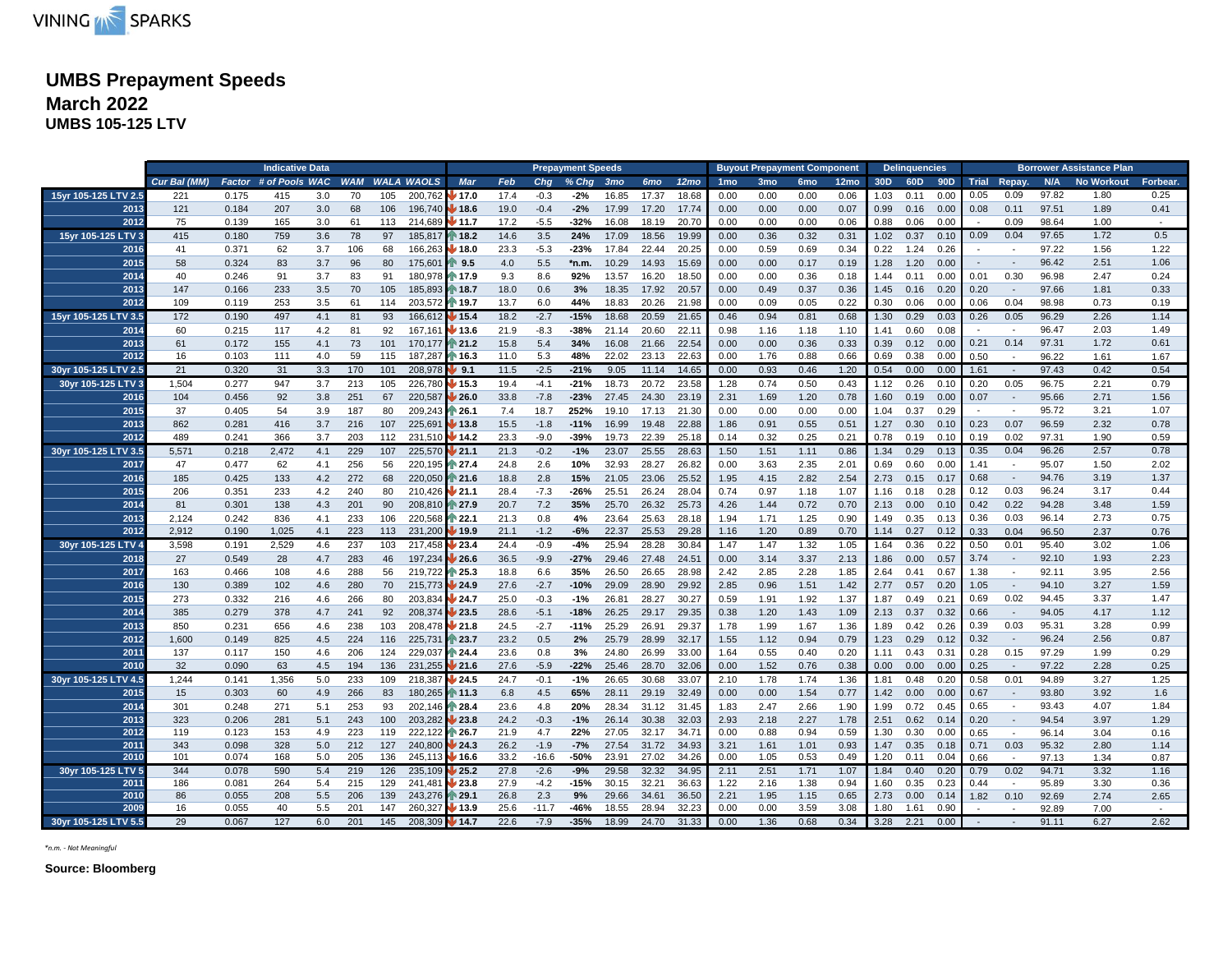

# **UMBS Prepayment Speeds March 2022**

**UMBS 125+ LTV**

|                   |              |               | <b>Indicative Data</b> |     |     |     |                       |                            |      |         | <b>Prepayment Speeds</b> |                 |                 |                  |                 |                 | <b>Buyout Prepayment Component</b> |                  |      | <b>Delinguencies</b> |      |        |                          |       | <b>Borrower Assistance Plan</b> |          |
|-------------------|--------------|---------------|------------------------|-----|-----|-----|-----------------------|----------------------------|------|---------|--------------------------|-----------------|-----------------|------------------|-----------------|-----------------|------------------------------------|------------------|------|----------------------|------|--------|--------------------------|-------|---------------------------------|----------|
|                   | Cur Bal (MM) | <b>Factor</b> | # of Pools WAC         |     |     |     | <b>WAM WALA WAOLS</b> | Mar                        | Feb  | Cha     | $%$ Chg                  | 3 <sub>mo</sub> | 6 <sub>mo</sub> | 12 <sub>mo</sub> | 1 <sub>mo</sub> | 3 <sub>mo</sub> | 6 <sub>mo</sub>                    | 12 <sub>mo</sub> | 30D  | 60D                  | 90D  |        | Trial Repay.             | N/A   | <b>No Workout</b>               | Forbear. |
| 15yr 125+ LTV 2.5 | 137          | 0.176         | 300                    | 3.1 | 68  | 107 | 198,700               | 11.1                       | 13.6 | $-2.5$  | $-18%$                   | 13.29           | 15.75           | 17.26            | 0.00            | 0.22            | 0.11                               | 0.19             | 0.53 | 0.18                 | 0.04 | 0.07   |                          | 98.24 | 1.09                            | 0.6      |
| 2013              | 77           | 0.186         | 157                    | 3.1 | 68  | 106 | 189,232 12.0          |                            | 13.4 | $-1.4$  | $-10%$                   | 14.60           | 16.62           | 17.60            | 0.00            | 0.40            | 0.20                               | 0.31             | 0.42 | 0.10                 | 0.07 | 0.12   | $\sim$                   | 98.13 | 1.15                            | 0.6      |
| 2012              | 53           | 0.152         | 127                    | 3.0 | 62  | 112 | 214.875 <b>10.3</b>   |                            | 15.2 | $-4.9$  | $-32%$                   | 12.52           | 14.92           | 16.84            | 0.00            | 0.00            | 0.00                               | 0.04             | 0.44 | 0.00                 | 0.00 |        |                          | 98.82 | 0.51                            | 0.67     |
| 15yr 125+ LTV 3   | 317          | 0.163         | 520                    | 3.5 | 72  | 102 | 187,255               | 17.4                       | 20.1 | $-2.7$  | $-13%$                   | 18.74           | 19.37           | 20.56            | 0.89            | 0.60            | 0.37                               | 0.30             | 1.07 | 0.13                 | 0.06 | 0.18   | 0.03                     | 97.72 | 1.80                            | 0.27     |
| 2015              | 25           | 0.317         | 51                     | 3.7 | 95  | 80  | 157,134 17.3          |                            | 15.3 | 2.0     | 13%                      | 15.06           | 16.68           | 19.07            | 2.25            | 0.76            | 0.38                               | 0.43             | 1.34 | 0.22                 | 0.00 | 0.19   | $\overline{\phantom{a}}$ | 97.00 | 2.31                            | 0.49     |
| 2014              | 18           | 0.277         | 45                     | 3.7 | 83  | 91  | 159,868 15.6          |                            | 38.4 | $-22.8$ | $-59%$                   | 24.56           | 19.08           | 18.85            | 0.00            | 1.53            | 0.77                               | 0.38             | 2.71 | 0.00                 | 0.00 | 0.21   | $\overline{\phantom{a}}$ | 97.33 | 2.25                            | 0.21     |
| 2013              | 125          | 0.170         | 197                    | 3.5 | 69  | 105 | 187.427               | 48.6                       | 18.9 | $-0.3$  | $-2%$                    | 18.31           | 19.12           | 20.37            | 0.85            | 0.58            | 0.33                               | 0.32             | 1.18 | 0.19                 | 0.10 | 0.15   | 0.00                     | 97.61 | 2.12                            | 0.12     |
| 2012              | 125          | 0.124         | 188                    | 3.5 | 61  | 113 | 204,476 17.5          |                            | 17.8 | $-0.4$  | $-2%$                    | 18.77           | 20.67           | 22.05            | 0.97            | 0.57            | 0.42                               | 0.30             | 0.54 | 0.10                 | 0.00 | 0.17   | 0.07                     | 98.20 | 1.16                            | 0.4      |
| 15yr 125+ LTV 3.5 | 161          | 0.179         | 365                    | 4.1 | 77  | 97  | 160,211               | 19.5                       | 21.7 | $-2.2$  | $-10%$                   | 20.73           | 21.40           | 22.60            | 0.00            | 0.00            | 0.07                               | 0.12             | 0.99 | 0.26                 | 0.00 | 0.19   | $\overline{\phantom{a}}$ | 97.78 | 1.44                            | 0.6      |
| 2014              | 45           | 0.220         | 92                     | 4.2 | 81  | 93  | 147,000 13.7          |                            | 15.1 | $-1.4$  | $-9%$                    | 15.87           | 19.81           | 22.40            | 0.00            | 0.00            | 0.00                               | 0.00             | 1.22 | 0.15                 | 0.00 | 0.21   | $\overline{\phantom{a}}$ | 97.41 | 1.49                            | 0.89     |
| 2013              | 71           | 0.178         | 133                    | 4.1 | 72  | 102 | 169,223               | $\sqrt{18.9}$              | 25.2 | $-6.3$  | $-25%$                   | 22.04           | 21.38           | 22.55            | 0.00            | 0.00            | 0.16                               | 0.21             | 0.74 | 0.40                 | 0.00 | 0.21   | $\overline{\phantom{a}}$ | 97.94 | 1.38                            | 0.46     |
| 2012              | 23           | 0.099         | 90                     | 4.0 | 59  | 115 | 188,510 36.0          |                            | 21.5 | 14.5    | 67%                      | 26.67           | 26.21           | 25.79            | 0.00            | 0.00            | 0.00                               | 0.00             | 0.52 | 0.00                 | 0.00 |        |                          | 99.41 | 0.00                            |          |
| 15yr 125+ LTV 4   | 27           | 0.185         | 76                     | 4.6 | 81  | 93  | 146,279               | 14.2                       | 14.6 | $-0.3$  | $-2%$                    | 21.07           | 22.50           | 22.86            | 0.00            | 1.12            | 0.76                               | 0.46             | 0.65 | 0.65                 | 0.14 | 1.48   | $\overline{\phantom{a}}$ | 96.54 | 1.17                            | 0.81     |
| 2013              | 12           | 0.171         | 37                     | 4.7 | 75  | 100 | 152,517               | ₩ 15.1                     | 8.6  | 6.5     | 75%                      | 20.64           | 20.46           | 23.13            | 0.00            | 0.00            | 0.46                               | 0.41             | 0.93 | 0.00                 | 0.00 | 2.95   |                          | 95.62 | 1.00                            |          |
| 30yr 125+ LTV 2.5 | 9            | 0.365         | 19                     | 3.3 | 203 | 108 | 217,791               | $\mathbf{v}$ 0.7           | 21.0 | $-20.3$ | $*n.m$ .                 | 31.50           | 22.05           | 19.04            | 0.00            | 0.00            | 0.00                               | 0.00             | 0.00 | 1.28                 | 0.00 | $\sim$ | $\overline{\phantom{a}}$ | 95.52 | 4.00                            | $\sim$   |
| 30yr 125+ LTV 3   | 1,251        | 0.284         | 670                    | 3.8 | 223 | 107 | 224.585               | ↑ 18.2                     | 17.4 | 0.8     | 5%                       | 19.15           | 22.20           | 25.17            | 1.34            | 1.11            | 0.88                               | 0.76             | 1.07 | 0.28                 | 0.14 | 0.17   | 0.02                     | 97.06 | 1.98                            | 0.78     |
| 2013              | 710          | 0.294         | 338                    | 3.8 | 225 | 107 | 221,785 18.0          |                            | 17.2 | 0.8     | 5%                       | 19.77           | 22.10           | 25.00            | 1.67            | 1.39            | 1.06                               | 0.83             | 1.09 | 0.32                 | 0.12 | 0.21   | 0.03                     | 96.82 | 2.16                            | 0.77     |
| 2012              | 496          | 0.262         | 279                    | 3.7 | 218 | 111 | 229,739               | <b>19.1</b>                | 18.7 | 0.3     | 2%                       | 19.10           | 22.54           | 25.73            | 1.00            | 0.80            | 0.50                               | 0.52             | 1.09 | 0.16                 | 0.18 | 0.03   | $\sim$                   | 97.60 | 1.66                            | 0.71     |
| 30yr 125+ LTV 3.5 | 6,287        | 0.229         | 1,799                  | 4.1 | 230 | 109 | 221,91                | 122.6                      | 22.8 | $-0.2$  | $-1%$                    | 24.26           | 26.44           | 29.49            | 1.75            | 1.09            | 0.90                               | 0.71             | 1.31 | 0.25                 | 0.14 | 0.33   | 0.03                     | 96.69 | 2.15                            | 0.8      |
| 2016              | 84           | 0.481         | 73                     | 4.2 | 272 | 68  | 200,965               | ↑ 26.0                     | 16.1 | 10.0    | 62%                      | 22.07           | 26.87           | 25.62            | 5.16            | 2.62            | 1.65                               | 1.03             | 2.96 | 0.81                 | 0.00 | 0.70   | 0.34                     | 93.98 | 3.15                            | 1.84     |
| 2015              | 99           | 0.376         | 124                    | 4.2 | 242 | 80  | 196,627               | $\blacktriangleright$ 15.2 | 20.6 | $-5.3$  | $-26%$                   | 17.75           | 21.78           | 25.79            | 4.06            | 1.37            | 1.65                               | 0.90             | 1.37 | 0.30                 | 0.11 | 0.07   |                          | 96.28 | 3.08                            | 0.57     |
| 2014              | 35           | 0.354         | 63                     | 4.3 | 197 | 90  | 187,832               | $\bigcup$ 17.0             | 18.0 | $-1.1$  | $-6%$                    | 23.99           | 22.56           | 23.38            | 5.49            | 6.93            | 4.37                               | 2.21             | 1.41 | 0.19                 | 0.00 | 0.99   |                          | 93.80 | 4.04                            | 1.17     |
| 2013              | 2,446        | 0.261         | 725                    | 4.1 | 235 | 106 | 214,794               | ↑ 22.8                     | 21.0 | 1.8     | 8%                       | 23.43           | 25.83           | 28.40            | 1.74            | 1.20            | 1.01                               | 0.82             | 1.47 | 0.31                 | 0.15 | 0.36   | 0.03                     | 96.45 | 2.31                            | 0.85     |
| 2012              | 3,593        | 0.205         | 779                    | 4.1 | 225 | 113 | 228,498               | $\blacktriangleright$ 22.8 | 24.0 | $-1.2$  | $-5%$                    | 25.07           | 27.02           | 30.50            | 1.59            | 0.92            | 0.76                               | 0.60             | 1.15 | 0.20                 | 0.13 | 0.30   | 0.02                     | 96.97 | 1.97                            | 0.74     |
| 30yr 125+ LTV 4   | 3,296        | 0.206         | 1,749                  | 4.6 | 235 | 107 | 210,527               | 124.1                      | 25.8 | $-1.7$  | $-7%$                    | 26.79           | 29.30           | 31.39            | 1.02            | 1.34            | 1.26                               | 1.00             | 1.33 | 0.29                 | 0.14 | 0.38   | 0.02                     | 96.32 | 2.31                            | 0.98     |
| 2017              | 71           | 0.546         | 57                     | 4.6 | 286 | 56  | 189,112 17.3          |                            | 24.1 | $-6.9$  | $-29%$                   | 24.19           | 23.02           | 22.34            | 0.00            | 4.26            | 2.77                               | 1.75             | 0.57 | 0.27                 | 0.38 | 0.83   | $\overline{\phantom{a}}$ | 92.91 | 4.65                            | 1.61     |
| 2016              | 52           | 0.440         | 69                     | 4.6 | 277 | 69  | 184,898 35.6          |                            | 24.6 | 10.9    | 44%                      | 34.51           | 35.01           | 29.37            | 0.00            | 4.20            | 2.82                               | 2.39             | 1.42 | 0.41                 | 0.20 |        | 0.41                     | 95.75 | 2.12                            | 1.72     |
| 2015              | 146          | 0.384         | 154                    | 4.6 | 263 | 80  | 184,242               | 123.6                      | 28.8 | $-5.2$  | $-18%$                   | 26.06           | 28.06           | 28.00            | 4.25            | 2.80            | 2.75                               | 1.98             | 3.07 | 0.28                 | 0.41 | 0.48   | $\overline{\phantom{a}}$ | 95.31 | 2.81                            | 1.41     |
| 2014              | 221          | 0.311         | 238                    | 4.7 | 238 | 92  | 193,807               | $\blacktriangleright$ 20.4 | 24.7 | $-4.3$  | $-17%$                   | 22.64           | 27.55           | 28.4'            | 2.46            | 1.47            | 1.48                               | 1.21             | 1.89 | 0.52                 | 0.19 | 0.70   | 0.05                     | 94.39 | 3.94                            | 0.92     |
| 2013              | 824          | 0.258         | 588                    | 4.6 | 238 | 104 | 202,683               | $\binom{1}{2}$ 25.9        | 23.6 | 2.3     | 10%                      | 25.34           | 27.70           | 29.54            | 0.97            | 1.28            | 1.42                               | 1.19             | 1.58 | 0.29                 | 0.11 | 0.33   | $\overline{\phantom{a}}$ | 96.36 | 2.33                            | 0.98     |
| 2012              | 1,970        | 0.172         | 629                    | 4.5 | 227 | 115 | 219,211               | 123.6                      | 26.5 | $-2.9$  | $-11%$                   | 27.72           | 30.26           | 33.00            | 0.62            | 1.02            | 0.93                               | 0.73             | 1.06 | 0.27                 | 0.12 | 0.36   | 0.02                     | 96.71 | 2.00                            | 0.91     |
| 30yr 125+ LTV 4.5 | 832          | 0.231         | 789                    | 5.1 | 244 | 101 | 200,690               | $\sqrt{31.1}$              | 24.1 | 7.0     | 29%                      | 28.71           | 29.36           | 31.05            | 2.43            | 1.85            | 1.63                               | 1.35             | 1.63 | 0.29                 | 0.32 | 0.47   | 0.03                     | 95.35 | 3.12                            | 1.03     |
| 2014              | 244          | 0.301         | 237                    | 5.1 | 252 | 94  | 191,543               | <b>1</b> 30.6              | 17.4 | 13.2    | 76%                      | 27.33           | 28.24           | 29.61            | 5.87            | 2.94            | 2.00                               | 1.84             | 1.97 | 0.35                 | 0.52 | 0.70   | 0.04                     | 94.49 | 3.36                            | 1.41     |
| 2013              | 383          | 0.255         | 287                    | 5.1 | 243 | 101 | 199,177               | 128.6                      | 24.5 | 4.1     | 17%                      | 28.65           | 29.56           | 30.76            | 1.49            | 1.61            | 1.62                               | 1.15             | 1.61 | 0.33                 | 0.24 | 0.47   |                          | 95.31 | 3.41                            | 0.82     |
| 2012              | 177          | 0.145         | 160                    | 5.0 | 230 | 117 | 219,558               | ↑ 35.7                     | 32.5 | 3.1     | 10%                      | 31.33           | 31.36           | 34.37            | 0.00            | 1.17            | 1.32                               | 1.11             | 1.09 | 0.16                 | 0.19 | 0.13   |                          | 96.47 | 2.40                            |          |
| 30yr 125+ LTV 5   | 67           | 0.270         | 76                     | 5.5 | 254 | 94  | 174.474 23.4          |                            | 14.8 | 8.5     | 57%                      | 25.63           | 26.78           | 28.36            | 2.16            | 3.73            | 3.43                               | 2.19             | 1.50 | 0.25                 | 0.39 | 0.81   |                          | 94.84 | 2.84                            | 1.51     |

*\*n.m. - Not Meaningful*

#### **Source: Bloomberg**

INTENDED FOR INSTITUTIONAL INVESTORS ONLY. The information included herein has been obtained from sources deemed reliable, but it is not in any way guaranteed, and it, together with any opinions expressed, is subject to ch publication are preliminary and are therefore subject to change at any time. This has been prepared for general information purposes only and does not consider the specific investment objectives, financial situation and pa nature, incomplete and specifically lacks information critical to making final investment decisions. Investors should seek financial advice as to the appropriateness of investing in any securities or investment strategies dependent on the occurrence of future events which cannot be assured; therefore, the actual results achieved during the projection period may vary from the projections. Interest rate swaps and derivatives are offered and s independent operating entity and is not a subsidiary of Vining Sparks IBG, LP. VSIRP is not a broker/dealer registered with the SEC. The firm may have positions, long or short, in any or all securities mentioned. Vining Sp